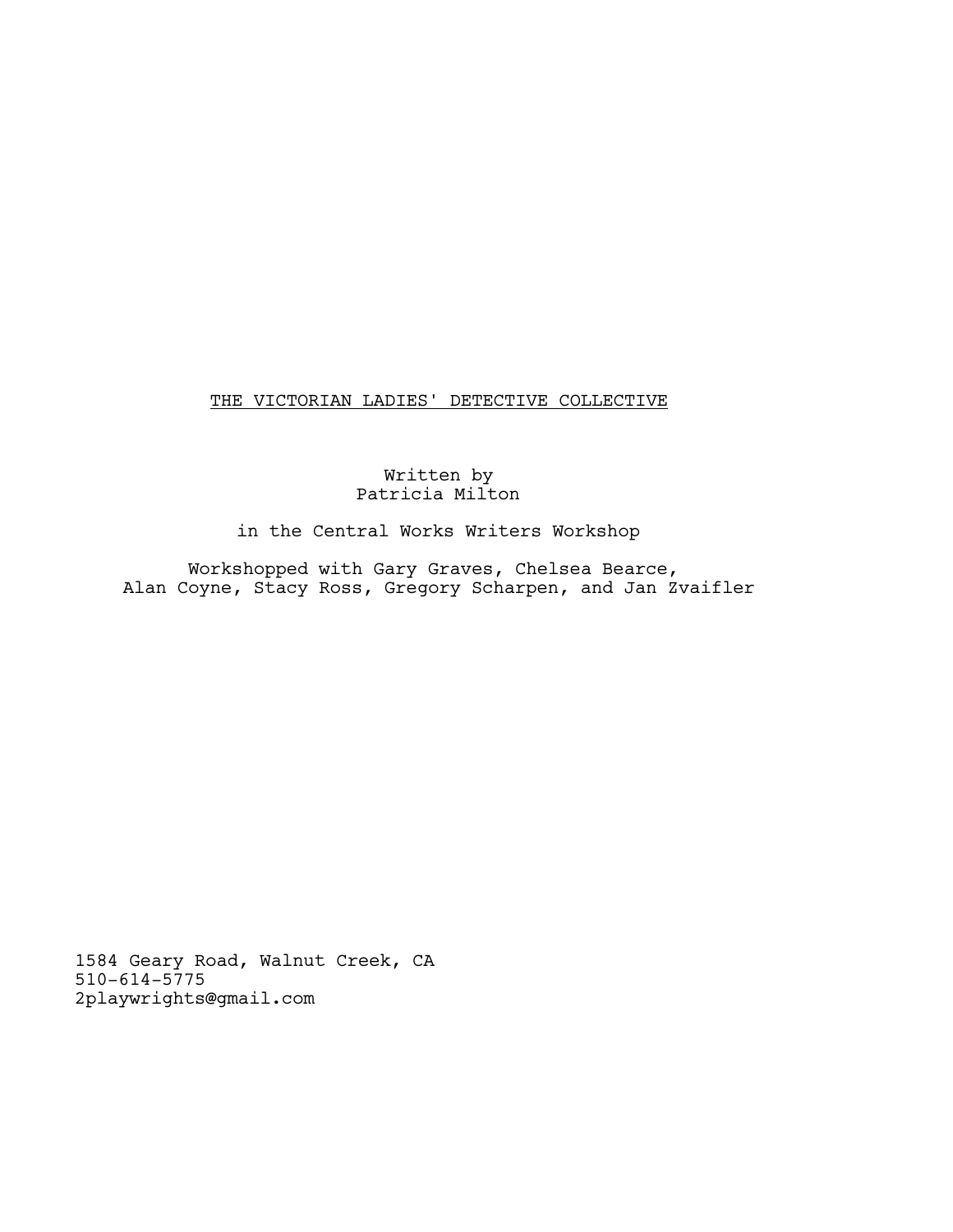# CAST LIST

POLICE CONSTABLE HENRY CRANE\*, a London police constable and ordinary man. Shows deference but can become hostile if provoked. Not thoughtful.

LOVEDAY FORTESCUE, a former actress and governess. A proto-feminist, who is intellectual, philosophical, and dramatic. Once, literally gaslighted, which nearly finished her. Victorian era expectations of women infuriate and preoccupy her. Always wears elbow-length gloves.

VALERIA HUNTER, a widow, cat lady and Loveday's sister, who owns and operates the Hunter Lodging House. Would be locked in an attic as "mad," were she married. Less concerned about the plight of women than her own vanishing fortune. Anxious, eager to obtain the latest formula of opium tinctures. Suspicious of the police.

KATHERINE (KATIE) SMALLS, a biracial (white and black) American ex-patriot and entertainer at The St. James Theatre. Born in Virginia, later moved to become an actress in New York. Badass American, determined, matter-of-fact.

JASPER WARHAM-WYNN\*, a theatrical producer and founding member of the Battersea Vigilance Committee. Smarmy, veneer of politeness. Upper class poser.

TODDY, THE CAT'S MEAT MAN,\* a Cockney whose shop is in the alley streets away from the Lodging House, a misogynist with no filter. \*NOTE: these three roles are played by the same actor

# LOCATION

The Parlor of the Hunter Lodging House, in the Battersea area of London. Chairs, a settee, a collection of newspaper clippings, scissors, paste, a London map, scrapbooks, chalkboard: Loveday's command center. TIME: Tuesday & Wednesday, Fall, 1893.

Please note:

/ indicates the next line of dialogue begins, while current dialogue continues

- indicates a cut off at the end of a line of dialogue

... is a trail off at the end of a line of dialogue

CRANE, VALERIA, and LOVEDAY have middle-class London accents. KATIE has a slight (Virginia) drawl; TODDY has a Cockney accent and uses Cockney rhyming slang.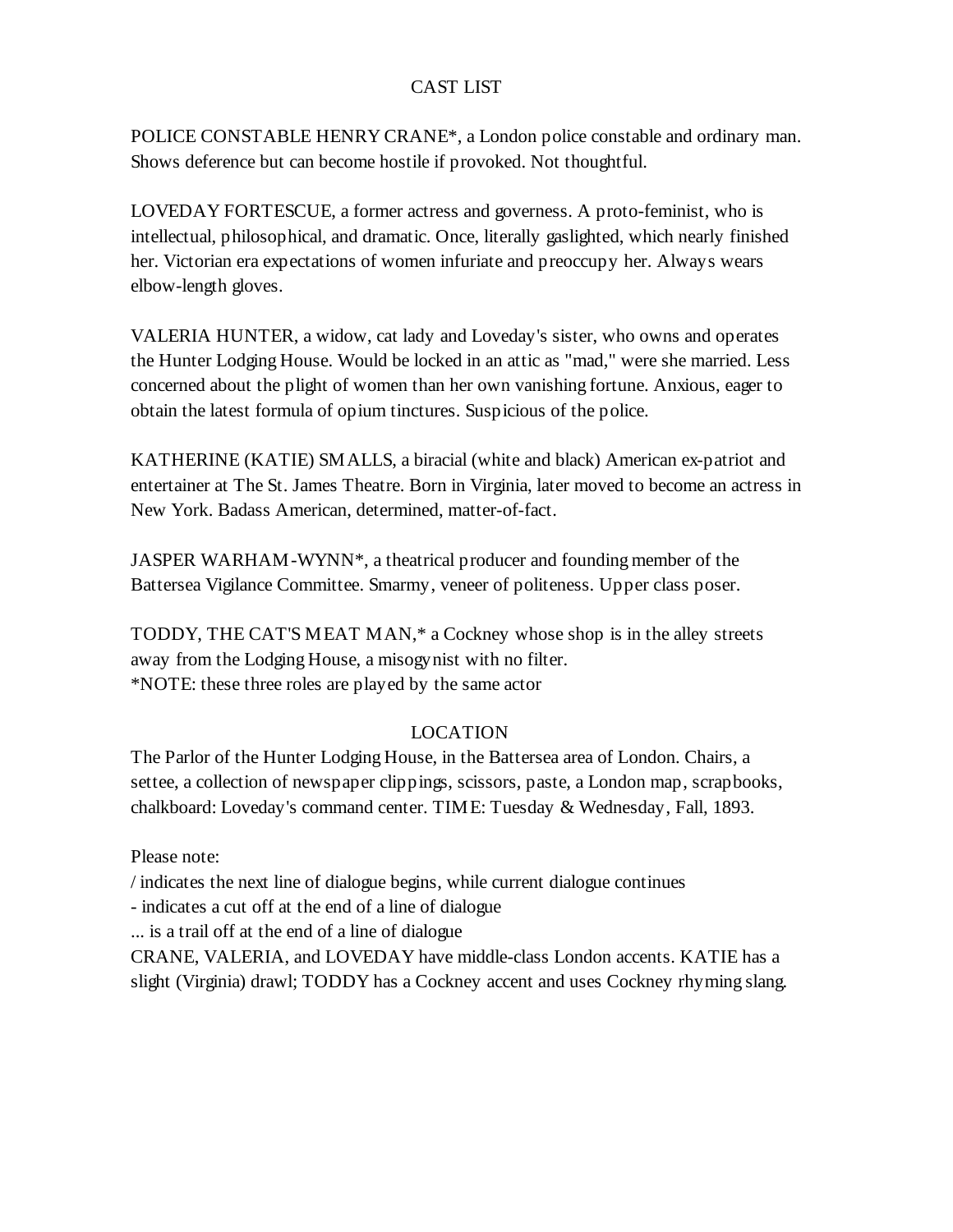ACT I, SCENE I.

The Parlor of the Hunter Lodging House. LOVEDAY, PC CRANE, and VALERIA. VALERIA sits with her elderly cat on her lap, perhaps in its basket or on a cushion.

#### CRANE

Surely you don't mean to insinuate we don't care about the victims-

### LOVEDAY

I don't mean to insinuate it. I mean to state it as a bald fact. London recoils from the shock of women's bodies, found strewn from Clapham Common to Nine Elms-

### CRANE

Miss Fortescue, more than two hundred members of the Metropolitan Police are working day and night to catch this monster.

# LOVEDAY

But you haven't caught him, have you? Instead you stand idly by, in our parlor, calm as a toad in the sun. It's a travesty.

#### CRANE

We have our methods, Miss. We cannot fail.

### LOVEDAY

I marvel at your cockiness: that it blossoms, somehow, in the rocky soil of your ineptitude.

### CRANE

Is that you being stroppy, Miss?

#### VALERIA

(to her cat) Hear that, puss? Constable Crane says she's "stroppy."

VALERIA chuckles, and pets her cat. LOVEDAY displays a scrapbook she has made with clippings from the many London newspapers. She finds a page.

### LOVEDAY

PC Crane, I have studied the coroner's photograph that appeared in the Gazette, /and-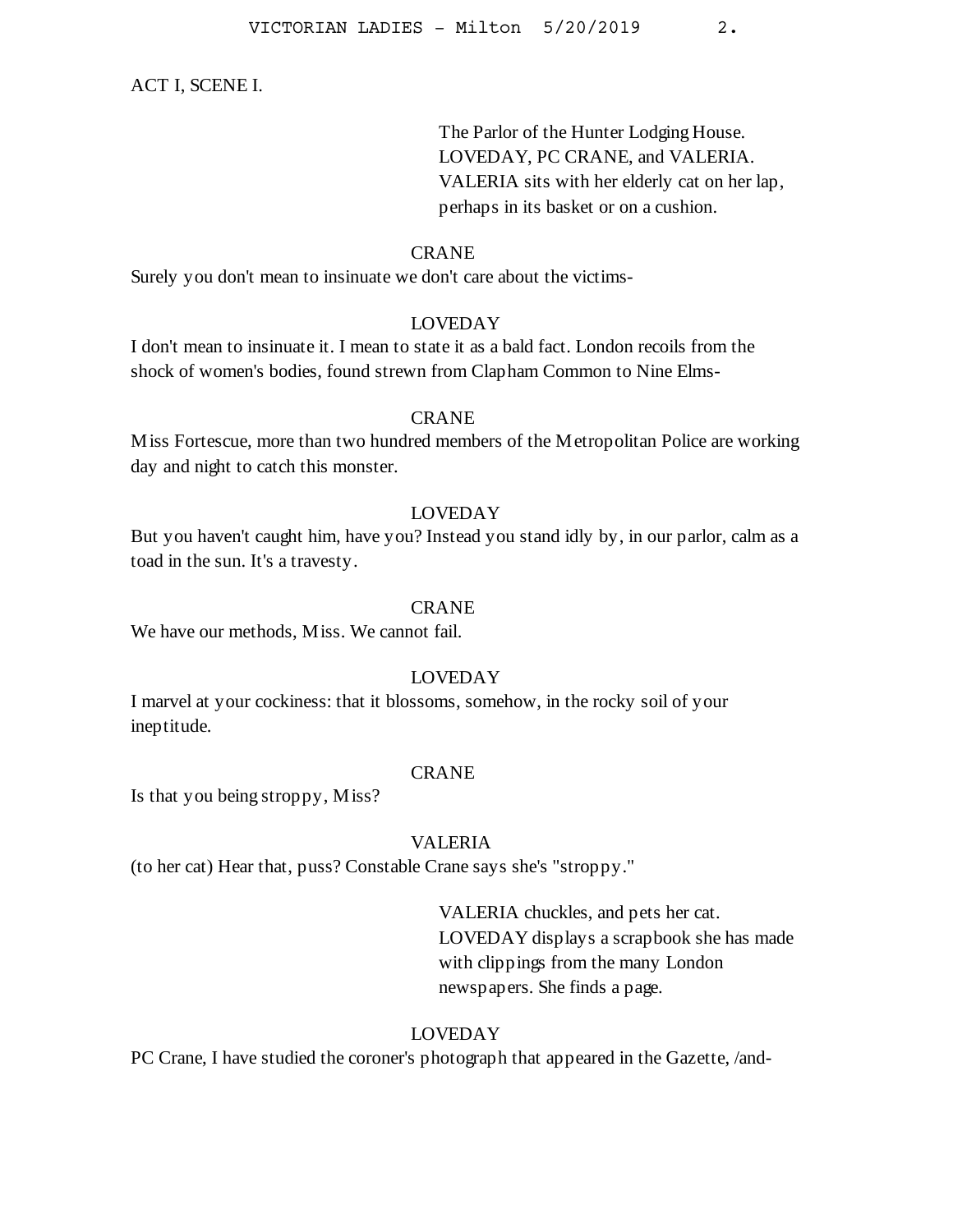# CRANE

We have many more photographs than that. You'll not learn anything helpful from the newspapers. The Metropolitan Police have everything under control.

### VALERIA

Four dead women would disagree, Constable.

### LOVEDAY

It's been a full fortnight since the first corpse was discovered. Which brings me to the matter of my letter. (stony silence) You need my services. I am an actress.

#### VALERIA

No, you're not.

#### LOVEDAY

As a former actress, I have knowledge of London theatres and theatre folk.

# VALERIA

(to the cat) Been a lo-o-ong time since Loveday was an actress-

### LOVEDAY

My sister is resentful and envious of my illustrious career-

#### VALERIA

Not envious of a governess!

# LOVEDAY

(to CRANE) I was forced to find employment as a governess, and dismissed when they discovered I'd been an actress. Scandal seems to plague this family.

### VALERIA

Don't drag me into this!

### LOVEDAY

And Valeria knows perfectly well why I may not find employment on the stage!

### **CRANE**

No.

Would you two like me to step out?

### VALERIA

LOVEDAY

Yes!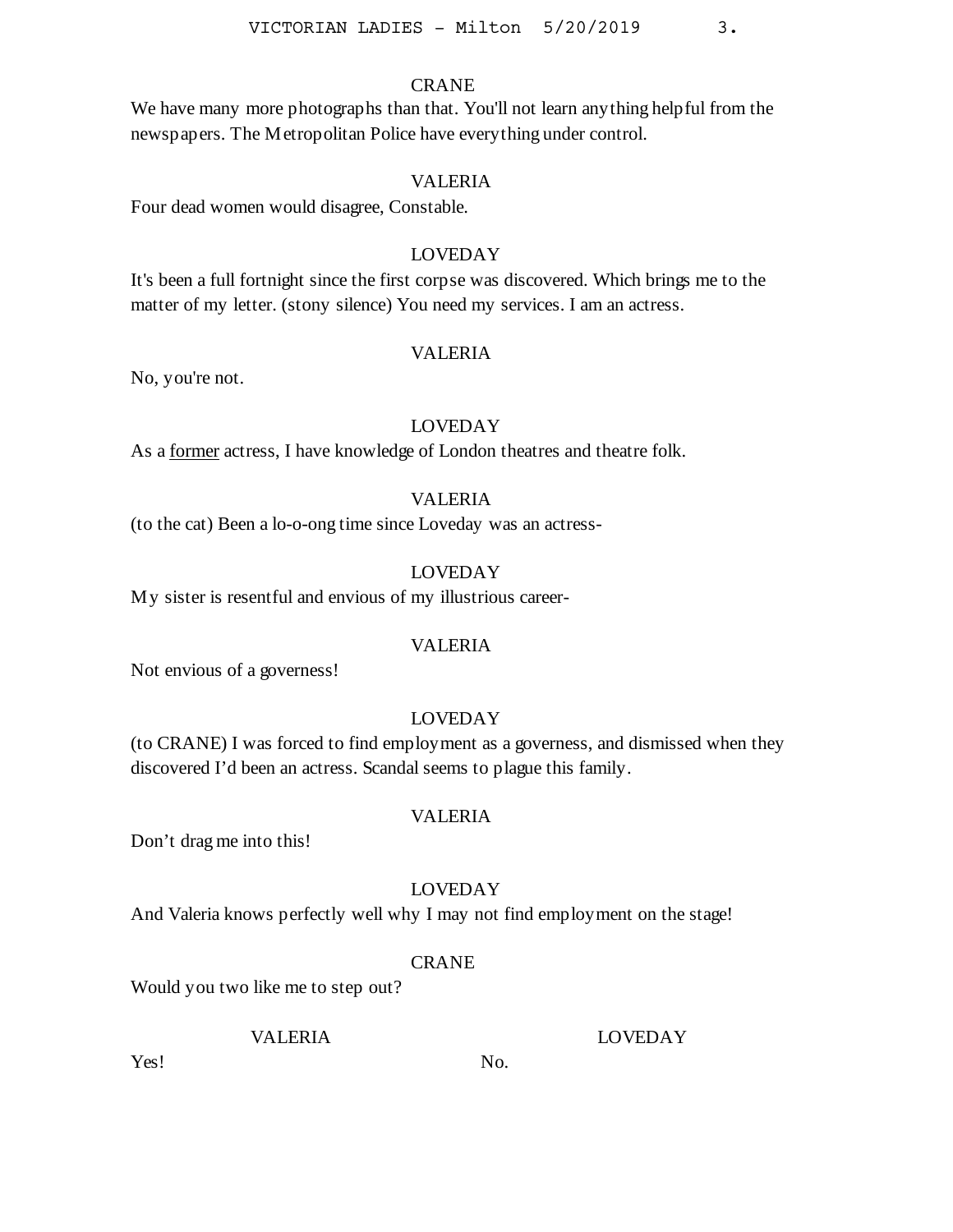Her puffed-up pride is not becoming-

### LOVEDAY

And my retirement had nothing to do with my considerable talent!

#### CRANE

Ladies! Ladies! Returnin', Miss Fortescue, to your offer of ... services. It's not a good idea. The risk involved-

#### VALERIA

We have a boarding house full of actresses, Constable: the very women upon whom this murderer preys. Four victims killed, and one unsuccessful attempt, in just two weeks' time. If the police cannot stop this criminal, can you fault Loveday, here, for stepping up?

### CRANE

Quite aside from the peril, ladies are entirely unsuitable to detective work.

### LOVEDAY

Women as well as men commit crimes. How, then, are women not just as suited to solving them?

#### **CRANE**

Ladies are ... the weaker sex, and lack the mental acuity... That is to say, cats are smaller than dogs, and, precisely as in the animal kingdom-

### VALERIA

Bollocks.

#### CRANE

Missus Hunter, surely you realise that detective work is the realm of men. Men who possess logic, experience, and deductive reasoning.

### VALERIA

If that were so, why is the Battersea Butcher not in your logical, experienced, and reasonable custody? (beat) My sister can be of substantial assistance to you. She bears many of the attributes of Mister Sherlock Holmes.

#### CRANE

Sneers at the police, for example?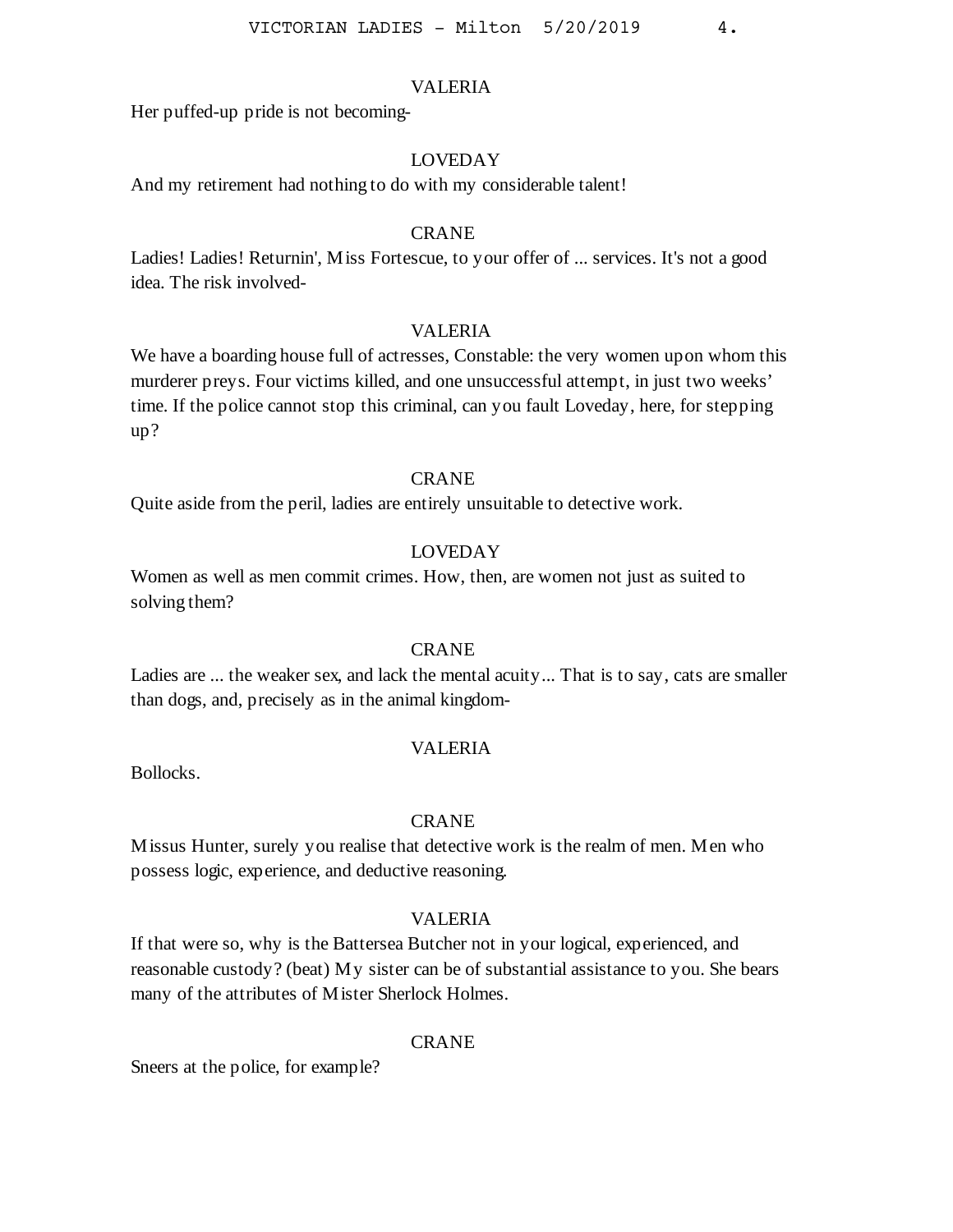Assembles scrapbooks. Never married. A moody, untidy, self-indulgent atheist. Has exactly one friend.

#### LOVEDAY

Sherlock Holmes is a fictional character.

# **CRANE**

I must point out that while men may be detectives, it is proper that women cook, clean, look after their husbands, raise children... in short, remain fully devoted to the domestic sphere.

#### LOVEDAY

I have played breeches roles!

### VALERIA

(to the cat) Good lord, puss-puss.

### CRANE

I recall that, Miss. I saw you as Portia in that Shakespeare play-

# LOVEDAY

I also portrayed Viola in Twelfth Night. Viola, who becomes Cesario-

#### CRANE

I b'lieve I saw that one, too.

### LOVEDAY

And what did you think of my performances?

#### VALERIA

(chuckles) You should have seen her Falstaff!

### LOVEDAY

(to VALERIA) Resentment, like a great weight, crushes the soul. (to CRANE) My older sister mistakes jibes for pleasantries.

#### **CRANE**

Any lady ... even a breeches-wearing lady, lacks the / necessary-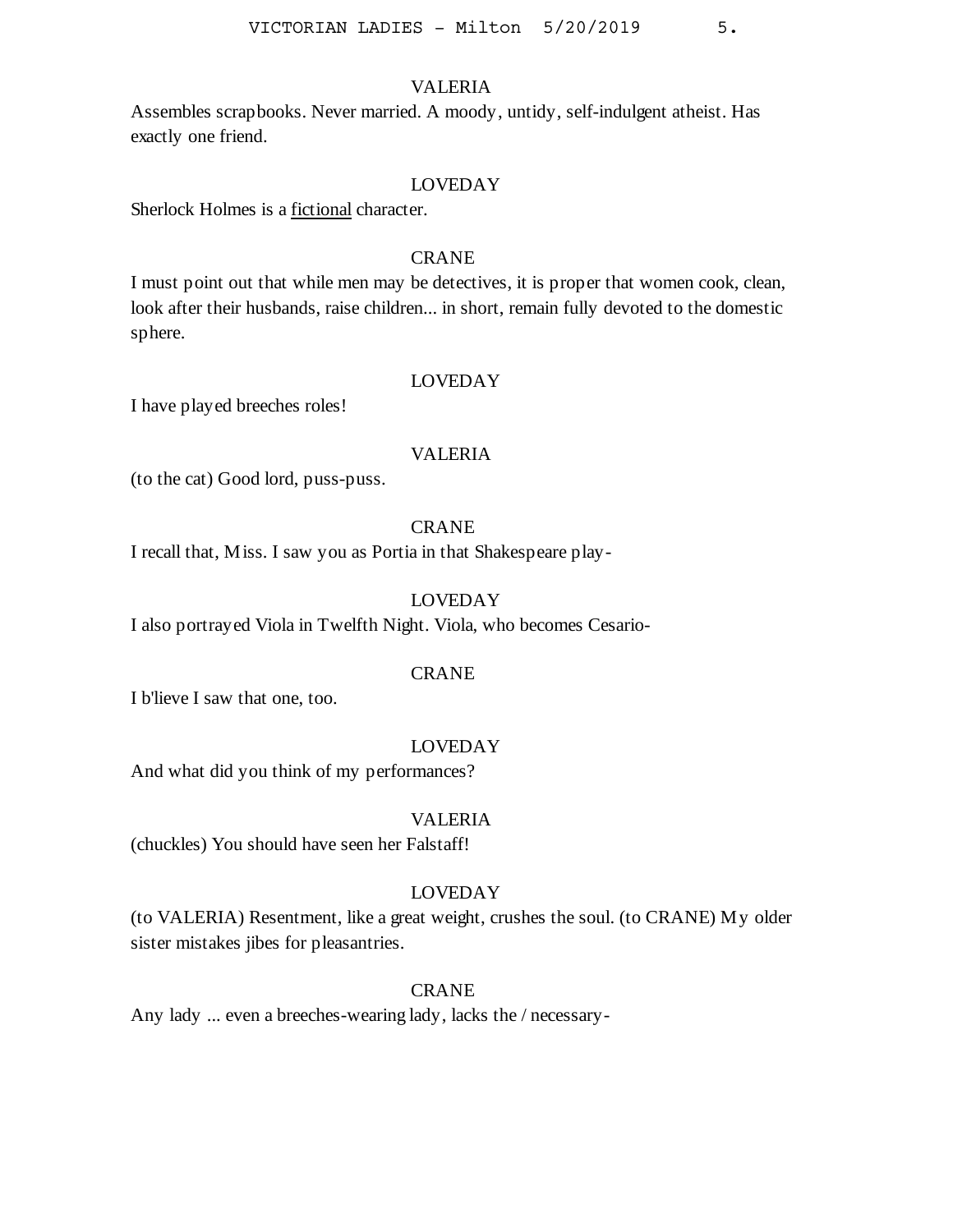I have common sense. I hold the keen understanding of human nature an actress must, in order to practice her craft. Stage cosmetics skills! I could go in disguise on the streets of London-

# VALERIA

And do what?

### LOVEDAY

(to VALERIA) Please pet John Benn, and let the constable and me pursue the substance of my letter!

# **CRANE**

"John Benn." You have named your cat after a dangerous Socialist?

#### VALERIA

After a stouthearted dock strike organiser. (to the cat) And he is a sweety-heart.

# LOVEDAY

That cat is old, quite deaf, and doubtless puzzled that you flap your mouth at him.

#### CRANE

(to LOVEDAY) We appreciate the offer of your services, Miss Fortescue. And although your letter afforded a good deal of merriment amongst the lads down at the station, I am afraid the answer is no.

### LOVEDAY

This refusal is baffling. You deny the Metropolitan Police's appalling record? You never caught Jack the Ripper, and that's been four years!

#### **CRANE**

Five years, Miss.

### LOVEDAY

It's not five. The Bishopsgate torso was found in eighty-nine: Poor, dead woman with no arms, no legs, no head.

### VALERIA

Hence: a "torso."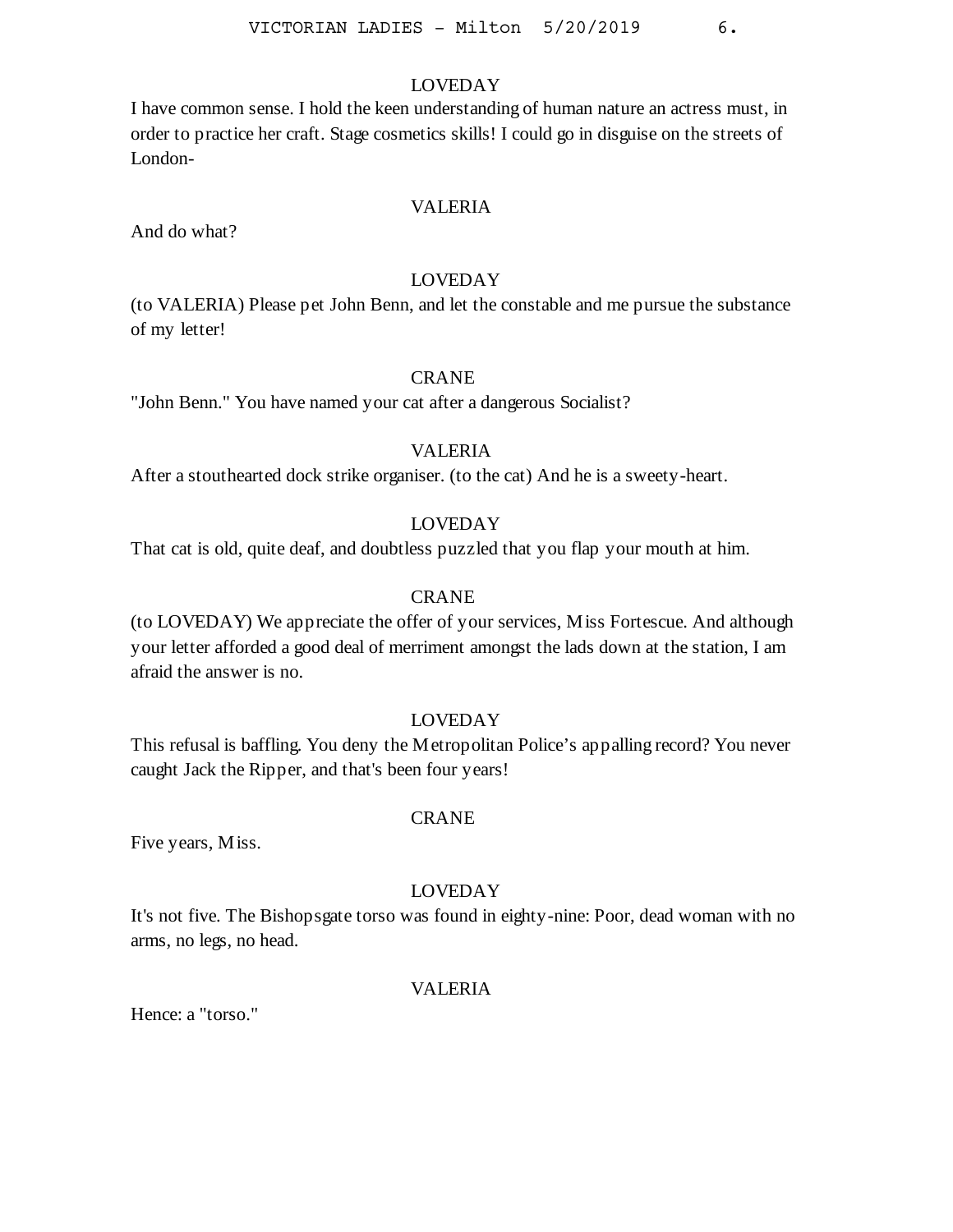### CRANE

We determined that murder was not the work of the Ripper. Entirely different district. Besides, the Ripper ripped them-

# LOVEDAY

He cut her up!

### CRANE

It doesn't pass muster as "ripping." It's more (beat) "chopping."

### LOVEDAY

What about the Pinchin Street torso?

### CRANE

The Pinchin Street Torso, likewise, was never the work of Jack. The newspapers wrote "Jack's Back!" merely to sensationalise the case.

#### LOVEDAY

Torsos scattered about the streets are not sufficiently "sensational" for the press?

#### CRANE

Apparently, no.

### LOVEDAY

Then, there was the Tottenham torso, last spring! Found floating in the moat at Bruce Castle, unnerving the swans.

The women glare at CRANE.

# CRANE

If I may point out, it's a mere (counts silently) three torsos, Miss.

### LOVEDAY

It's a quarter of a dozen torsos!

#### CRANE

Not eviscerated. No guts pulled from the bodies. Therefore: not the work of the Ripper!

# LOVEDAY

Constable, you have just admitted these torsos were the work of a third savage killer ... whom you have failed to identify and bring to justice! You should be begging for my assistance!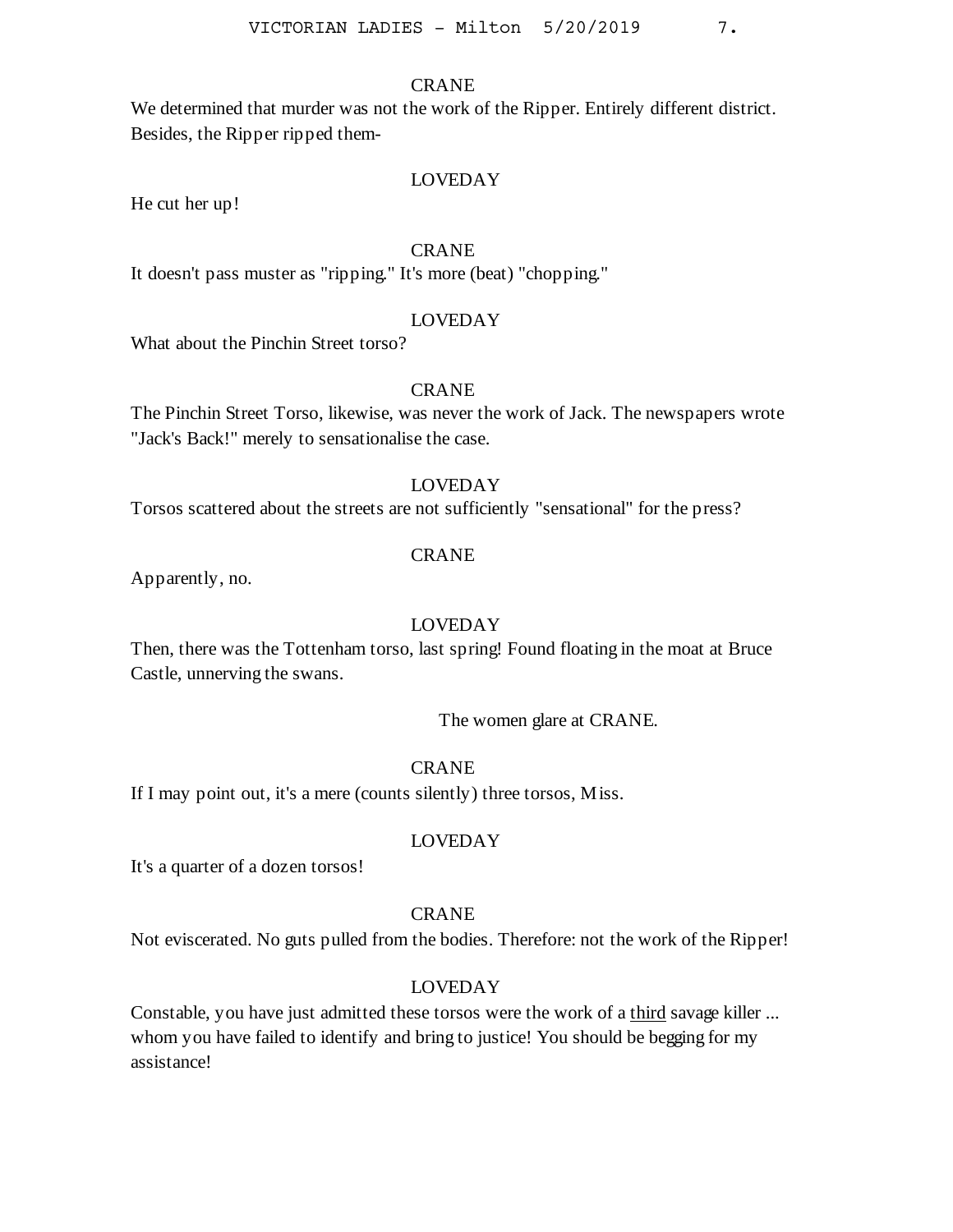(to the cat) Ooooh, the man said "no," now, didn't he?

#### CRANE

In police work, forbearance is indeed a virtue, ladies.

### VALERIA

You can afford forbearance. You're not the one being stalked.

### CRANE

Begging your indulgence, but the Butcher is not stalking you two. He's killing actresses, who are generally, er, ... young. Not such seasoned ladies as yourselves.

### LOVEDAY

Since he has attacked five women so far, one of whom was fully forty-two, I think it impertinent of you to insinuate my sister and I are not being stalked!

#### VALERIA

It is not something to be wished for, Loveday.

### **CRANE**

Missus, I must inform you that I will interview your lodgers with regard to the / recent-

#### LOVEDAY

With regard to the grotesque and brutal murder of Amanda Burns?

#### CRANE

(to VALERIA) I'll need the use of one of your parlors.

### LOVEDAY

He needs our help, Valeria. Constable Crane, did you know that I can conduct interviews in every class of accent ... and that other actresses will be willing to confide in me?

#### **CRANE**

No.

### LOVEDAY

Authority on your side and social subordination on ours prevents any woman from telling you her complete and utter truth.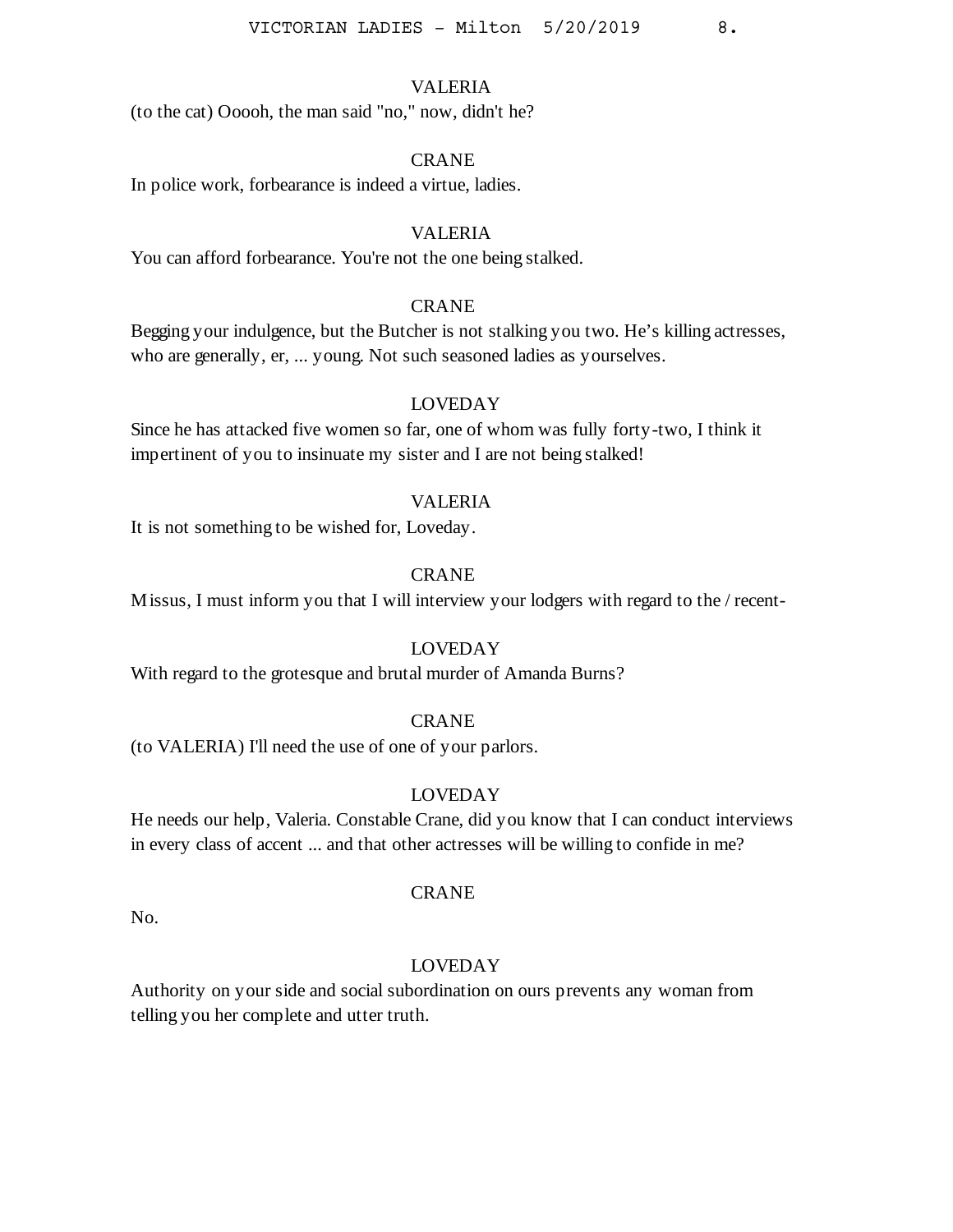### CRANE

I take my chances. (to VALERIA) I'll use the lodgers' parlor, missus. To conduct my questioning. Please comment.

### VALERIA

A Sergeant, or an Inspector, may conduct such enquiries at the police station.

### CRANE

It's my beat, Missus; my responsibility. I take the killings personally. If I bring the ladies down to the station, they won't like it. (beat) You complain that we aren't doing enough, yet you two are obstructing my investigation!

### LOVEDAY

PC Crane, you say you have police photographs that remain unpublished.

#### CRANE

Yes.

### LOVEDAY

Give me copies.

### CRANE

Impossible.

# LOVEDAY

Lend me copies, and I will persuade Valeria, here, to let you use the lodgers' parlor.

| VALERIA |
|---------|
|         |

You'll do what?

LOVEDAY

Indulge me, sister.

CRANE

You haven't been respectful.

# VALERIA

(to the cat) She is never respectful.

# LOVEDAY

(to CRANE) And you have been obstinate. (to VALERIA) Both of you.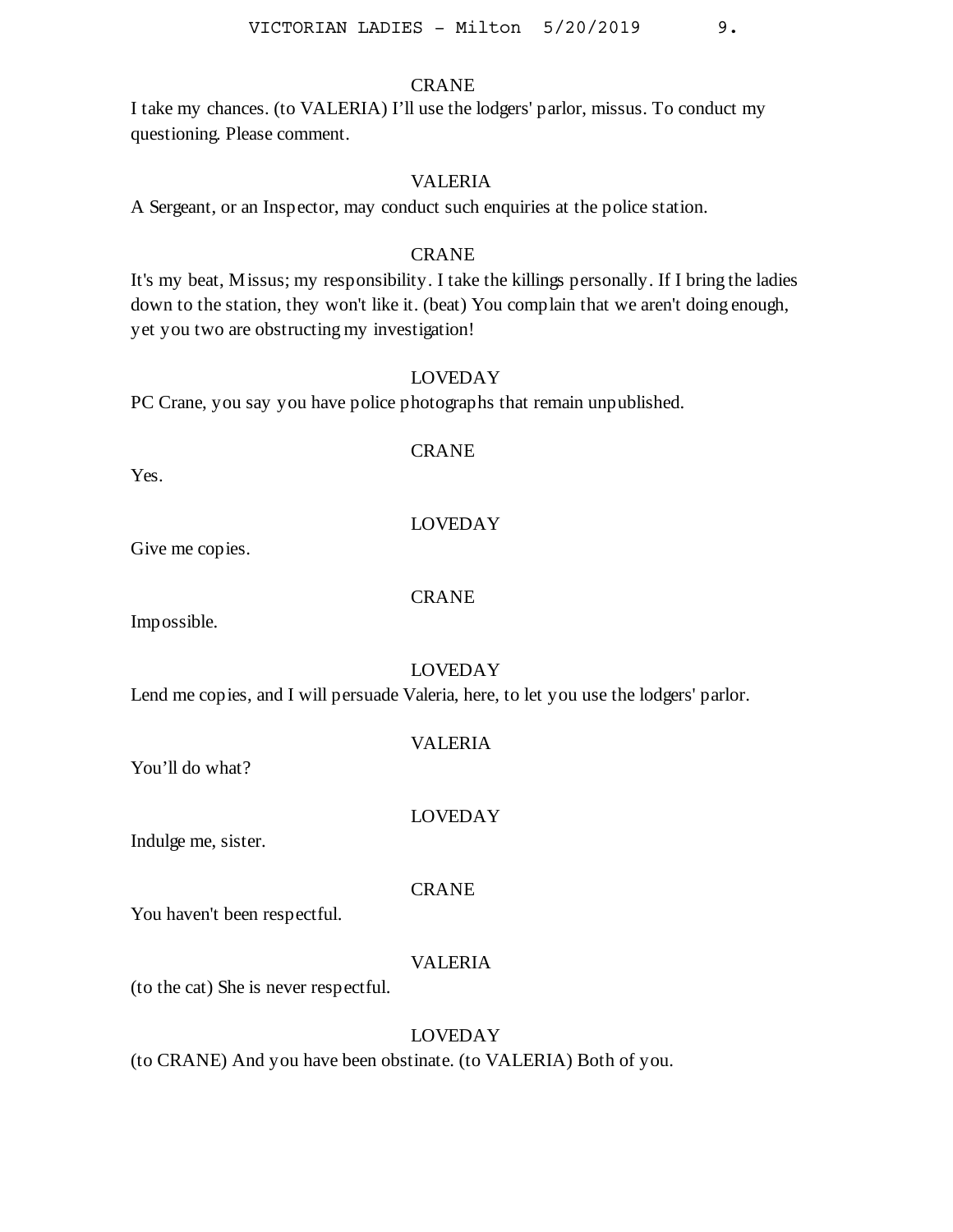It is my parlor!

### **CRANE**

Here's my advice; Stay in your house. Don't meddle. (beat) I'll return after my rounds, Missus. To interview the lodgers. (to LOVEDAY) Bringing you exactly one photograph.

# LOVEDAY

Five!

#### CRANE

Three. It is as far as I will bend, Miss, and to be frank, your stomach will scarcely contain your breakfast when you see them. Good day to you both.

CRANE takes his hat and exits.

#### LOVEDAY

Asinine mutton shunter!

### VALERIA

He made some fair points. Your offer is not altogether respectable.

#### LOVEDAY

Your combativeness is wearying, Valeria.

# VALERIA

And your powers of deduction may be overvalued. By you.

### LOVEDAY

It's nonsense. You and I, at our "seasoned" ages, may move about the streets completely unnoticed, observing what we like. It's as if we are invisible. That's an attribute any detective can use to her advantage.

# VALERIA

The police can intimidate; that's their advantage.

#### LOVEDAY

Women have the wisdom accumulated over years of observing men: their traits, their habits, their peculiarities-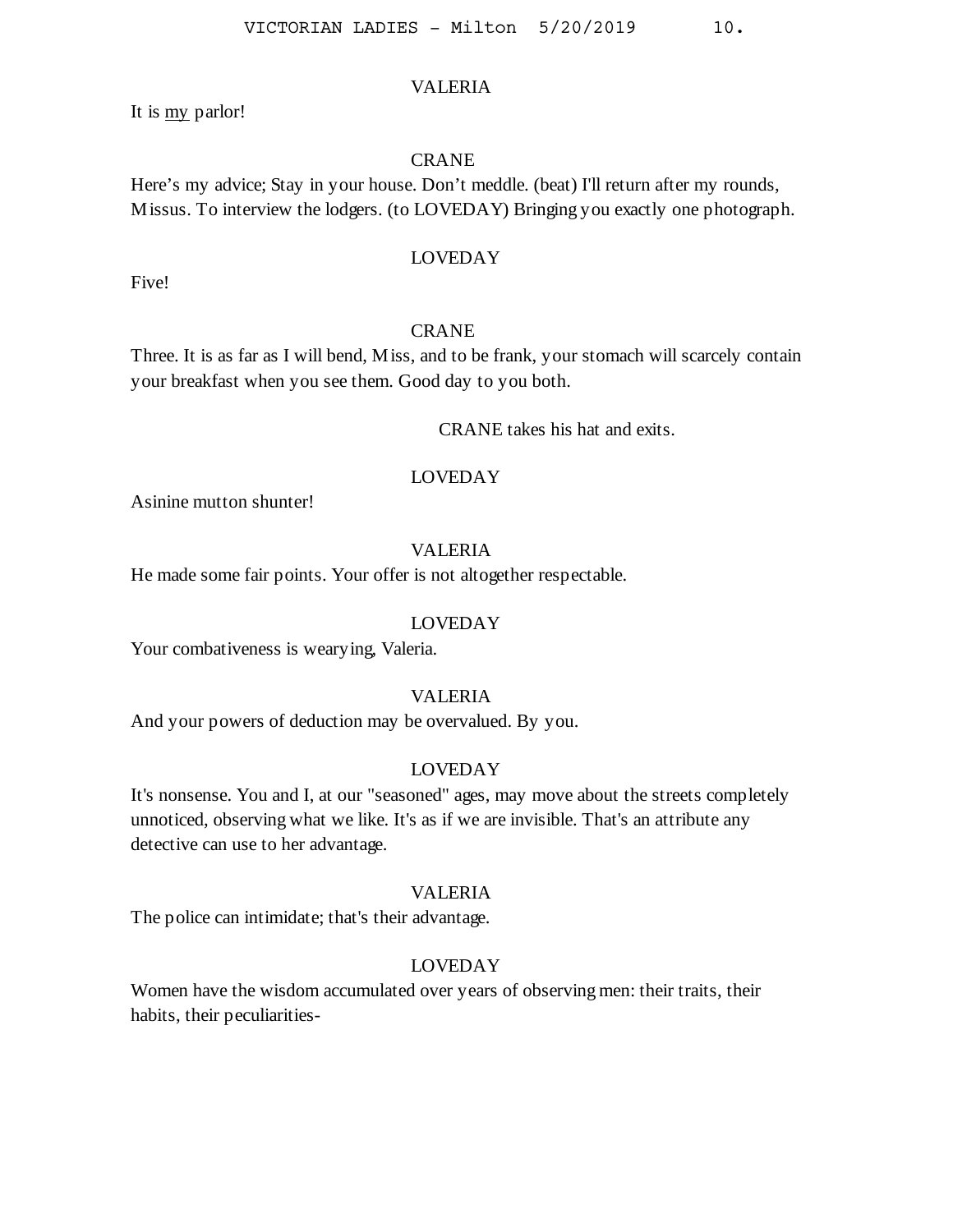They'll never admit that they have peculiarities. Nor that we have wisdom. (beat) I don't like Crane. He had the nerve to question me about a burglary last month ... as if I would know anything about such a crime! Why did you tell this insolent constable that he may use my parlor?

### LOVEDAY paces.

### LOVEDAY

I need clues, Valeria. (disapproving silence) If the Battersea Butcher is not brought into custody, and soon, more women will die. And those who live will be in a state of paralysing panic. It will be Jack the Ripper all over again!

### VALERIA

You have changed, Loveday, with your lack of employment.

# LOVEDAY

You've changed, as well. Awfully temperamental, lately. Have you stopped taking your Doctor Tattersall's Tincture for Toothache?

#### VALERIA

Infernal company weakened the formula!

### LOVEDAY

Reduced the laudanum, you mean. Be honest: you haven't had a toothache since 1885.

#### VALERIA

I need assistance to sleep. I intend to inquire at the apothecary for something stronger.

# LOVEDAY

Doctor Tattersall's made your knees buckle, and you cannot endure a stronger formula. I will have a word with that apothecary.

#### VALERIA

You do not have the authority to limit my medicine! What is the matter with you? You have grown restless. You are argumentative. You are chatty with the police. You've stopped attending the Ortheno- the Orno- the Arnothe- Oh! You know I cannot pronounce it! The Bird Club.

### LOVEDAY

The "Ornithological Society." That is because I received an epiphany: Birds are tedious. Green-billed this and scarlet-chested that. All those genuses.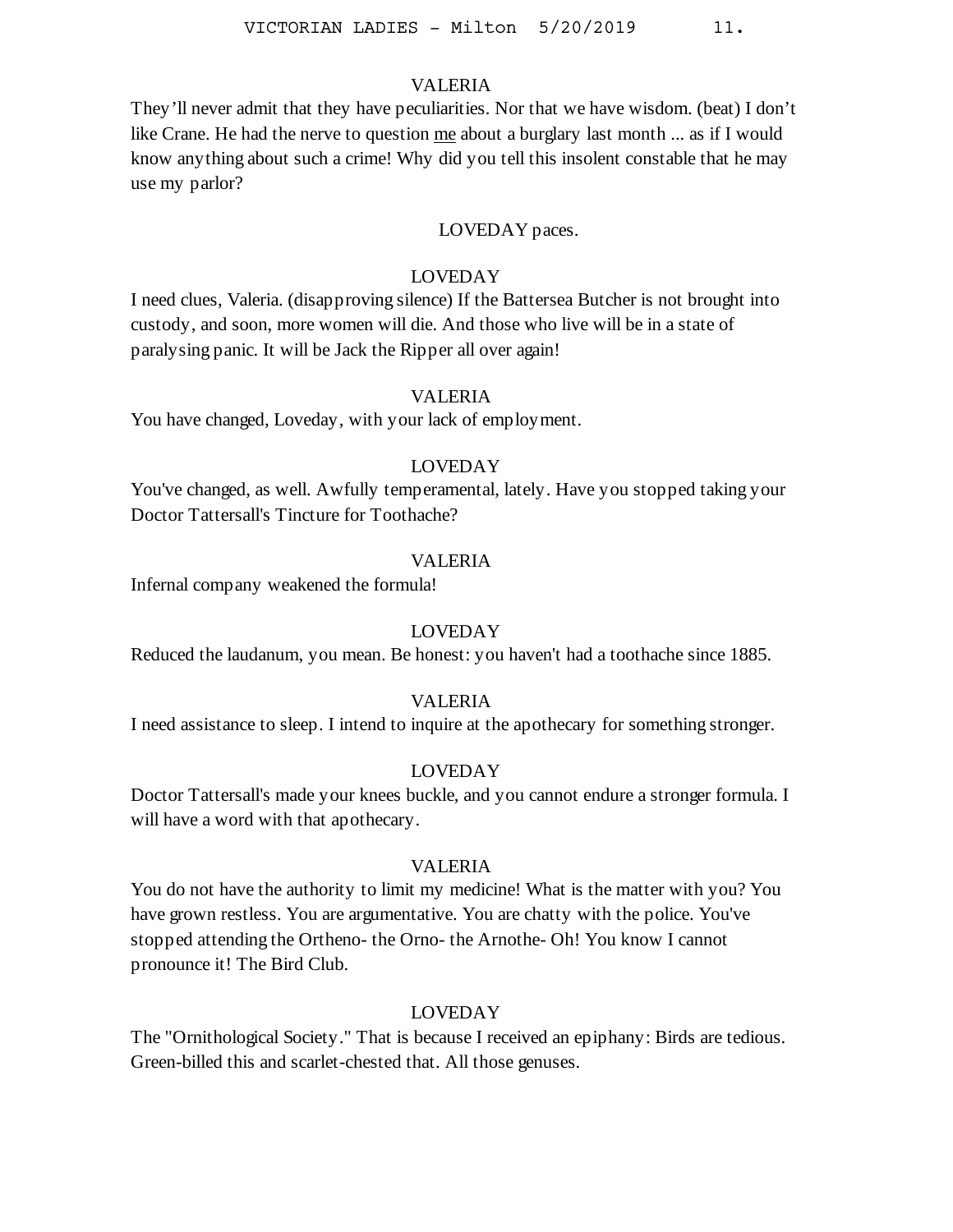(to the cat) But birds are tasty, aren't they, puss? (To LOVEDAY) You've also abandoned the Suffrage Association, and the Rational Dress League-

### LOVEDAY

Do you see me wearing either corset or bustle?

### VALERIA

No, but we must fight on, as long as they deny us pockets! What has come over you?

# LOVEDAY

My former employers shunned newspapers. Thus I was shielded from the daily drumbeat of murder, murder, murder! Since I began reading the Gazette, my conscience has been stirred.

### VALERIA

This constant rush of bad news is an assault on the soul.

### LOVEDAY

I cannot help but think of the two little girls I taught.

### VALERIA

Surely, being a governess is not a radicalising profession.

#### LOVEDAY

If you knew. (beat) When you see your charges being made submissive, reduced ... dwindled into unquestioning obedience before they grow into young women. Do you realize the moral of every fairy story is: "Girls, be compliant. Girls, do not leave your houses!" Yet Red Riding Hood's granny, who follows that admonition? Killed and devoured, in her own bed!

### VALERIA

Sister. It pains me to have Constable Crane in the lodgers parlor. (musing) Perhaps I can charge him a small fee.

### LOVEDAY

As long as you don't interfere with my obtaining the photographs.

### VALERIA

(to the cat) Setting herself up for disappointment, isn't that right, John Benn? (to LOVEDAY) I maintain, it is not your duty, / nor-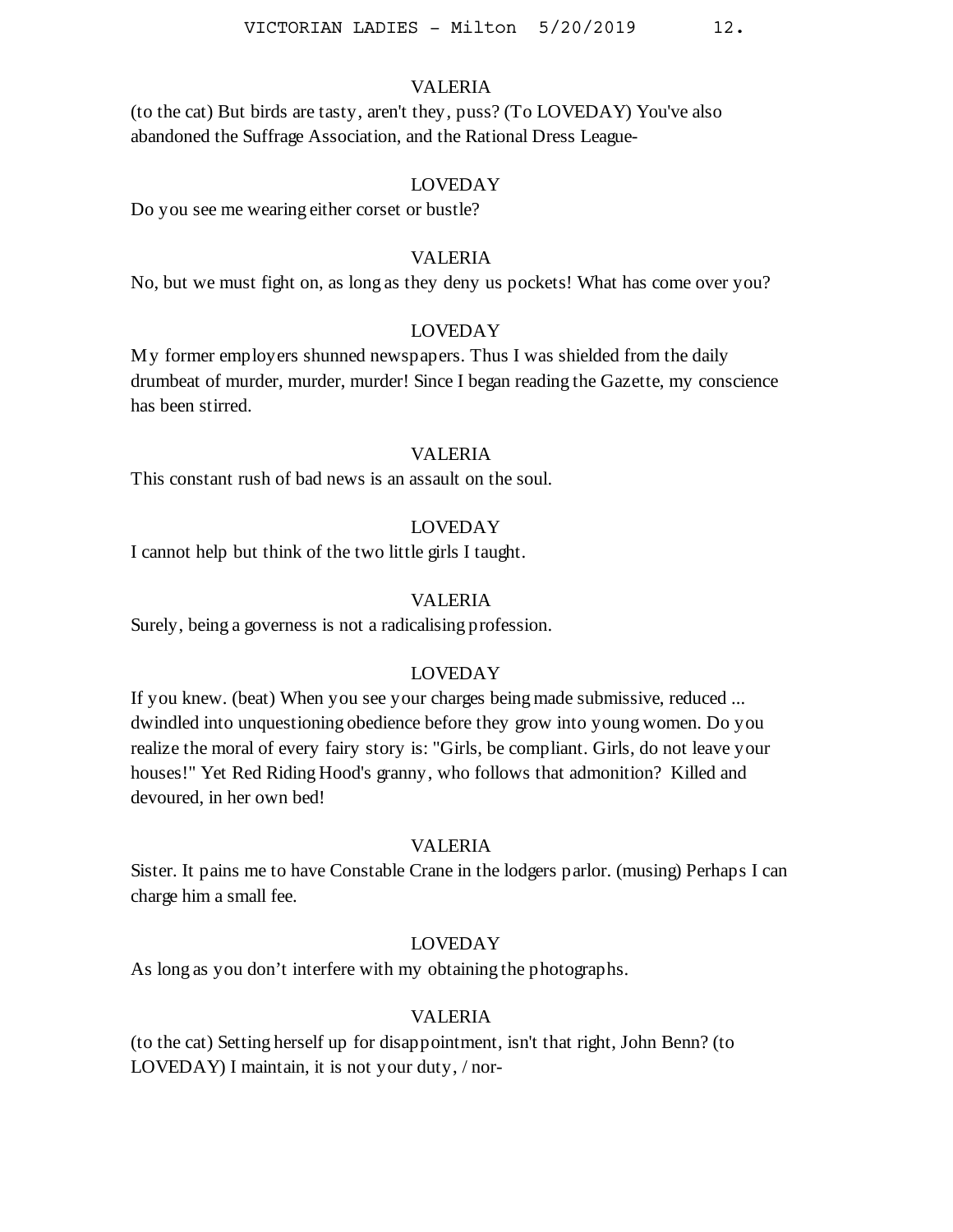Duty or not, Sister, I have dispatched a second letter offering my services as a detective. Not to the police, this time.

#### VALERIA

You are not a detective. (to the cat) Isn't she a silly one? A mad cranky, this one! (to LOVEDAY) They don't want you prying. Take care inserting yourself where these men don't want you. This bloody terror may come 'round for you.

# BLACKOUT. END SCENE.

ACT I, SCENE II.

Later. KATIE waits. She is drawn to and begins looking through the desk. LOVEDAY enters.

# LOVEDAY

What are you doing?

KATIE crosses away, tucking a clipping up her sleeve. LOVEDAY examines her things.

### KATIE

I- I- Good day. I am Miss Katie Smalls, one of the lodgers. I've just been waitin' here to speak with Missus Hunter. I / need-

# LOVEDAY

I am Missus Hunter's sister, Loveday Fortescue. You were not "waiting." You were inspecting various items on my desk.

### KATIE

Please, forgive my curiosity. I was way too forward.

# LOVEDAY

(checking) You have moved yesterday's copy of the Echo. I left it on top.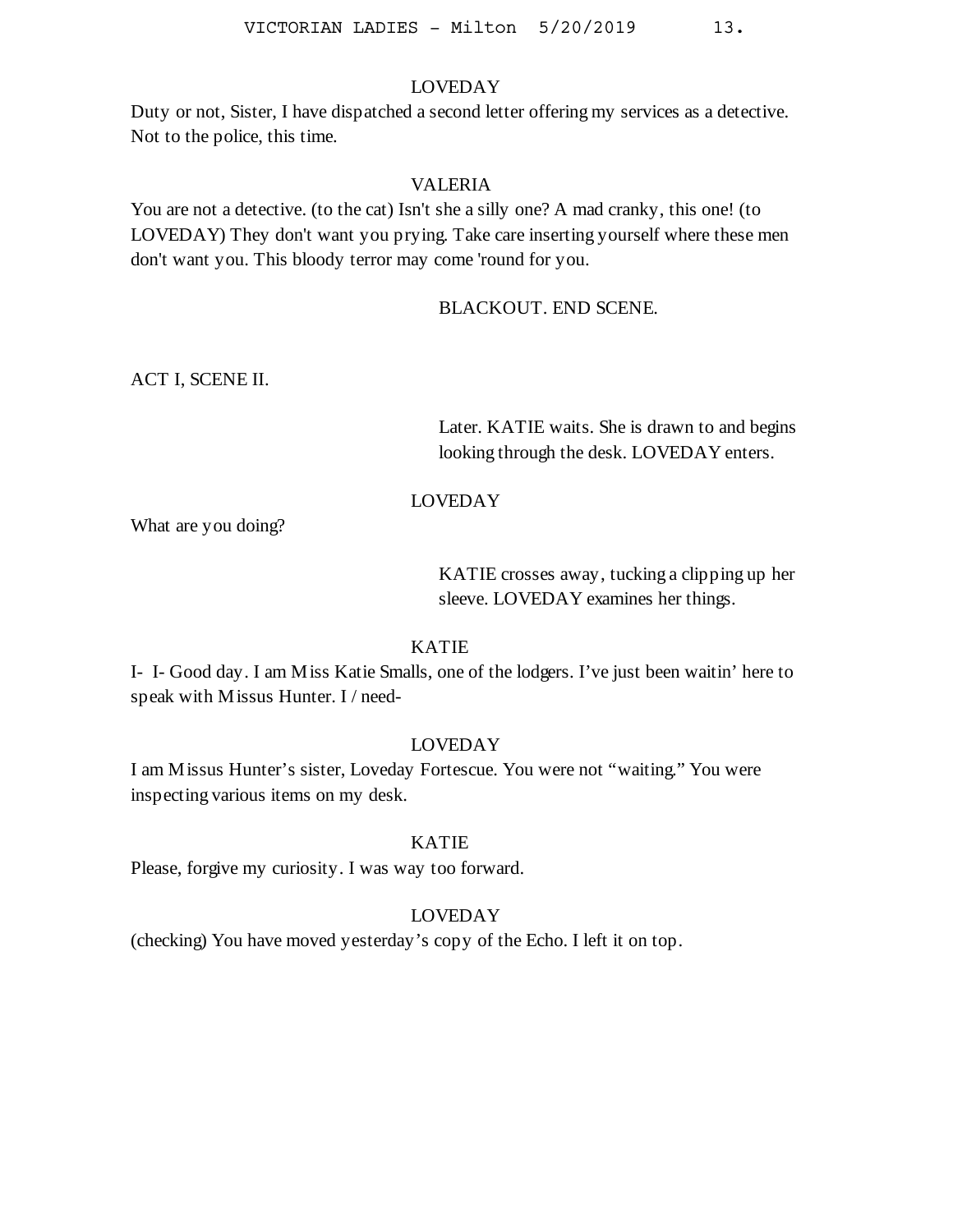I'm sorry, I shouldn't have done that. I wanted to know if The Butcher had struck again, and when I saw all your newspapers ... the temptation was too great. I only came in here because my life is in danger, and I need to talk / to-

### LOVEDAY

Pardon me. Your life is in danger?

### KATIE

You've collected every newspaper in London-

#### LOVEDAY

For my work.

### KATIE

You musta read about the Battersea Butcher. He's killin' us actresses. Ones from the St. James, where I perform, and from the Victoria Palace.

### LOVEDAY

Then you are a profoundly imperiled party. Miss Smalls, do you wish to engage a detective?

### KATIE

What I wish, is to soften the heart of M issus Hunter, who intends to evict me out of this lodgin' house. Whereupon I will be without a home, with no way back to America, and an easy mark for the Butcher. I need to talk to your sister.

# LOVEDAY

She is out, and may be for some time. She is likely having a row with an apothecary.

### KATIE

Miss Fortescue, you hold the power to grant me a life-saving favor. If I had my druthers, I wouldn't do this-

### LOVEDAY

"Your druthers?"

# KATIE

It's an American expression, meanin' "preference." Please, intercede for me. I mean, you're Missus Hunter's beloved sister. She wouldn't refuse you.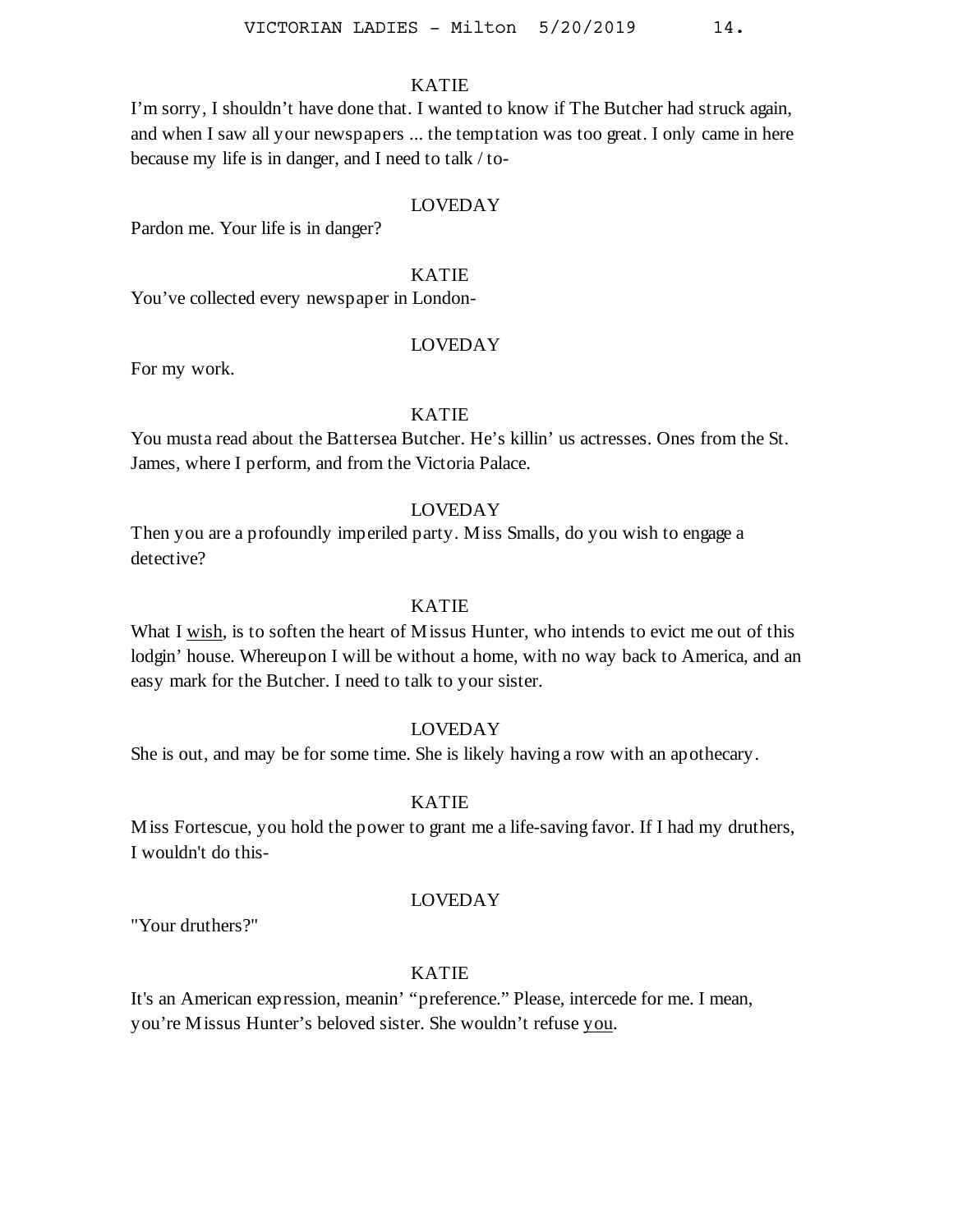If her rent were past due, Valeria would roust Queen Victoria.

#### KATIE

It's not my fault! On account of these murders, our houses are half-full. They've reduced my wages, and ... The day after the second murder, I went out and spent my whole life's savings on a bicycle.

### LOVEDAY

So that you could flee more speedily your own macabre, terrifying, and grisly death.

### KATIE

(a look) That was my plan, and I did it, and now I can't pay for my room. I asked for an advance of my salary, but these producers haven't the decency God gave Cain.

# LOVEDAY

I am familiar with the character flaws of theatrical producers. (thinks) You obviously need my assistance. I am sure you have heard of me: Loveday Fortescue, noted actress, famous for her breeches roles. Retired from the stage. Now, I am a detective.

### KATIE

A what- a detective. With Scotland Yard?

#### LOVEDAY

The Metropolitan Police failed to appreciate my audition, but I have other possibilities pending. Miss Smalls, given the right clues, I can prevent your gruesome demise. You work at a theatre from which the killer has selected his victims. What can you tell me?

LOVEDAY gets notebook and pencil, writes.

### KATIE

Uh, well ... Every night, I stand onstage and gaze out into the darkness ... and I'm wonderin' if that's him sittin' there ... watchin' me say my lines, while he fingers the knife in his pocket. And I'm askin' myself if I'm the next one-

#### LOVEDAY

To be viciously, brutally impaled.

### KATIE

(a look) Then, on my way home, I'm hearin' footfalls behind me on the cobblestones-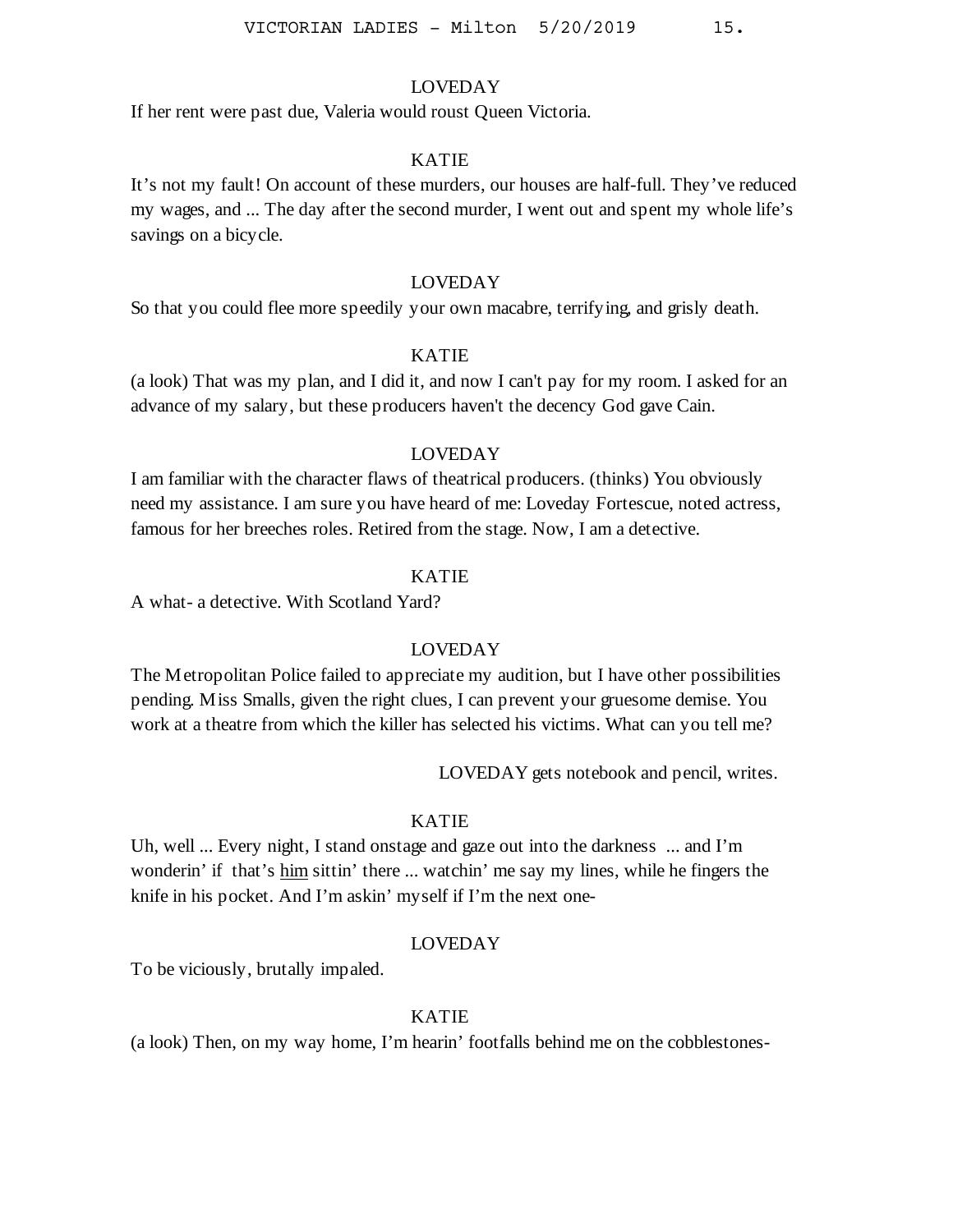Doubtless feeling the icy chill of your own mortality. Imagining his honed blade, swiftly-

### KATIE

Ok, that kinda talk's gotta stop.

# LOVEDAY

My apologies. You have clearly described your plight, but have you anything useful.

### KATIE

(thinks) Oh! My dear friend Iris was the first of the Butcher's victims.

#### LOVEDAY

(makes notes) Miss Iris Johnstone? I know Iris well. She is a brave and resourceful woman, to have survived his attack.

### KATIE

I glimpsed Iris by the stage door the night he ... cut her. I know, now, the man I saw standin' next to her was the Butcher.

# LOVEDAY

Kindly describe him.

#### KATIE

I could see that that he wore ... a tall hat.

# LOVEDAY

Like every other man in London? Your skills of observation seem somewhat inexpert.

### KATIE

There was no moon, a dense fog, it was rainin', and I was up on the corner. With just one street lamp, he was barely visible. (beat) I've told you what I know. Now are you gonna talk to your sister?

### LOVEDAY

Valeria often yields to me, but she is of a ... changeable temperament. Her fear of becoming financially destitute makes her hold every penny dear. I cannot give you a guarantee.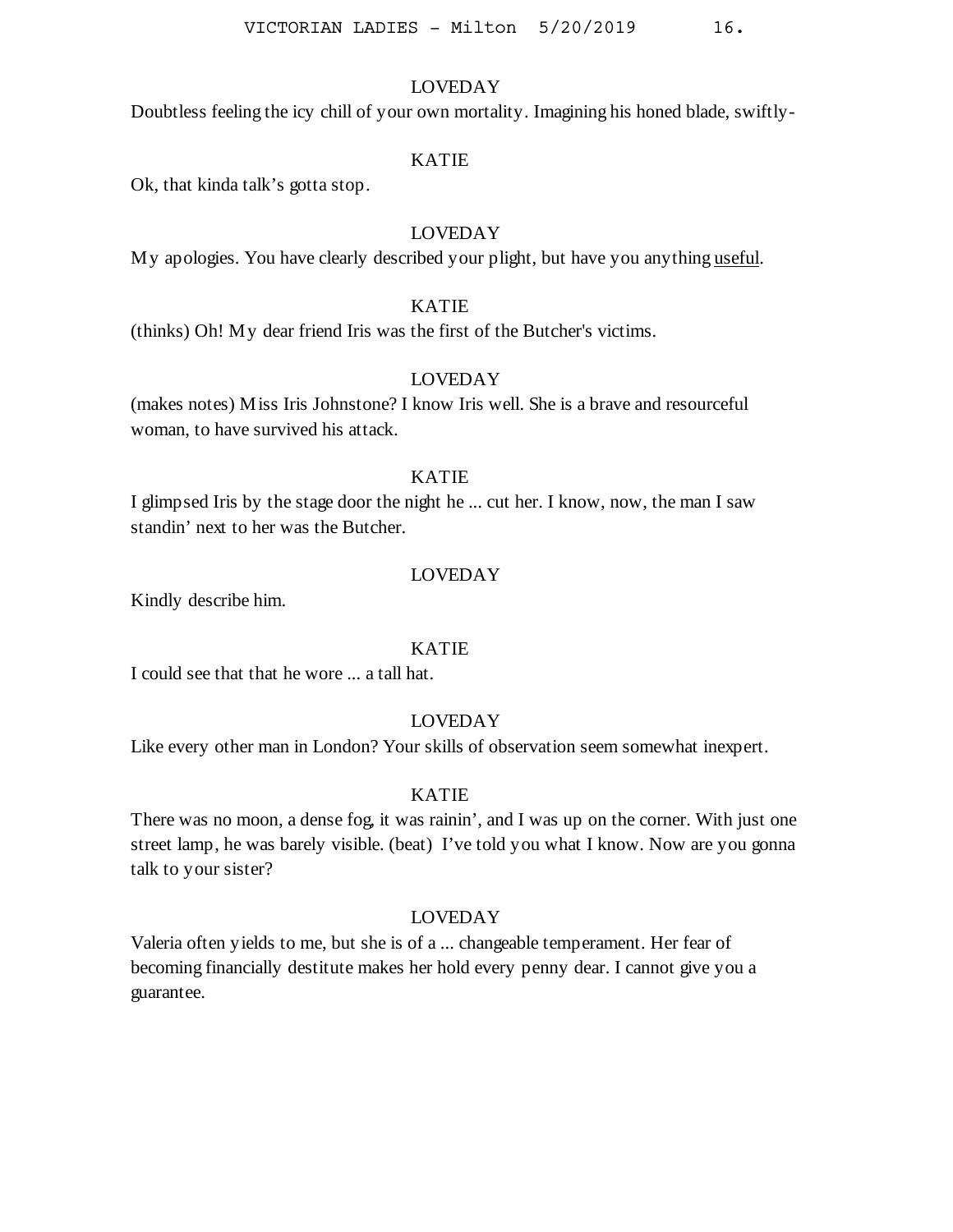(thinks) How about if you and I were ... takin' on the task together. Surely she would not evict your crime-solving partner!

# LOVEDAY

I'm afraid I don't understand.

### KATIE

I don't see why I have to be your "client," just because I'm in danger. I would like to catch the killer, and I am highly motivated. Why can't I be a detective?

# LOVEDAY

Do you have any experience in actual detective work?

# KATIE

Do you?

### LOVEDAY

Excellent point.

# KATIE

Police often patrol in pairs. Two sets of eyes are always better than one. Miss Fortescue, I can defend myself in fightin' situations. I flirt like a whole bowl of sugar. If I am dressed in a ... certain way, men will just blurt out all kinds of confidences, in an attempt to impress me.

### LOVEDAY

I have no doubt.

### KATIE

You must consider me. I will pursue the Butcher with pitiless determination... I have common sense, book knowledge, and superior intellectual abilities.

### LOVEDAY

Unusual ... in an American. Unfortunately, these attributes are redundant with my own.

### KATIE

Wait. If you unite with me, we can use my new bicycle to do our investigating! Hansom cabs are expensive.

# LOVEDAY

And the train stations are quite far apart. Hmm.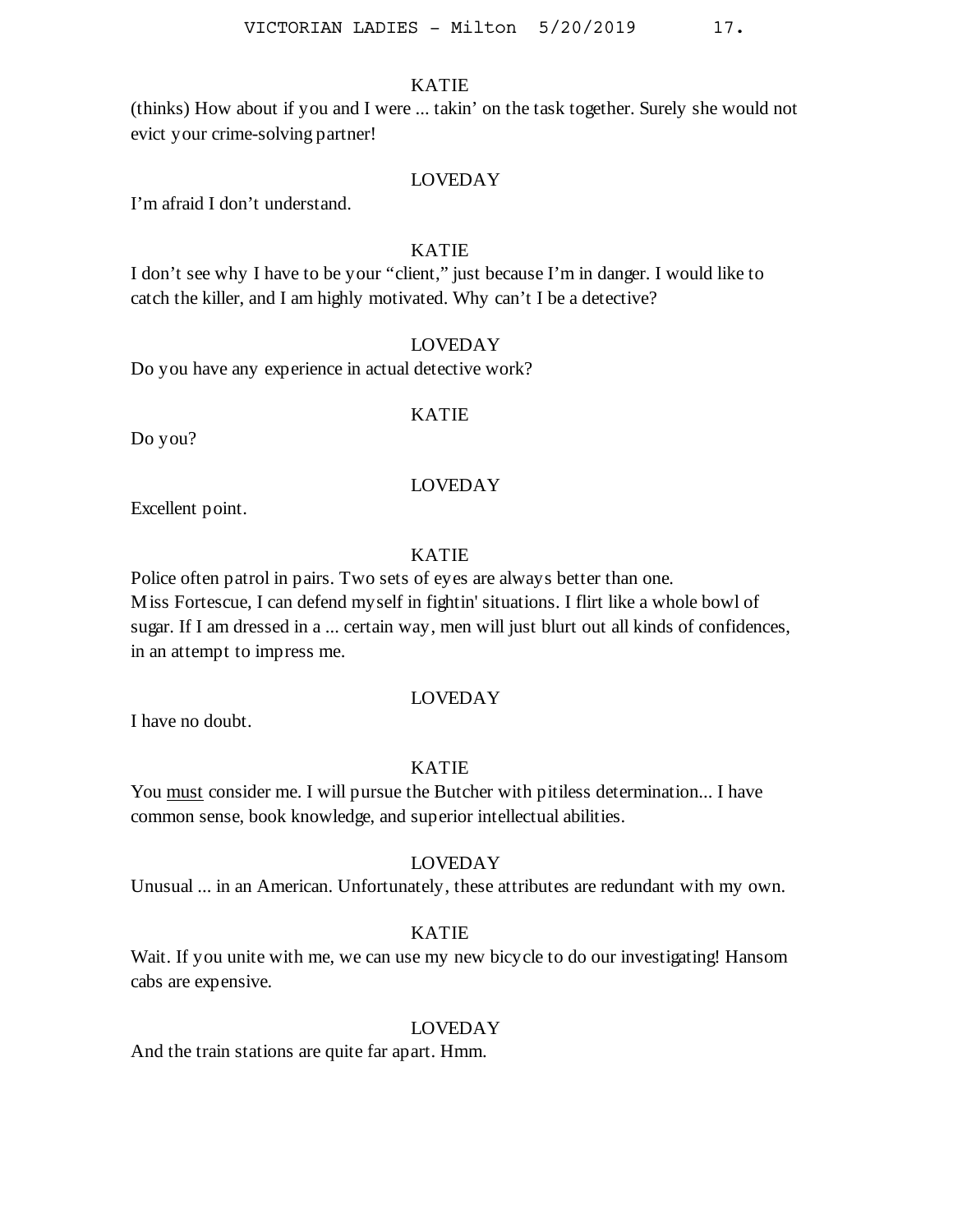Please, let's join forces. Beg Missus Hunter to let me stay, and I'll put my bike at your disposal.

### LOVEDAY

It is ... somewhat appealing.

# KATIE

I have shown bold initiative! Like a true detective, I investigated your desk while you were out of the room. I looked through your newspapers-

# LOVEDAY

You left them askew! (beat) And you still have one of my clippings on your person.

KATIE produces the hidden clipping.

# KATIE

I used sleight-of-hand. I didn't think you noticed. (reads the clipping) "The police have no one in custody."

KATIE puts the clipping back in its place.

# LOVEDAY

How on earth would one use sleight-of-hand to defeat the Butcher? (thinks) You will pick his pocket, because that is where he hides his weapon?

### KATIE

Miss Fortescue, I am not a thief.

# LOVEDAY

No, no of course not.

# KATIE

If I disarm him, I'll do it honestly. I have hand-to-hand combat skills. You know, my daddy's gymnasium in New York attracted sailors from all over the world ... and I trained in a dozen of the fightin' arts.

# LOVEDAY

You trained? With sailors? In fisticuffs? In a men's gymnasium?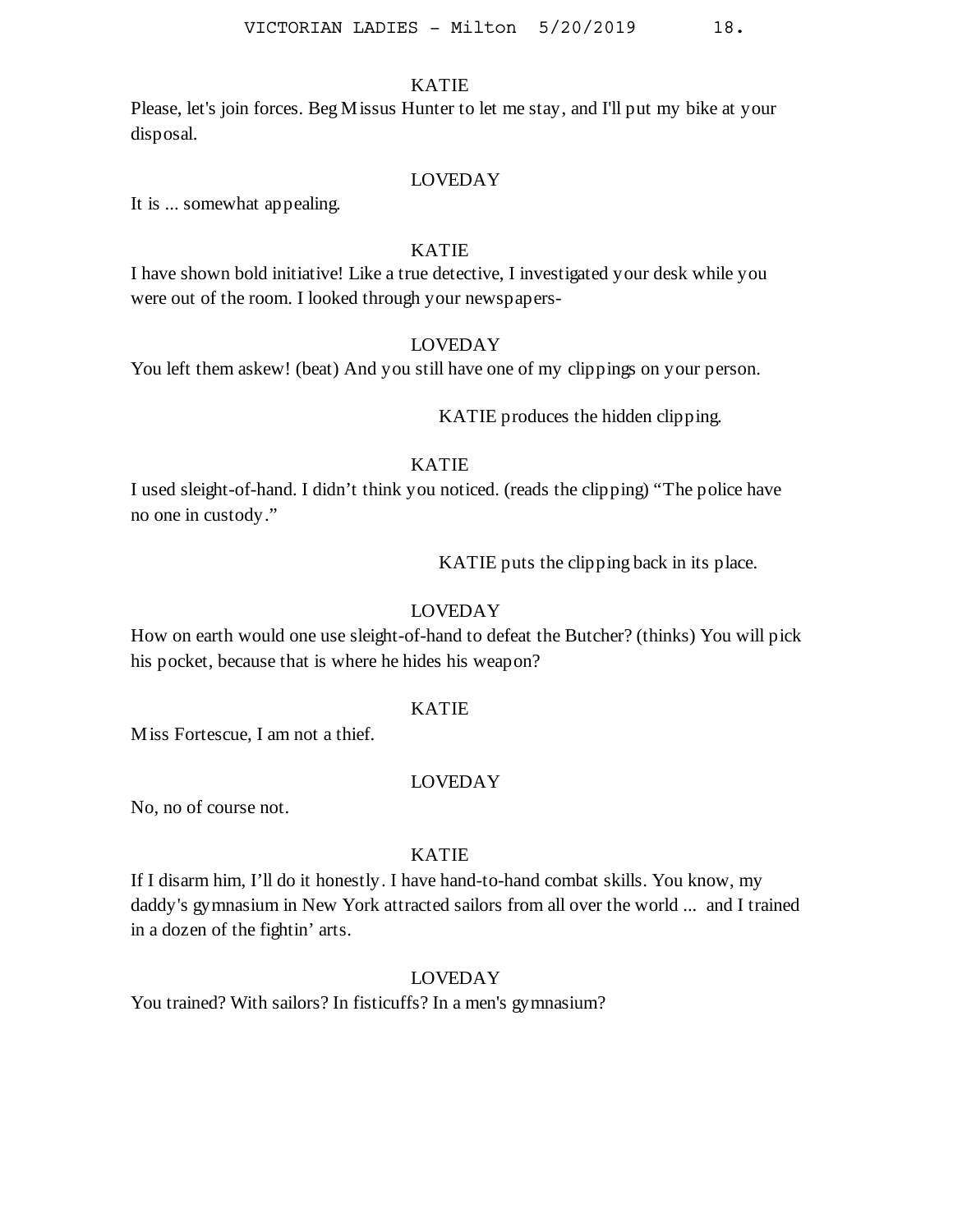It may sound scandalous, but ... I had to. After we moved up from Virginia, I was ridin' the horse-drawn trolley every day to my theatre. And every single day, there was this very same man standin' in the trolley. (meaningfully) A man ... given to puttin' himself out there. Into the open air. Into the public eye.

# LOVEDAY

You are speaking of a man with unbuttoned trousers. We have such men on the London railways.

### KATIE

I suspect every city's got 'em.

# LOVEDAY

I recall a summer Sunday on the Brighton Line. I travelled all the way from London Bridge to Wivelsfield without catching one single glimpse of a man's tallywag. I shall never forget it.

### KATIE

Well, in my case ... One day I had had enough. Miss Fortescue, I have heard that a woman is supposed to yell "Fire!" when somethin' shameful is happenin,' but that seems so .... roundabout. So I pointed. I pointed right at it, and I shouted, at the top of my voice!

#### LOVEDAY

Jigglestick? Hanging doodle?

### KATIE

I couldn't wait for folks to figure out some polite turn of phrase. I yelled "Penis! Penis!"

#### LOVEDAY

This frank and ... descriptive outcry: did it dissuade the man?

### KATIE

He tucked it back in, sure. But my yellin' attracted a pair of police officers, who proceeded to interrogate me for my "indecent" behavior ... for simply namin' what I saw!

### LOVEDAY

Inequitable and unjust.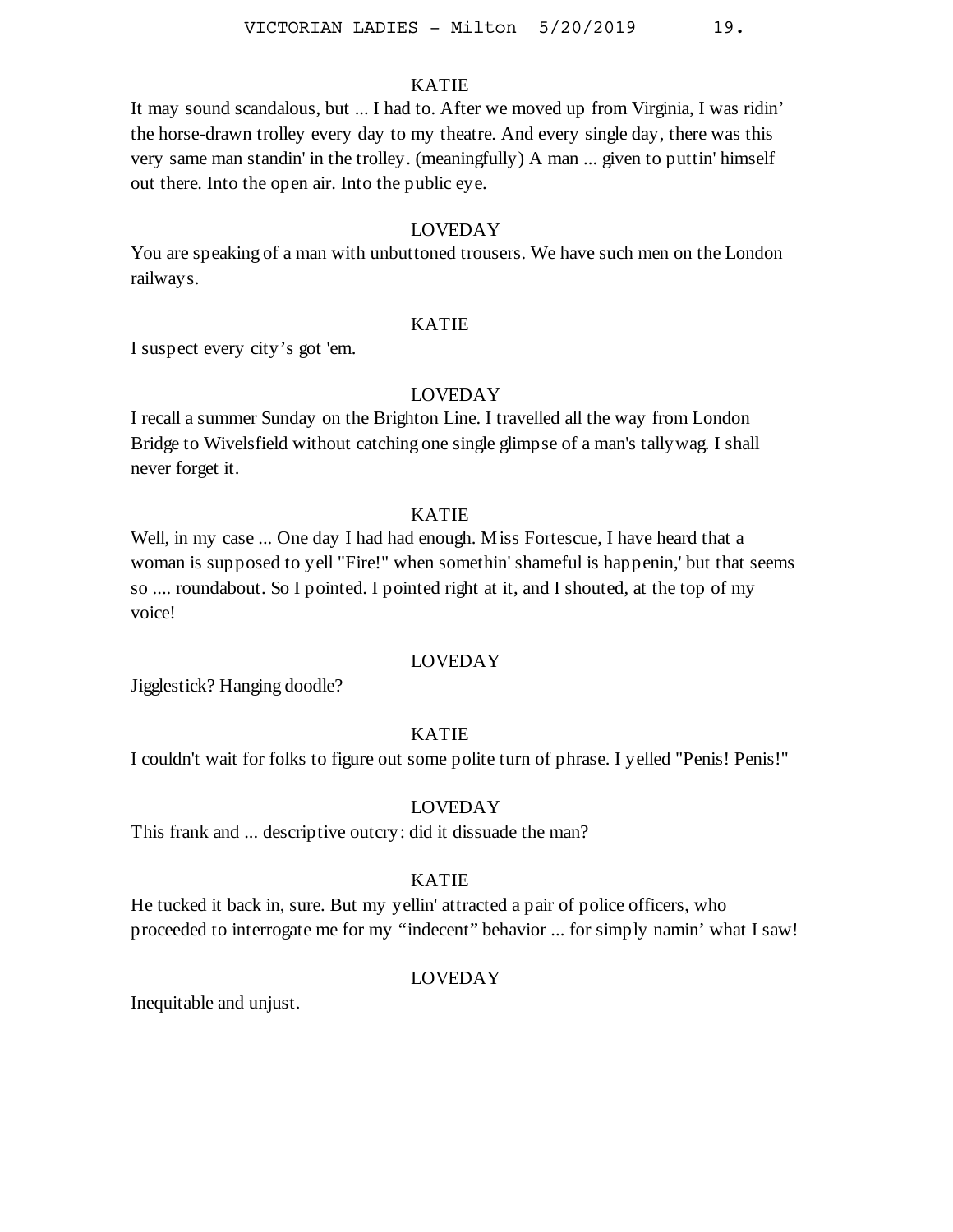When I informed my father, he told me, at once: I must learn, and practice, every means of self defense, includin' shin kickin', bare-knuckle boxin,' and fan fightin'. From the Far East.

# LOVEDAY

Fan fighting. This opens up heretofore unimagined areas of detective work, Miss Smalls. Will you demonstrate?

# KATIE

Well, I just met you. I don't wanna kill you.

KATIE makes a few poses, snaps open her folding fan. It startles LOVEDAY.

#### KATIE (CONT'D)

It's got metal spokes.

### LOVEDAY

Proceed slowly. Prudently! And with great care.

# KATIE

Of course. (preps some more) Now, if a man attacks me ... Go ahead, Miss Fortescue, you may come at me. (LOVEDAY doesn't.) Come at me!

LOVEDAY gingerly circles KATIE.

# KATIE (CONT'D)

Okay! Here you come, and I execute a swift, merciless fan strike to the windpipe!

### LOVEDAY recoils.

# KATIE (CONT'D)

I'll show you, very safely. (demonstrating, a slow strike) It's there, in the front of the throat. A hard thrust with my fan, like this! Will render him senseless. Another solid point of contact: the carotid artery, on the side of the neck. And not a gentle warning tap, either: I send in the full freight-train.

> KATIE feints a carotid artery strike on LOVEDAY. Hands the fan to LOVEDAY, who practices.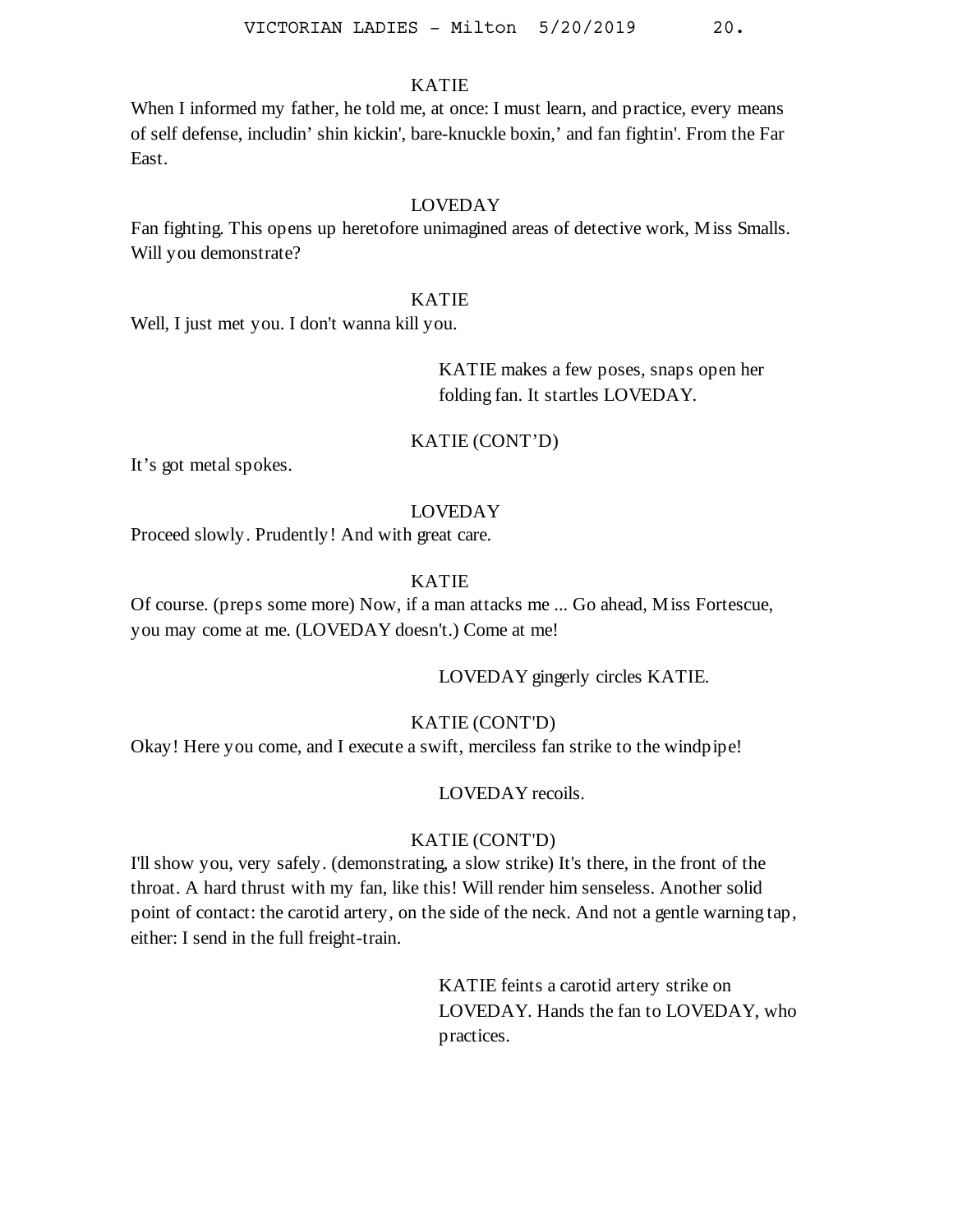# KATIE (CONT'D)

If I can get in a low blow on him, that's also very effective. I strike at the throat, like this, and then I grab and crush his ... um, well, the American term-

#### LOVEDAY

Twiddle-diddles?

# KATIE

So, in New York, we call 'em slappers. Now, this particular move can be done with the hand, the knee, the fan ... or, using the foot, with a swift kick. It has a three-fold effect: there's the element of surprise, the blow to his masculine pride, and, of course, agony. It leaves him squirmin' on the ground, tormented, and completely unable to harm me. Go ahead, now. Act devastated.

LOVEDAY gingerly lies down and rolls.

# LOVEDAY

Like this?

# KATIE

More on your side. More torment. Good. This is where I get a few minutes to run away. But if I don't ... He may try to rise. He gets up on all fours, and BOOM! I respond with a well-placed kick to his windpipe, or full in the face.

# LOVEDAY

Dear me. Americans.

VALERIA enters. She carries her purse and a wrapped, bloody package.

### VALERIA

What on earth? (stern) Miss Smalls! What are you doing?

#### LOVEDAY

(scrambling up) Valeria, there you are!

#### VALERIA

I expected you to have vacated your room yesterday! (to LOVEDAY) And you! What were you doing lying about on the floor? Did this woman assault you?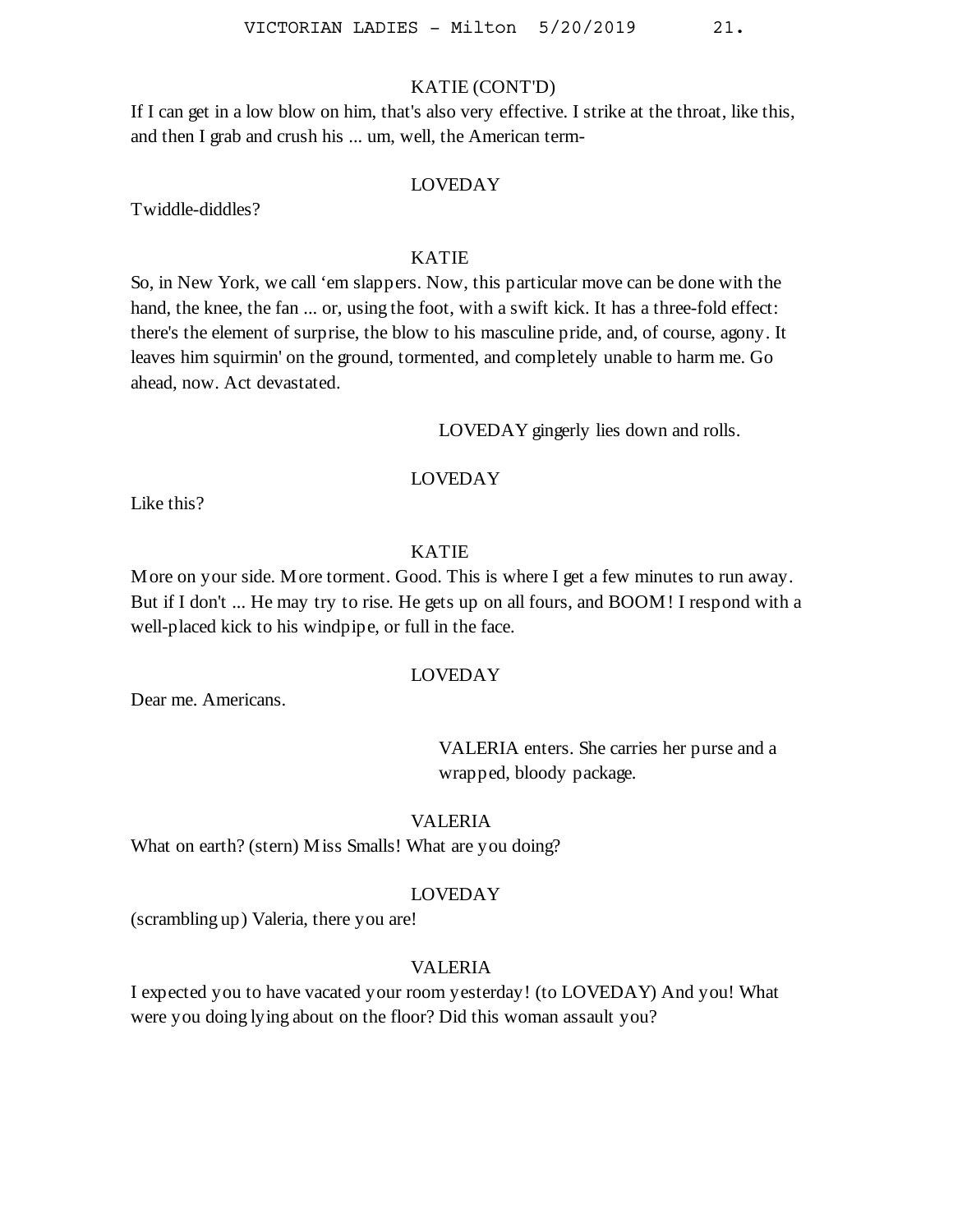Certainly not.

# VALERIA

LOVEDAY

Miss Smalls, to find you still on premises-

### KATIE

I know you told me to get out, but-

# LOVEDAY

Miss Smalls' paycheck has been slenderised on account of the Butcher.

### VALERIA

I have heard that excuse. I am skeptical.

# KATIE

It's the truth!

### LOVEDAY

I will vouch for her rent.

# KATIE

Thank you. Partner.

### VALERIA

Loveday, why would you promise such a thing ... when you have no money?

# LOVEDAY

Because I did not receive police sanction to investigate the Butcher. Miss Smalls, here, is willing to assist me in that pursuit. Unlike you. (beat) Incidentally what is in that package?

### VALERIA

It's from the Cat's Meat Man.

VALERIA exits to the kitchen.

# LOVEDAY

Well, have him place the wrapped meat in a sack!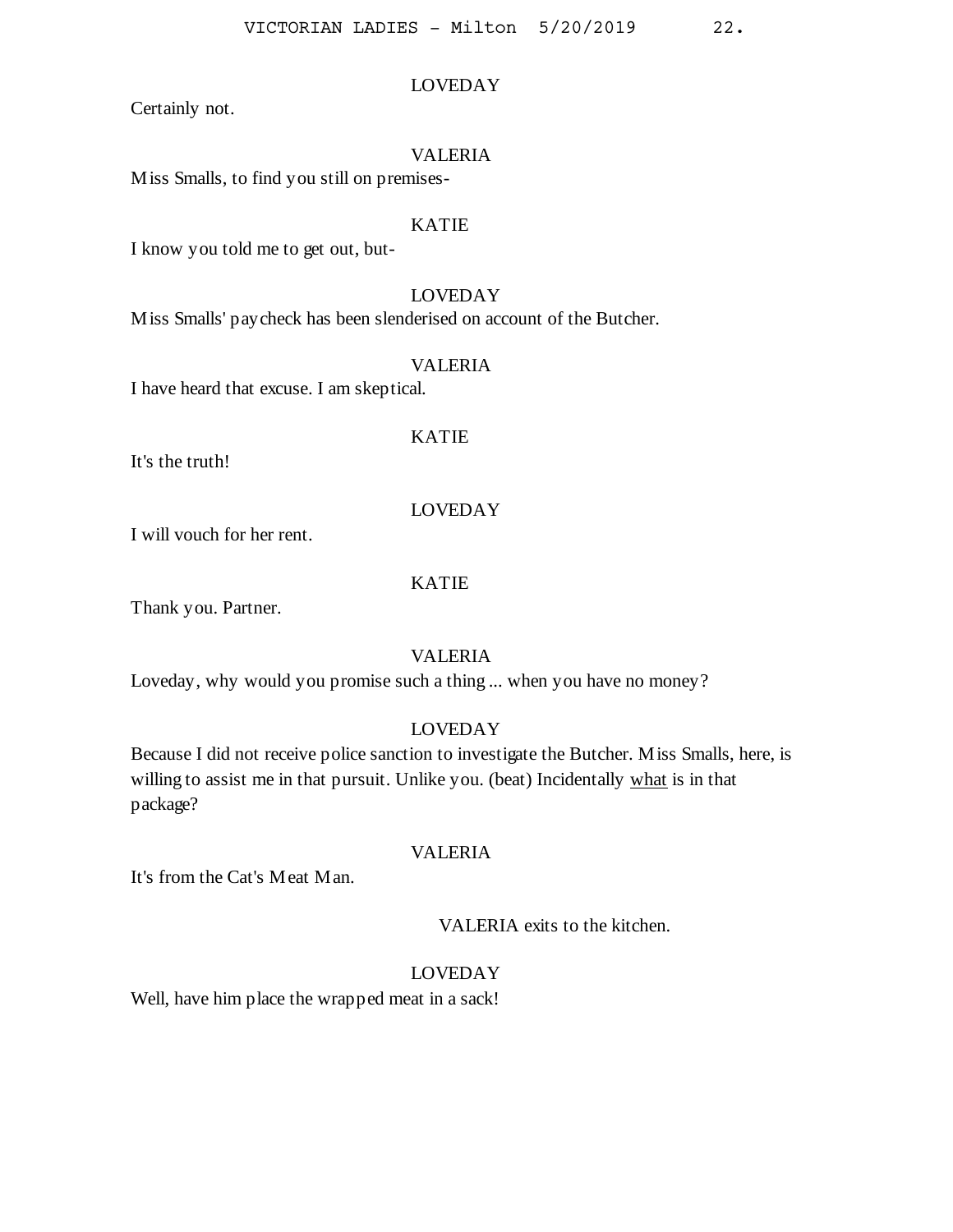(horrified) It's ... "cat's meat?"

# LOVEDAY

(to VALERIA) These men could not capture the Ripper, and it is unlikely this Butcher will be stopped by them, either.

### VALERIA re-enters, wiping her hands.

### KATIE

It's the flesh of dead cats?

#### LOVEDAY

Certainly not by the Metropolitan Police Force.

# KATIE

But I liked your little puss!

# VALERIA

(to KATIE) The Cat's Meat Man does not chop up cats. His meat is FOR cats, not OF cats. Generally, ground up horses, or meat that may be "on the turn" and therefore unsuitable, even for pies. John Benn is in excellent health, and is sleeping in his / basket-

### LOVEDAY

What I am seeking to articulate, if you will ever stop talking, Valeria, is that Miss Smalls and I have now donned the mantle of detective!

### VALERIA

The mantle of lunatic, you mean.

#### KATIE

Nope. "Detective."

### LOVEDAY

We have complementary skills. Miss Smalls is in possession of a bicycle. She is an excellent flirt, according to her own testimony, and understands the anatomy of the human, male ... throat. As a likely victim, she is highly enthusiastic. I have, of course, my innate brilliance. You, sister, have the money to fund the operation-

#### VALERIA

Is that what you think of me? A source of money?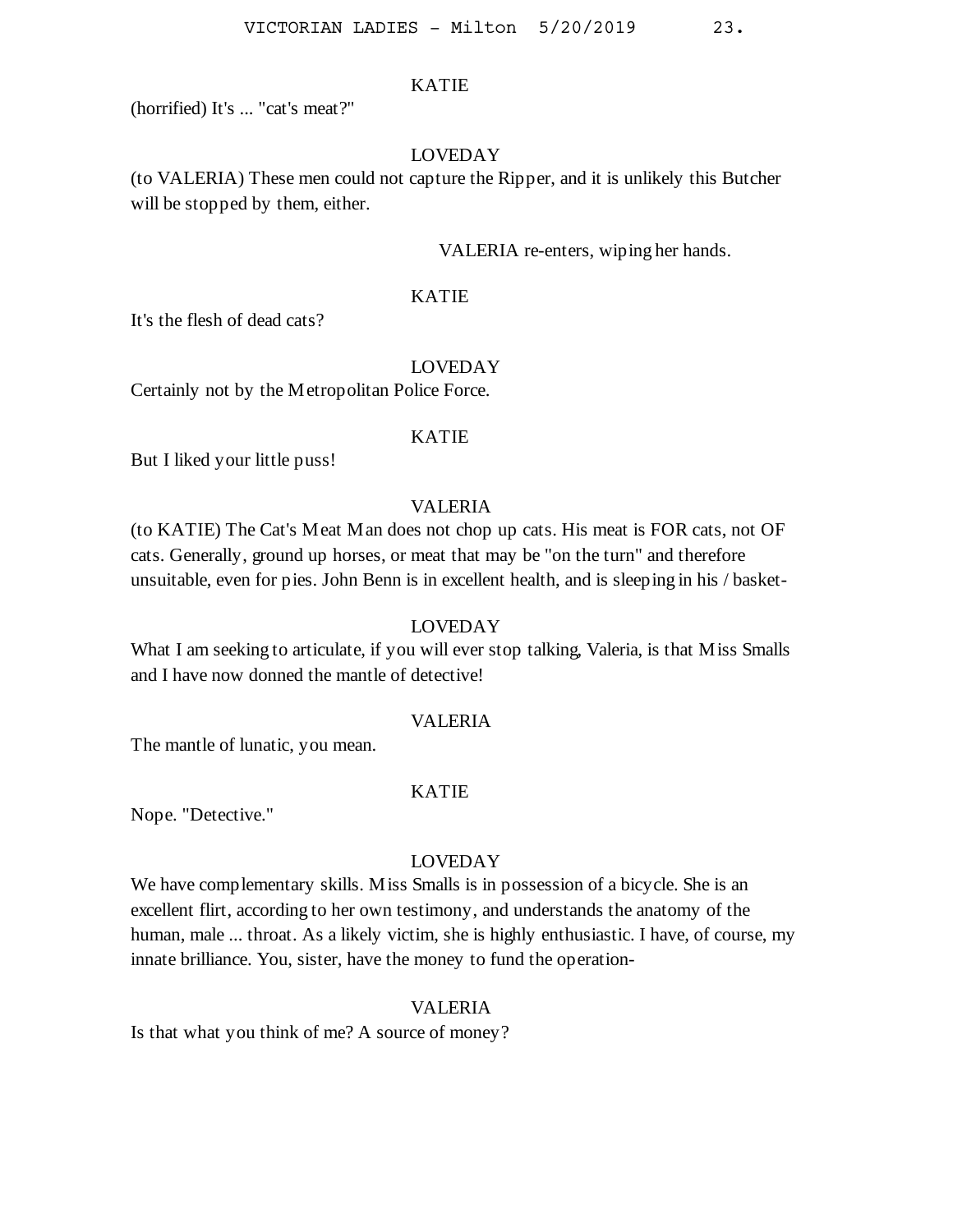You are valuable, dear lady. We each are. I propose we band together, three unstoppable lady detectives, to end these crimes before another soul is lost.

#### VALERIA

Certainly not.

# KATIE

Missus Hunter, if you can, it's your duty to save the lives of innocent women.

LOVEDAY sweeps her hand at KATIE. "See?"

#### VALERIA

This is a foolishness I can ill afford.

### LOVEDAY

The mission of the detective is to restore order.

# KATIE

Hidin' from evil doesn't make it go away. In fact, it just inspires more evil.

### LOVEDAY

You have acted the detective, before, Valeria. (silence) Fine. Miss Smalls, your first assignment is to purchase a book.

> LOVEDAY searches her table, finds a news clipping (an ad), which she hands to KATIE. She looks pointedly at VALERIA.

### LOVEDAY (CONT'D)

Sister. Two sovereigns for our lodger, please. It is the virtuous thing to do.

#### VALERIA

I do not let virtue interfere with my day-to-day decision making.

### LOVEDAY

No white knights are available, Valeria. We must rescue ourselves. (silence. Angry) You will not be this unfeeling when Miss Smalls, here, is found spread-out, her throat ripped, soaked in her own blood, lifeless in the street!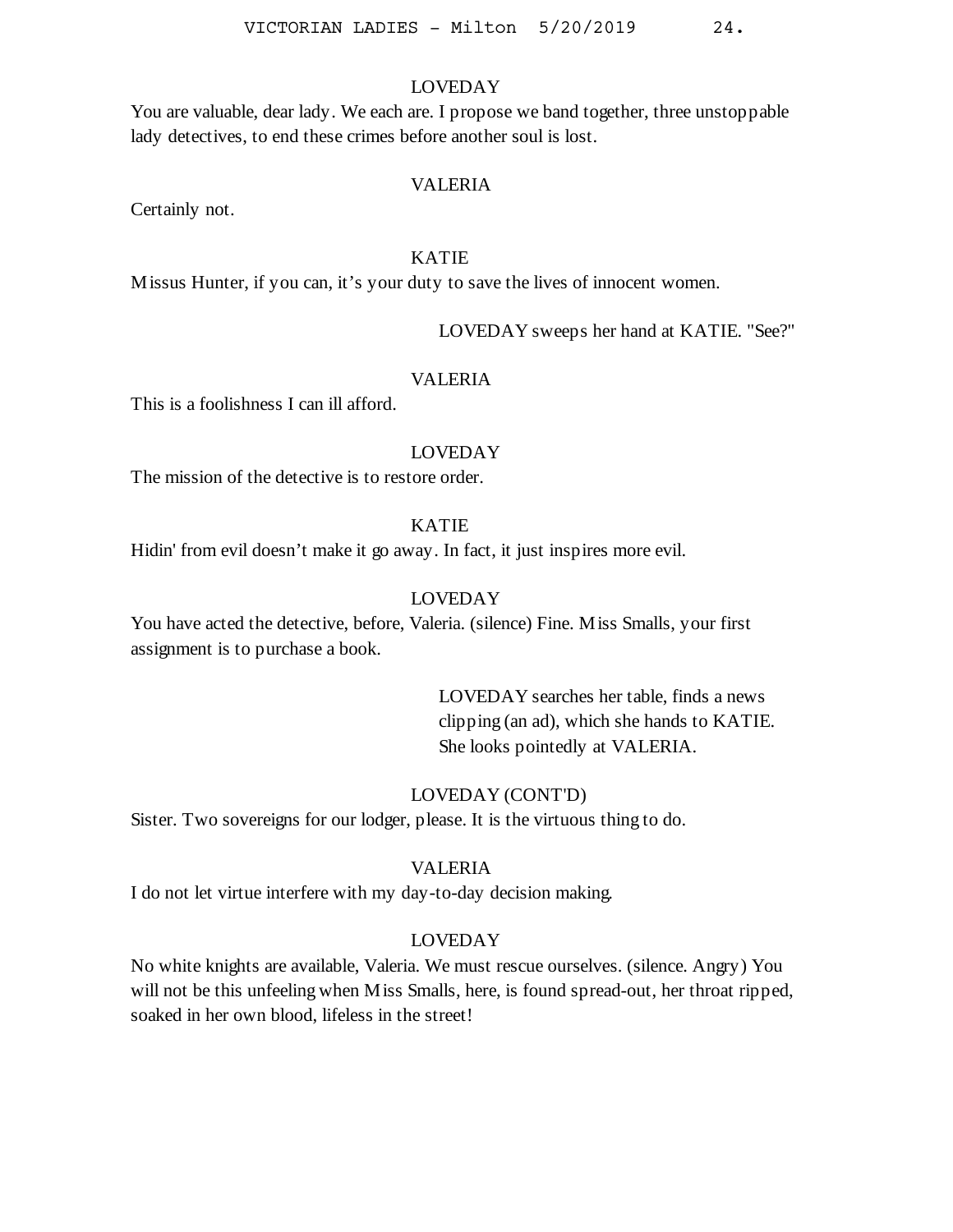(to LOVEDAY) We've discussed this.

### LOVEDAY

If Miss Smalls, here, potentially becomes ... deceased... you'll regret it.

VALERIA hands coins to LOVEDAY, gives them to KATIE.

### VALERIA

You must repay every penny of this folly.

# KATIE

I'm to ask for a copy of a book called ... "Psychopathia Sexualis?"

# LOVEDAY

By Herr Krafft-Ebing. It may help us discern the Butcher's motives.

# KATIE

"Psychopathia Sexualis." They may look at me funny.

KATIE stows the clipping.

### LOVEDAY

Then you will grab them by their twiddle-diddles. Now. Ride your bicycle to Holywell Street.

# VALERIA

That street is a foul sink of iniquity! Pornography shops / from-

### KATIE

If this book can help us understand the killer? Why he's so reckless and brazen? It's worth the trip.

### LOVEDAY

Exactly, and "specialist" book shops hold nothing to fear. (to KATIE) Carry your head high. Have a discreet word with the bookseller. Ensure you buy the English translation; I cannot read the original German. And don't worry what people will think. It's a medical book, and Krafft-Ebing is a scientist. Besides, Londoners expect Americans to display a certain amount of ... common depravity.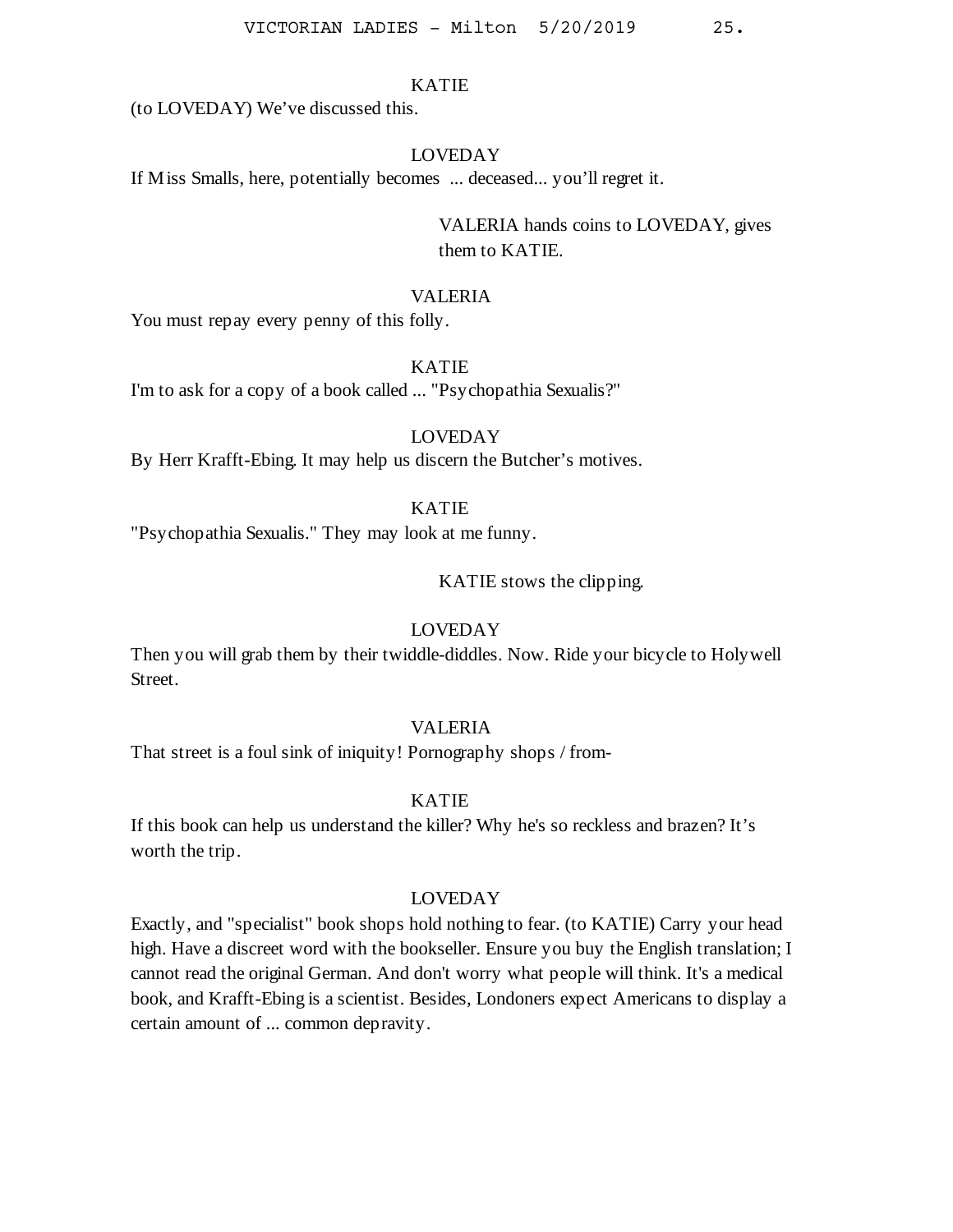I am keepin' the change.

### KATIE exits.

# VALERIA

Holywell Street is a scandalous destination for any young woman!

# LOVEDAY

It is broad daylight, and that young woman can take care of herself.

### VALERIA

I am out two sovereigns. I now have a policeman traipsing about my upstairs parlor, quaffing inordinate amounts of my tea-

### LOVEDAY

I agree, it's a bother. But PC Crane gave me copies of the photographs! And I have a meeting shortly, regarding my ... second letter.

### VALERIA

(sensing trouble) Tell me about this "second letter."

### LOVEDAY

I have offered my private enquiry services to the Battersea Vigilance Committee. This was, obviously, prior to my agreement to form a partnership with Miss Smalls, but what's done is done.

# VALERIA

Loveday, Jasper Warham-Wynn is a founding member of that committee!

### LOVEDAY

So he is. But so are five other Battersea area businessmen.

### VALERIA

You have a meeting-?

### LOVEDAY

A boy came 'round earlier with a note. Mister Warham-Wynn will be calling on me to discuss my offer.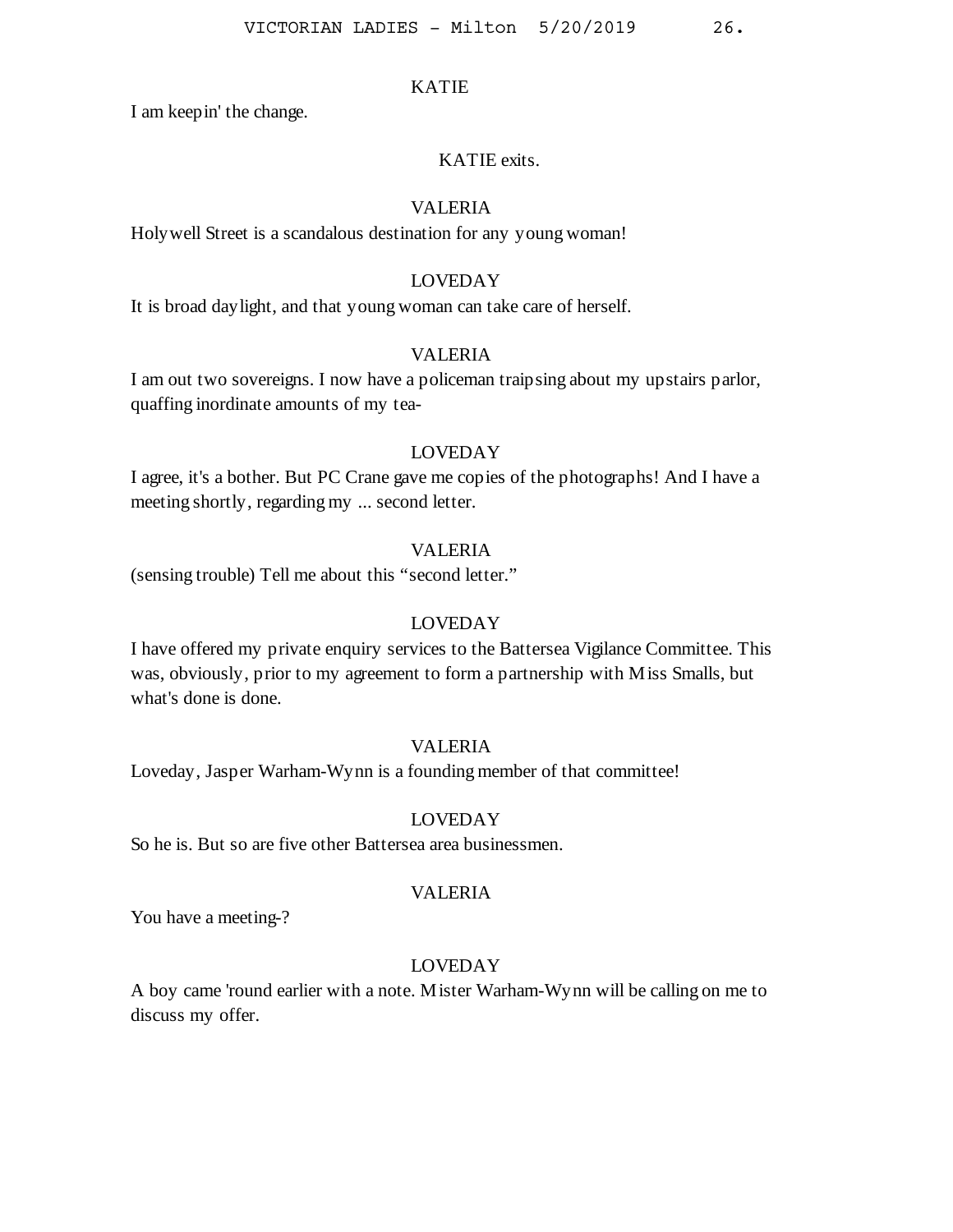Oh, dear. That is distressing.

# LOVEDAY

I thought a different Vigilance member would respond! I did not expect... Will you stay?

### VALERIA

I will not enjoy being in the same room with him!

# LOVEDAY

You needn't do anything, nor even speak. (silence) This is not earnest engagement in detective work. It is sitting in your chair, unresponsive to the world, as you are customarily! Simply be here, with me.

VALERIA picks up her needlework, nods.

### LOVEDAY (CONT'D)

I thank you.

# VALERIA

You must attempt, or at least feign courtesy, if you are to be hired.

# LOVEDAY

I will carry myself with the grim self-possession natural to my character.

### VALERIA

How will you speak to him?

### LOVEDAY

As an accomplished actress, who will not reveal her true emotions.

#### VALERIA

What if your emotions betray you, and you cannot rein them in? Shall we make a signal?

Good thinking.

# LOVEDAY

# VALERIA

If I note you going off the beam, as it were, I will discreetly pat my cheek, like this.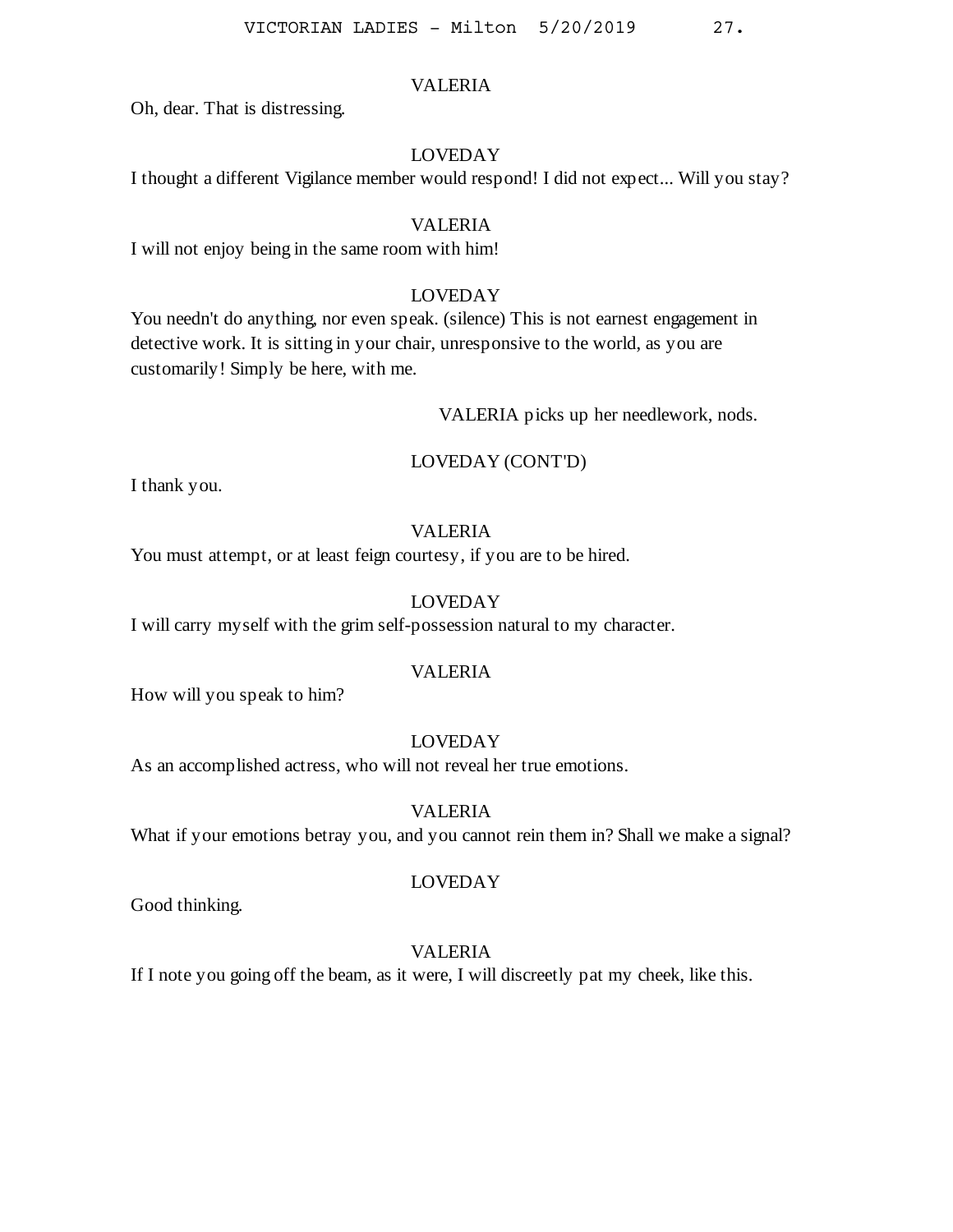(re the needlework) Perfect; just don't stab yourself. And should I notice my own logic and diplomacy becoming overwhelmed, I will carefully tap your hand, as a sign for you to intervene. (beat) It is not as if we don't deal with men like this every day of our lives.

# VALERIA

Warham-Wynn is a singular case.

# LOVEDAY

If there is a man in my acquaintance who could be the Battersea Butcher, that man would be Jasper.

### VALERIA

My dear sister, you believe all men to be muck-snipes. It is something of a guiding principle for you.

### LOVEDAY

As a pragmatic rule, it is uncannily spot-on. Besides, I despise only those men who would control me, misuse me, or treat me as a piece of property!

# VALERIA

As do I. But that is the injunction of our society. Not all men are bad souls. For example, there is ... (she thinks) Huh. (pause) There was Father.

### LOVEDAY

Father was engineer to a mining company in the south of Africa. I think we can both agree he considered people to be pieces of property.

A knock on the door.

### VALERIA

Come!

JASPER enters, advances on LOVEDAY.

JASPER

Miss Fortescue!

LOVEDAY

Mister Warham-Wynn.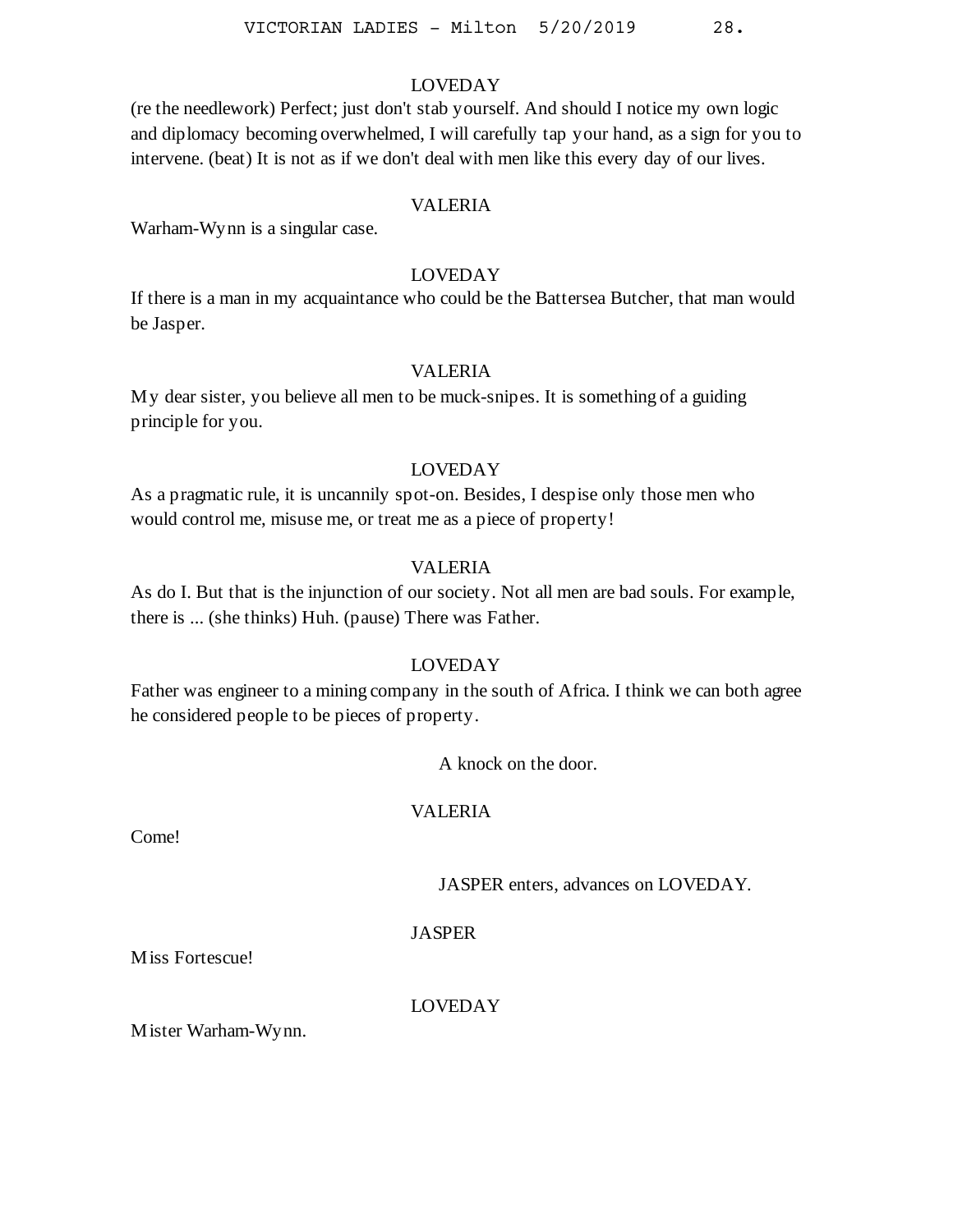It has been years since we last laid eyes on each other, yet you are as lovely now as you were then.

LOVEDAY maintains grim self-possession.

# LOVEDAY

I have heard that flattery is like perfume: something to be smelled, not swallowed.

#### **JASPER**

(Sits.) May I? I was delighted to receive your letter. The fact that you should write to me, after so long a silence-

### LOVEDAY

I did not write to you. My letter was addressed to the entire Vigilance Committee.

#### **JASPER**

True, but since I have figured prominently in the newspaper accounts of our organisation ... well, surely you supposed the favor you asked was mine to grant.

### VALERIA

It is not a "favor."

### LOVEDAY

You remember my dear sister, Missus Valeria Hunter.

# **JASPER**

I am sorry, I have no memory of you. (to LOVEDAY) She had not left an impression, no.

### LOVEDAY

Valeria is the ... financial patron of the investigation we wish to pursue on behalf of your committee. To determine the identity of the Battersea Butcher, and to deliver him to justice.

### JASPER

Of course we are concerned about the Butcher, and the four women he has-

#### LOVEDAY

Five. Four murdered. One escaped, still confined to hospital.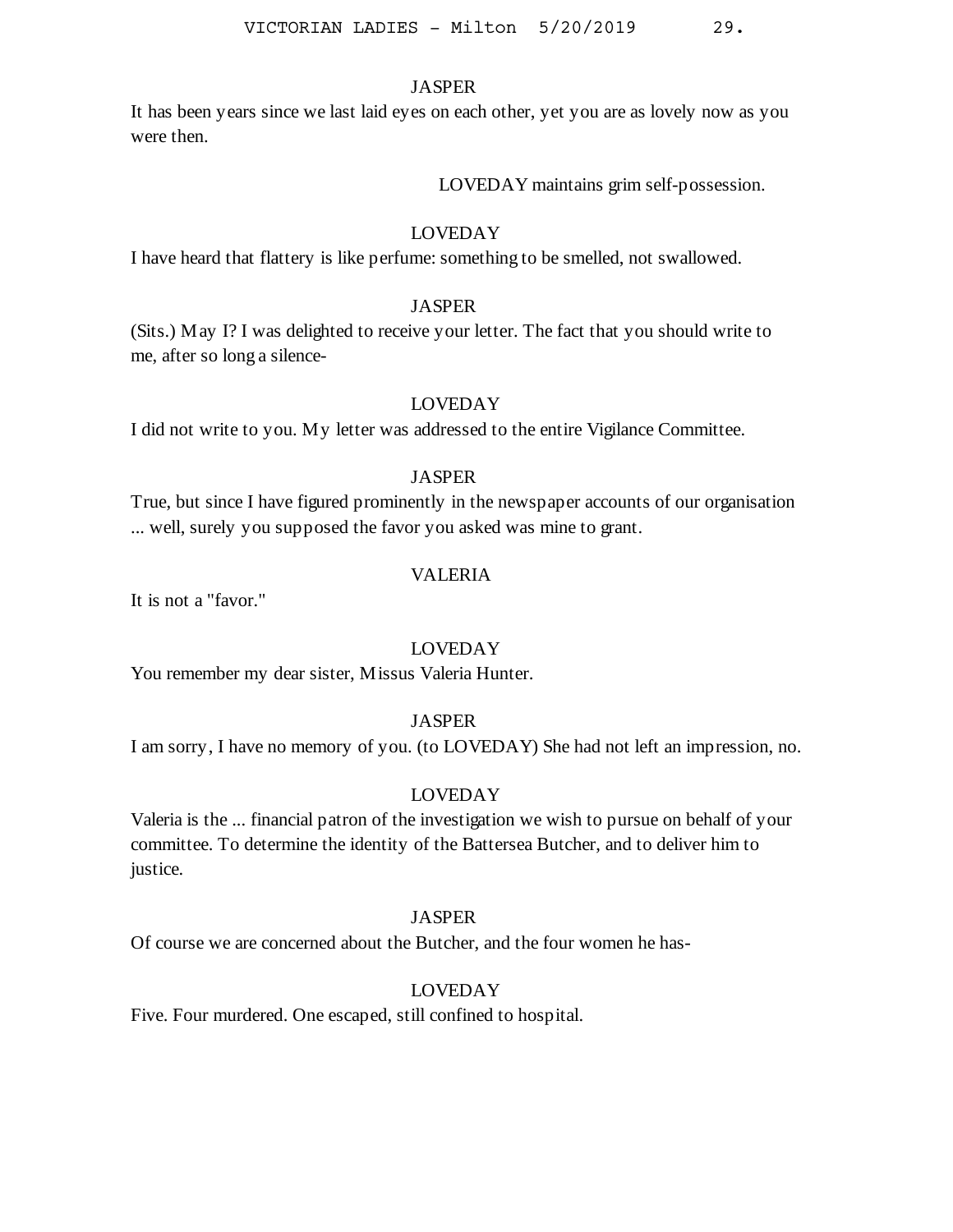Five women, then. Actresses, and may I say the entire escapade is quite bad for business. Makes the performers nervous and the audiences stay home. Terrible situation, just terrible.

# LOVEDAY

The loss of life, or your loss of revenue?

# JASPER

Both, surely.

# LOVEDAY

The Vigilants seem more vigilant about bolstering their businesses than capturing the Butcher.

#### **JASPER**

As a woman, you wouldn't understand.

# LOVEDAY

Given the police have failed to capture any of the various murderers terrorising London since Jack the Ripper, I assume you would be eager to enlist such intrepid investigators as / myself-

#### **JASPER**

We men of the committee have been in contact with the press, as you know, and the police. That we would need additional help is dubious. That you could provide such help is even more doubtful.

### VALERIA

My sister's services are offered in seriousness. She will investigate thoroughly, and let the evidence speak for itself.

### JASPER

(annoyed at VALERIA's interruption) I am eager, Loveday, to speak with you privately.

### LOVEDAY

Valeria has my ear in any matter.

# **JASPER**

(beat) Did you think that you could attempt to smear my reputation, and then evade me, forever? I hope you will not be averse to a ... pleasant conversation about the past.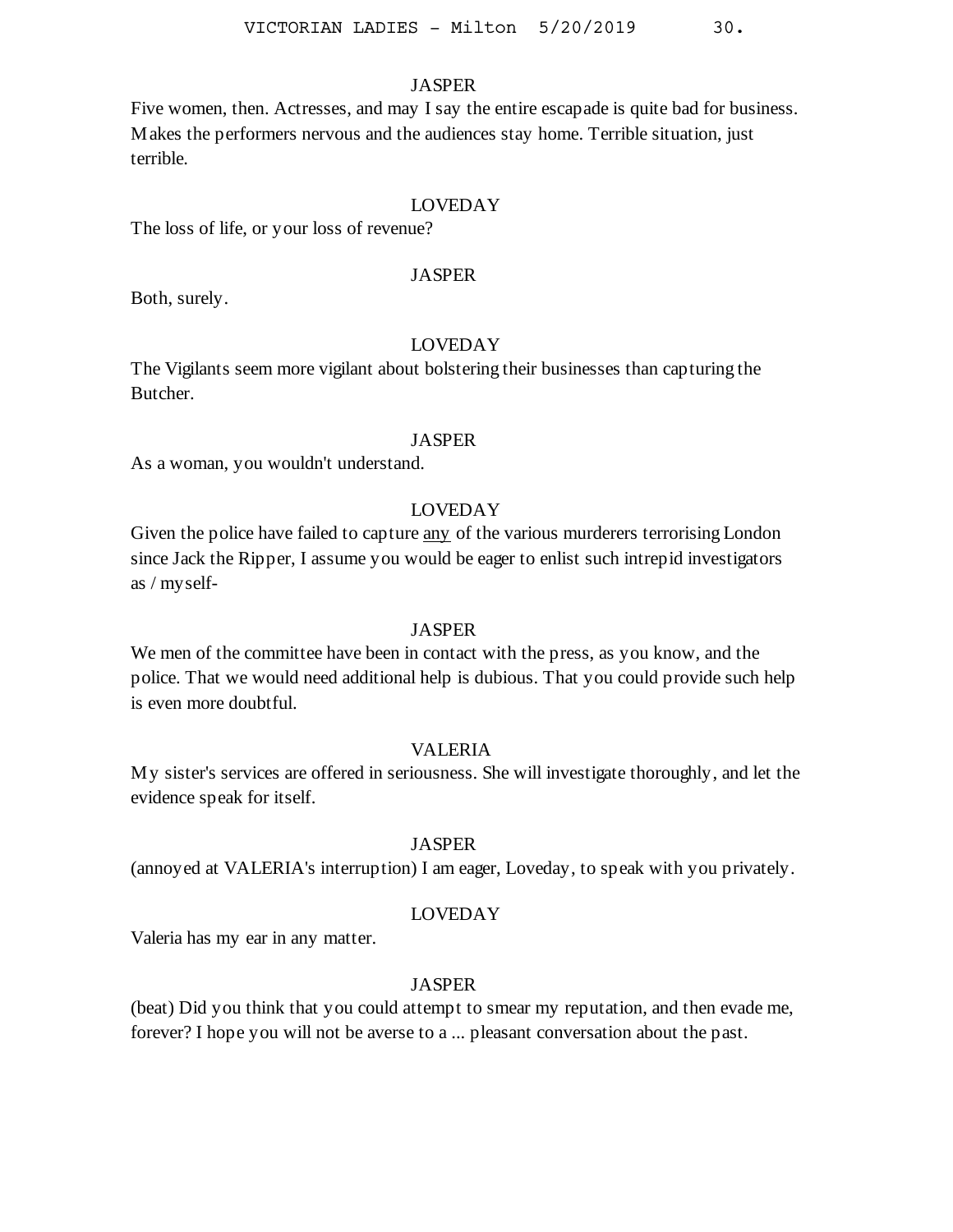"A pleasant conversation?" With you!

### VALERIA pats her cheek.

# LOVEDAY (CONT'D)

When I dispatched the letter, I hoped you would not be the one to respond. Instead, that your president, Mr. Holpe-Regis, would haul his gout-ridden prat over here and assent to my proposition.

### JASPER

He wanted to come. I insisted on being the committee's emissary.

# LOVEDAY

Why?

#### **JASPER**

Why have you avoided me? All this time.

# LOVEDAY

Your rank indecency. (silence) Your bullying. The aggressive way you- (stops) The harshness of my treatment at your hands, and your / deplorable-

### **JASPER**

This reaction is most strange. Your memory must be playing tricks on you.

### VALERIA

(patting her cheek) I am interested in hearing the committee's reaction to the letter!

# LOVEDAY

My memory of you is not in error! I note every day the power placed in the hands of men who have proven, repeatedly, they will abuse it.

### JASPER

How does this far-reaching judgment apply to me?

### LOVEDAY

It applies to your habit of ruining young women.

# JASPER

My dear Loveday-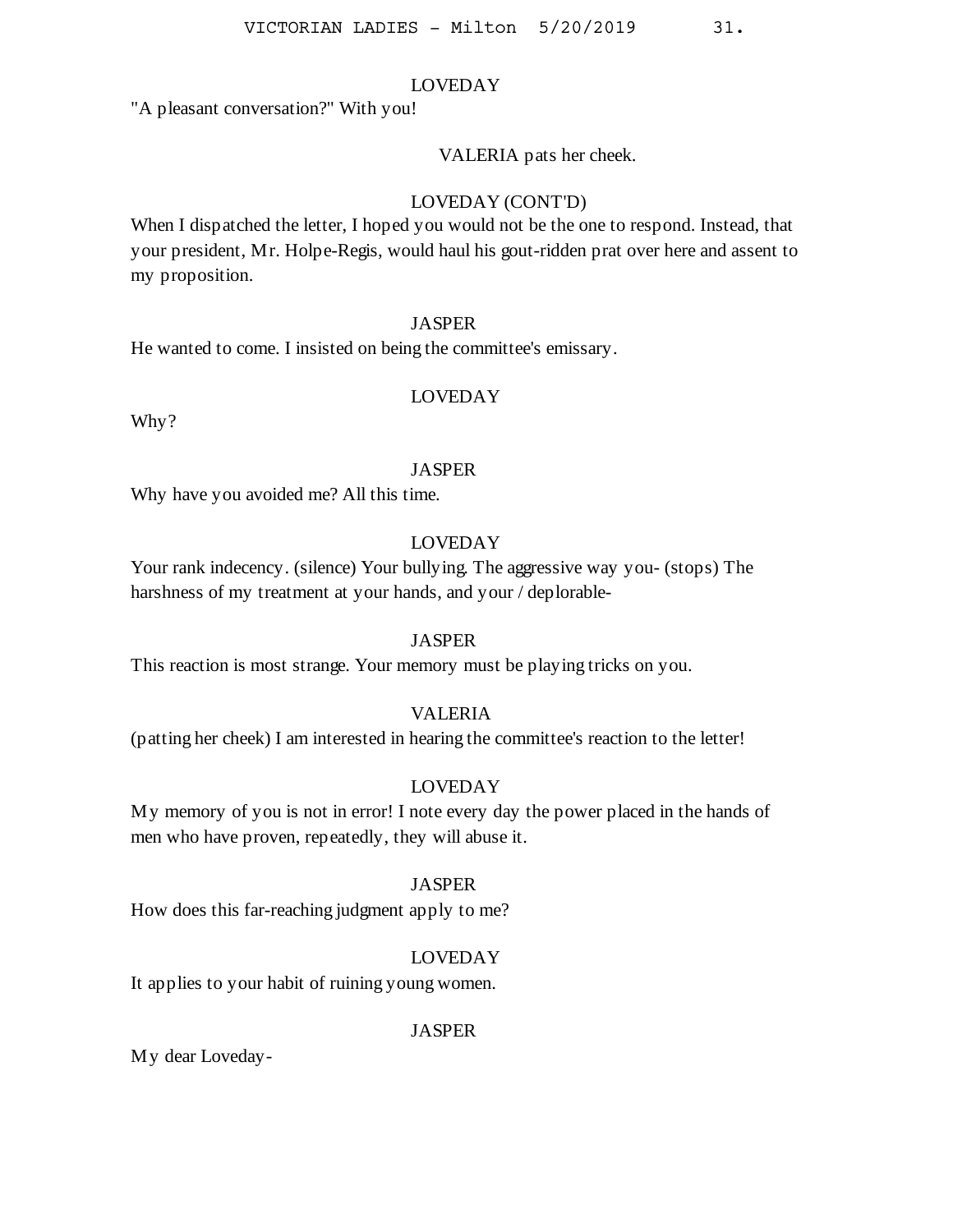I am not your "dear" anything! Have you forgotten what you did to me?

### VALERIA

(thwacking her cheek) Loveday.

### LOVEDAY

(to VALERIA) I am calm!

#### JASPER

Why does your sister slap her cheek like that? To achieve a rosy look?

#### LOVEDAY

I asked you a question, sir.

#### JASPER

(beat) I was very young.

### LOVEDAY

As was I. Youth is not an excuse.

### JASPER

You are, as you were then: overwrought, and beset by nervous disorders. It appears to run in the family.

# VALERIA

Do you find it odd that women are "overwrought," given what we must endure from men like you?

#### JASPER

Pray, stay out of our conversation!

# LOVEDAY

You are so used to having your way with the women who work on your stages that you cannot hear a clear "No" when it is bellowed in your ear! Although, perhaps I am being too charitable. You hear "no," yet continue your vile conduct, because you have the power, and because you can.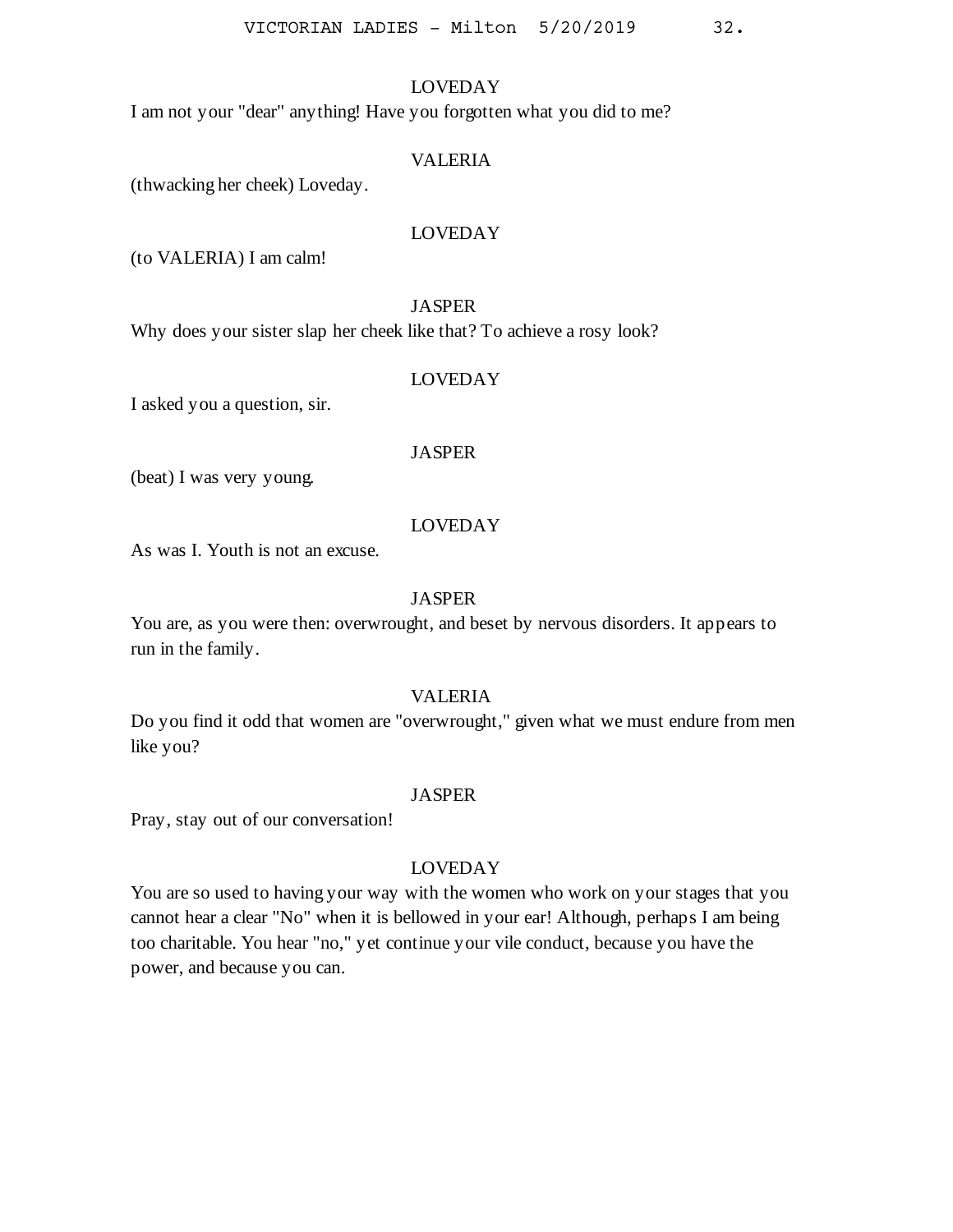It is widely understood that actresses are cheap, debauched, vulgar, and, as a rule, quite ready to surrender with little or no urging. In fact, you were dismissed from a governess position, when it was discovered you'd been on the stage.

# LOVEDAY

My employers were cupboard-headed prudes, who cheated me of a month's pay, and their opinion of me-! (stops herself) In my experience, it is the theatrical producer who is the degenerate.

### JASPER

You aimed to get something out of it, just as I did.

# LOVEDAY

Let us focus on facts. You entered my dressing room, without permission, shortly before I was to go onstage-

#### JASPER

It was my company.

# LOVEDAY

It's still your company. Despite the many girls and women you've coerced, or worse. You are unworthy, and did not have any right to touch me.

### **JASPER**

Of course I had that right! I perceive you feel a need to preserve your reputation, but ... you, Loveday, were amenable. You can't deny-

### VALERIA

(patting both cheeks) Sister-

#### LOVEDAY

I do deny I was "amenable!"

# JASPER

You exhibited flirtacious and provocative behavior, encouraging me-

# LOVEDAY

I hoped I could charm you into leaving!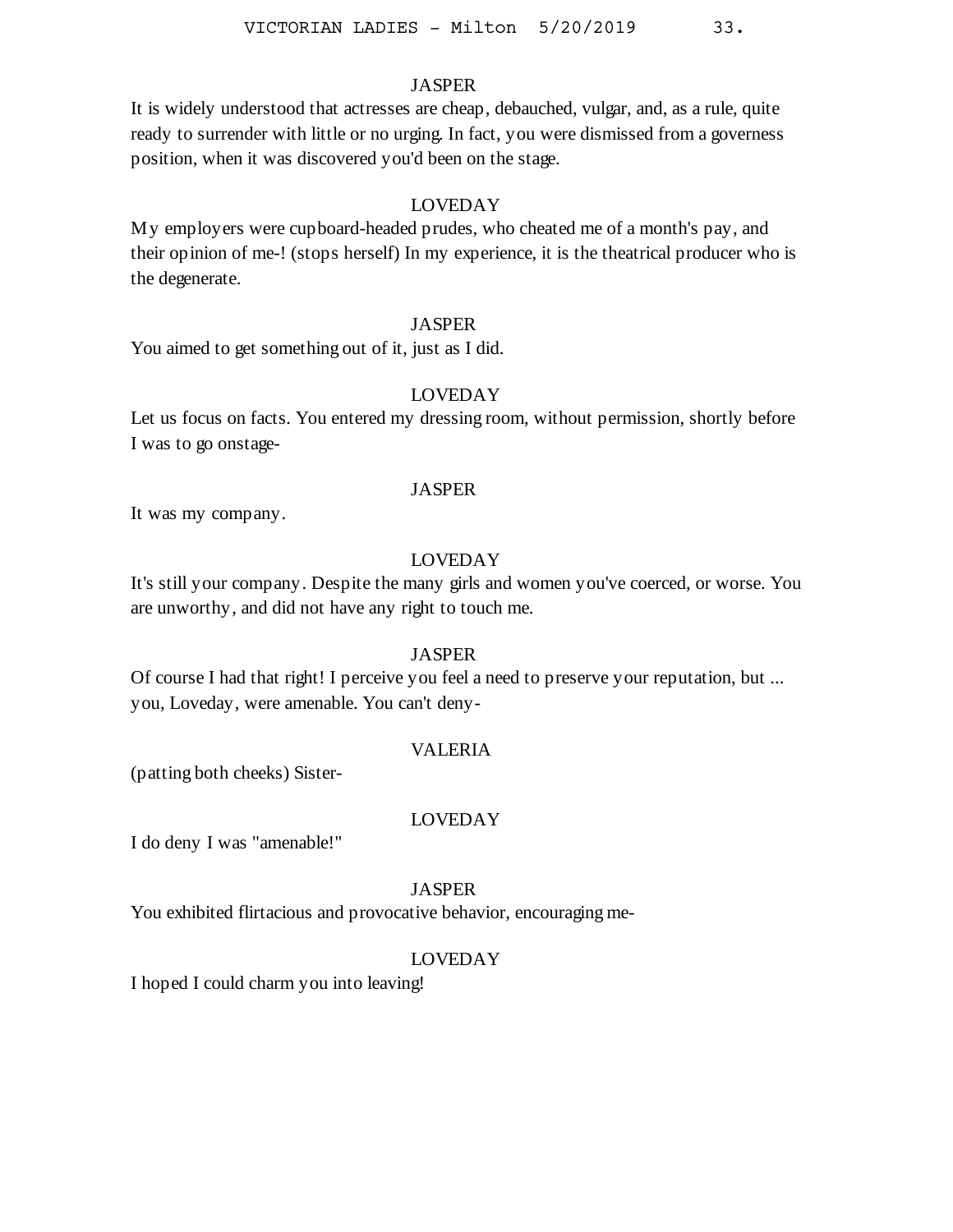I remember the way you were dressed, in a gossamer ... almost a dressing gown, so as to incite me-

### LOVEDAY

I was wearing my costume! I did not dress to please myself. Certainly not you.

#### JASPER

You repeatedly smiled at me!

### LOVEDAY

To obtain time enough to move about the room and try the door. Which you had locked!

#### JASPER

You admit you smiled. You can see how I might have misconstrued your affections.

### LOVEDAY

Do not all of the women in your employ smile at you? Flatter you? We are like chameleons, hiding our fear and revulsion with the camouflage of grins and fawning. Hoping you will not dismiss us, nor force us into a corner, clap your hand over our mouths, and take your pleasure ... as you tried to do with me!

#### JASPER

This is the mischief of shame.

#### VALERIA

(pats cheek) Bid him leave, Loveday-

### LOVEDAY

You dare to talk of shame, who should be overcome by it. You ripped my costume and did not let me go free ... until the stage manager came rapping at the door to bid me go onstage. For my "mad scene." Something of an irony.

#### JASPER

(beat) Actually, Loveday, what you experienced-

### LOVEDAY

Do not explain to me what happened to me! My performance suffered from the indignity you visited on my person; from your- from your attempt to physically assault me. I was left brutalised and distracted. You know the result.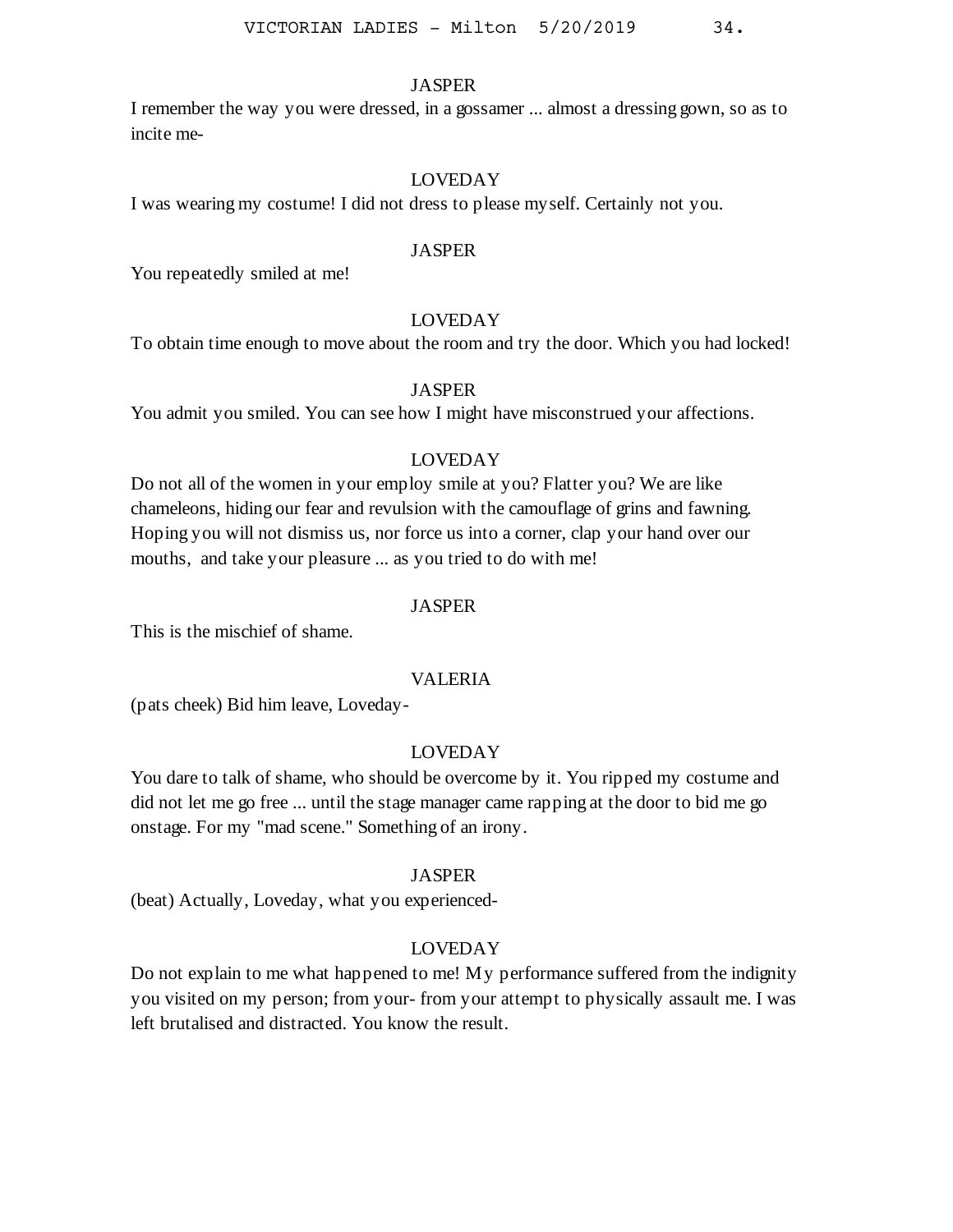Although it may be true I locked the door, you craved my attentions so desperately-

### LOVEDAY whacks VALERIA's hand, hard.

# VALERIA

Ow!

### LOVEDAY

(to JASPER) Get out!

### JASPER

You are quite deranged. I see I have not wasted my time. I am satisfied that any personal testimony you give to the police will be disregarded.

#### VALERIA

Have the police questioned you?

### LOVEDAY

Do they have cause to believe you may be the Butcher? I will speak out / against you!

### JASPER

The point is ... Say what you will. You will never be believed. A constable will recognise the ravings of an hysterical woman, just as easily as I can. This is for you.

JASPER hands LOVEDAY a letter.

# LOVEDAY

(reading) Dear Miss Fortescue, The Battersea Vigilance Committee appreciates your offer of investigative help ... and regretfully urges you to find another hobby. Yours truly.

> The door opens and KATIE enters with a book. JASPER takes an interest.

# JASPER

Ah! A good day to you, miss.

#### VALERIA

Mr. Warham-Wynn was just on his way out.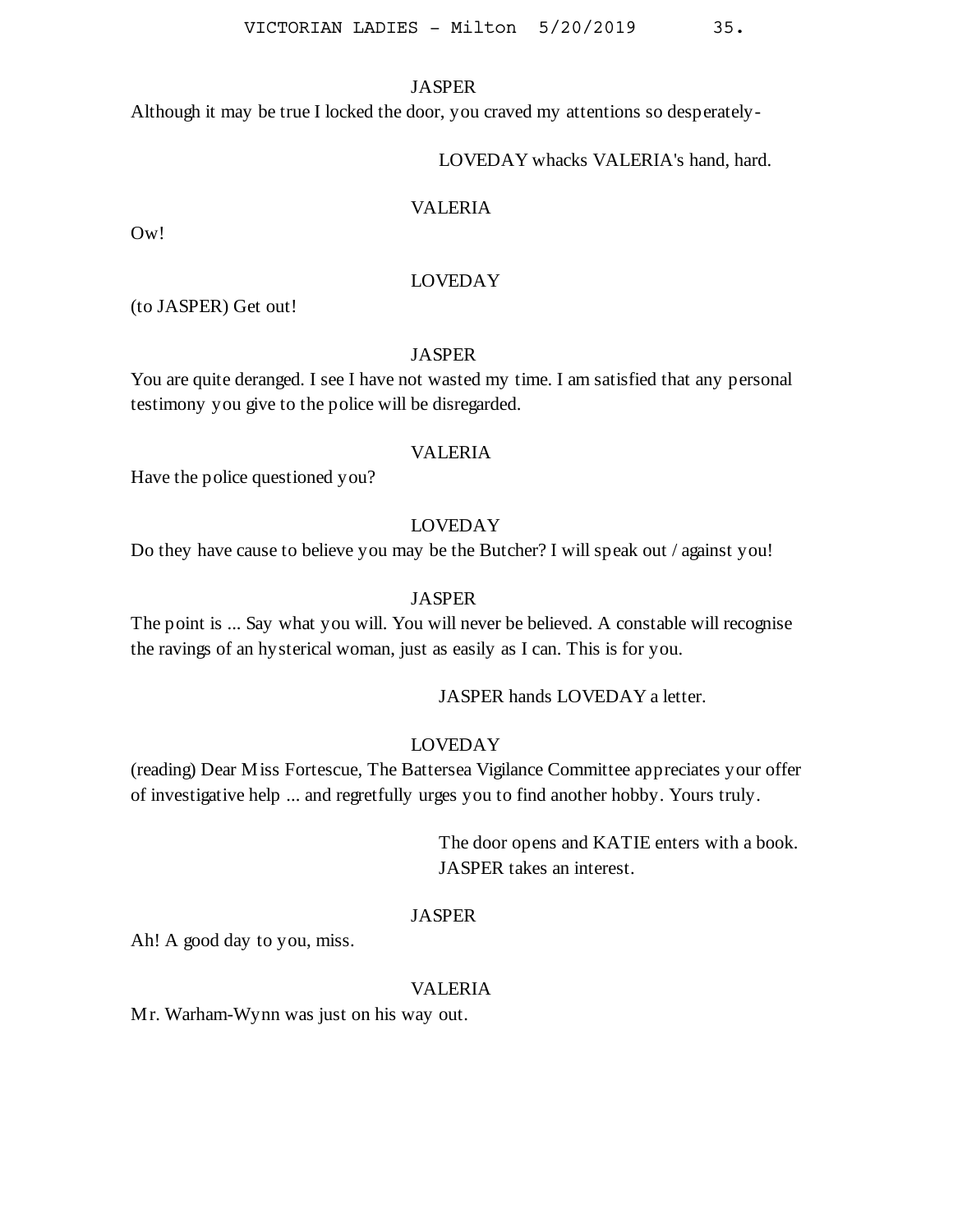(wary, looking at his hat) Good day, sir.

## LOVEDAY

He is leaving. Immediately.

### JASPER sweeps his hat, bows to KATIE.

#### **JASPER**

It's a true pleasure. Perhaps I will stay a moment longer. (to KATIE) Your name?

## KATIE

(unsure what's going on) It's ... Miss Katherine Smalls.

**JASPER** 

Sweet Katie. And I saw you at- the St. James! You are very talented. Acting, and singing-

## KATIE

That's what an actress and singer does, sir.

### **JASPER**

All the way from America, exotic as a rare jewel.

#### KATIE

"Exotic" is a poorly-worded compliment, sir.

### **JASPER**

Don't be so sensitive. Are you a lodger here, in this house of hysterics?

## VALERIA

Do not answer him! There are more than a few weapons available to us in this room, sir. To defend ourselves if necessary.

## LOVEDAY

Numerous weapons at hand. My scissors! The curtain sash.

# VALERIA

My embroidery needle. My letter opener!

# LOVEDAY

We might bash your brains out with the sturdy oar that hangs above the fireplace-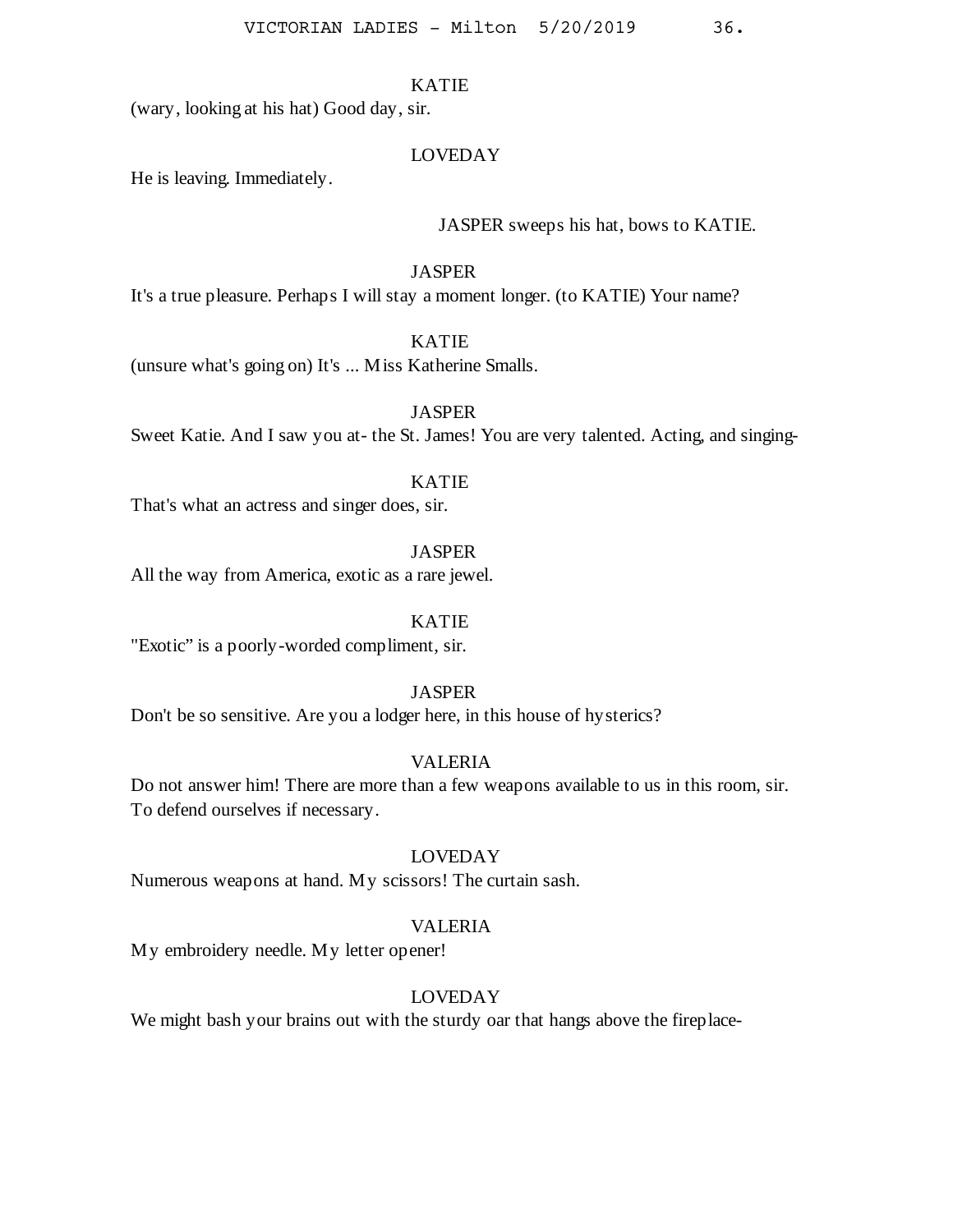Shut up, Loveday.

KATIE, having caught on, snaps her fan. JASPER looks at them, these crazy women.

#### JASPER

Good day. (to KATIE) Miss.

### JASPER exits.

KATIE

Who was that? That man's smile twinkles like the silver nameplate on a casket.

# VALERIA

Jasper Warham-Wynn.

### LOVEDAY

Rude, uncouth zounderkite! Did I not tell you he could be the Butcher?

# VALERIA

You did.

## KATIE

The butcher!?

# LOVEDAY

I hope the police will interrogate him. He should be among the primary suspects!

## VALERIA

Calm down, Loveday.

## LOVEDAY

Do not tell me to / calm down!

## VALERIA

You should never have spoken / to him-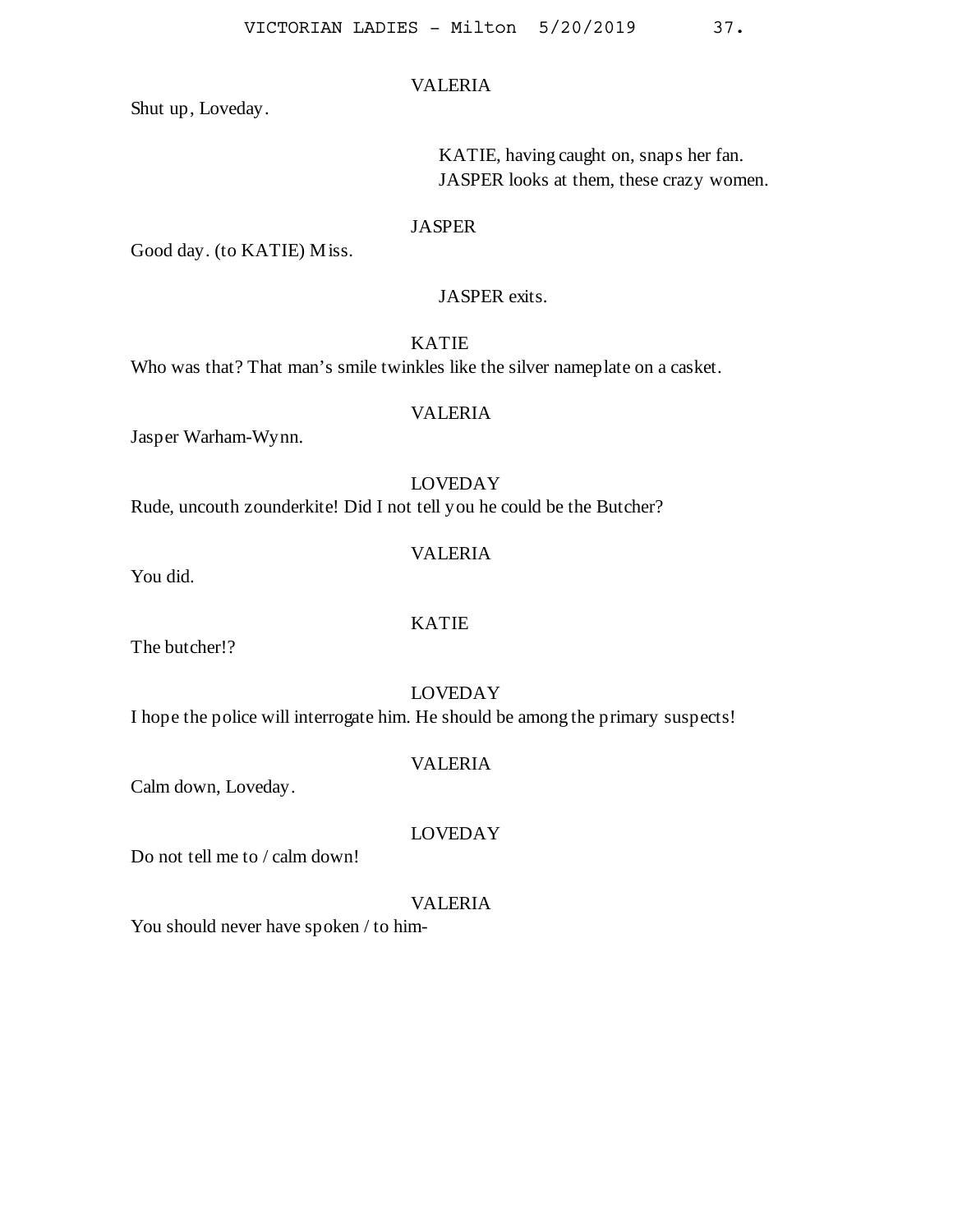A probable killer! That man is the cause of my leaving the stage forever! His sordid violation- his utter contempt-! (to KATIE) Warham-Wynn is the jagged spit upon which my artistic life was shipwrecked. With all hands lost.

## VALERIA

Loveday was portraying Ophelia / at the-

#### LOVEDAY

No one asked you!

### KATIE

But I envy you; I have always wanted to play Ophelia.

#### LOVEDAY

Do not wish for such a role: a passive mop who kills herself after the men in her life have failed her utterly ... A woman whose corpse serves as a pathetic prize, contested between lover and brother. (beat) When it was time for the mad scene- (starts over) You have to understand, Miss Smalls, before I stepped onstage, Mr. Warham-Wynn ripped my costume-

#### KATIE

He ... tore your dress?

## VALERIA

He attempted to assault / her.

# LOVEDAY

He was, and remains, a selfish rogue with no respect for women. And at that time, we played on a stage lit by gas lamp footlights: lamps with no screens, unprotected! Open flames rimming the stage. I was preoccupied and upset; thus failing to hit my marks precisely. (As Ophelia) "Good night, sweet ladies. Good night, good night."

As I turned for my exit, a gas jet shot out its tiny blue-and-white tongue. The flame touched a trailing bit of the fabric of my gown, which dragged behind me, as it never had before. I had strayed too near. The rest of my cast mates were rooted, as if made into marble statues, as I was wrapped in sudden flames. They stood and gaped as my costume blazed.

## KATIE

The fire buckets?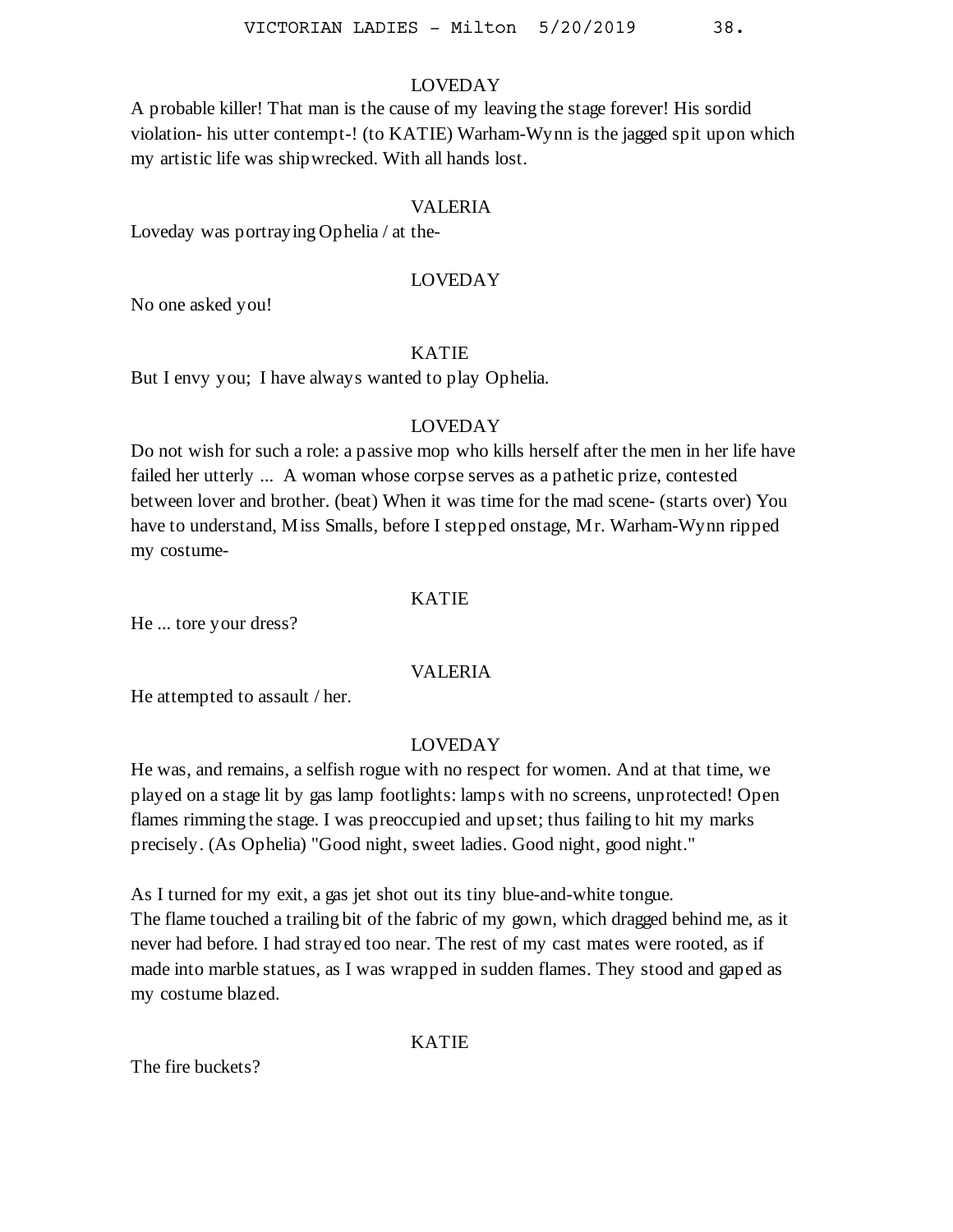In the wings. Empty. (beat) I flung myself onto the floor and rolled my body to smother the fire, as someone brought down the curtain, and the rest of the actors scattered, afraid they'd be consumed as I had been. (indicates her gloves) My hands and arms were badly burned; I was disfigured. I spent six weeks in hospital... And left the profession thereafter. Had I been playing a breeches role, it / is nearly certain-

### VALERIA

Your and your breeches-

### LOVEDAY

I have valid motivation to favor them!

## VALERIA

(to KATIE) We have since become active in the Rational Dress League.

# KATIE

It's horrible. But, your face wasn't affected. I'm sure you might have continued to work as an actress-

#### LOVEDAY

My hands and arms are badly scarred. I was unwilling to test my hypotheses: that audiences would either, on the one hand, refuse to buy tickets to see such a flawed specimen ... or, on the other, pack the theatre to gawk at me. Besides, Warham-Wynn took care to damage my reputation with the other theatre managers of the West End. I was branded a troublemaker. (beat) Please, do not pity me.

#### KATIE

Accept my high regard, instead. I'm sorry he did this to you.

#### LOVEDAY

If he is the Butcher, we'll trip him up. (beat) You found the book?

## KATIE

(Gives LOVEDAY the book.) In the first shop I visited. I whispered the name "Psychopathia Sexualis" in a low voice, leaned over the counter, and cast my eyes downward so the clerk could inspect my ... eyelashes.

### VALERIA

You flirted with a pornographer?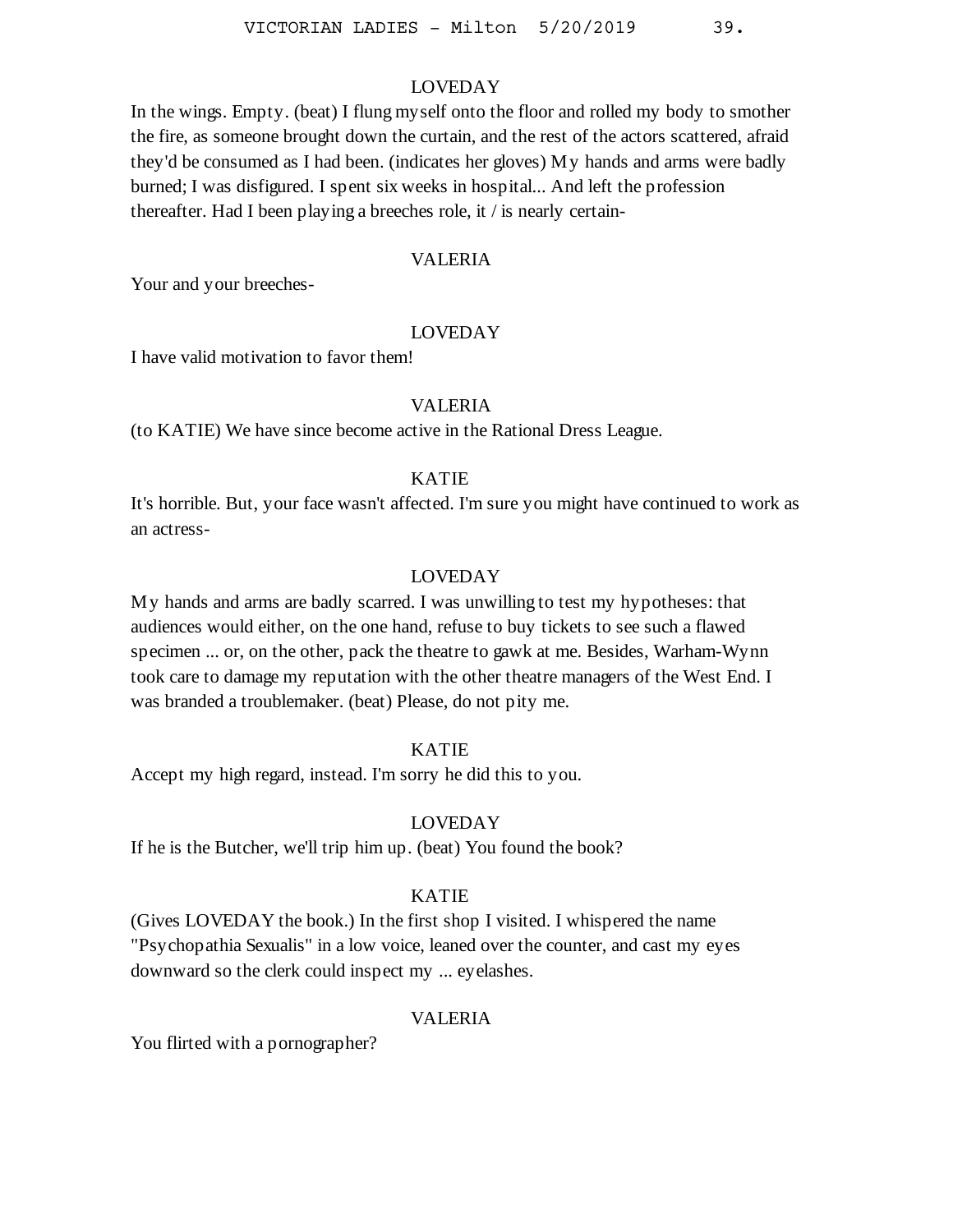I saved sixpence.

#### VALERIA

(thinks) Well done, then.

## LOVEDAY

And did you peek inside the book?

## KATIE

I do enjoy ridin' my bike while readin' a book, especially one that could save my life.

#### LOVEDAY

Initiative is to be encouraged.

## VALERIA

Krafft-Ebing studied Germans! You will only learn about crazed Germans from that book.

## LOVEDAY

Krafft-Ebing is Viennese. I am vexed by your lack of scientific curiosity, Valeria. (to KATIE) And you learned?

## KATIE

There's a Table of Contents, and see? A chapter devoted entirely to the crime of "lust murder." Some men need to inflict pain, or even kill, in order to feel pleasure. Or, in some, to relieve a kinda demented pressure on the brain. Such men may appear ... ordinary, even quiet, and friendly. There are pages of examples. Jack the Ripper was not the first of his kind. Nor the worst. Men such as he are ... if not commonplace-

# LOVEDAY

Yes. Common enough. If there have been these types of killers before, and will be in the future, what does that lead you to deduce? (Silence) It brings me to understand one thing: If these men are not singular; if there is some method behind the ghastly acts in which they indulge-

# KATIE

Yes! Then, if we know how to look at it ... they can be found out.

## LOVEDAY

And the Battersea Butcher is not invincible, not at all.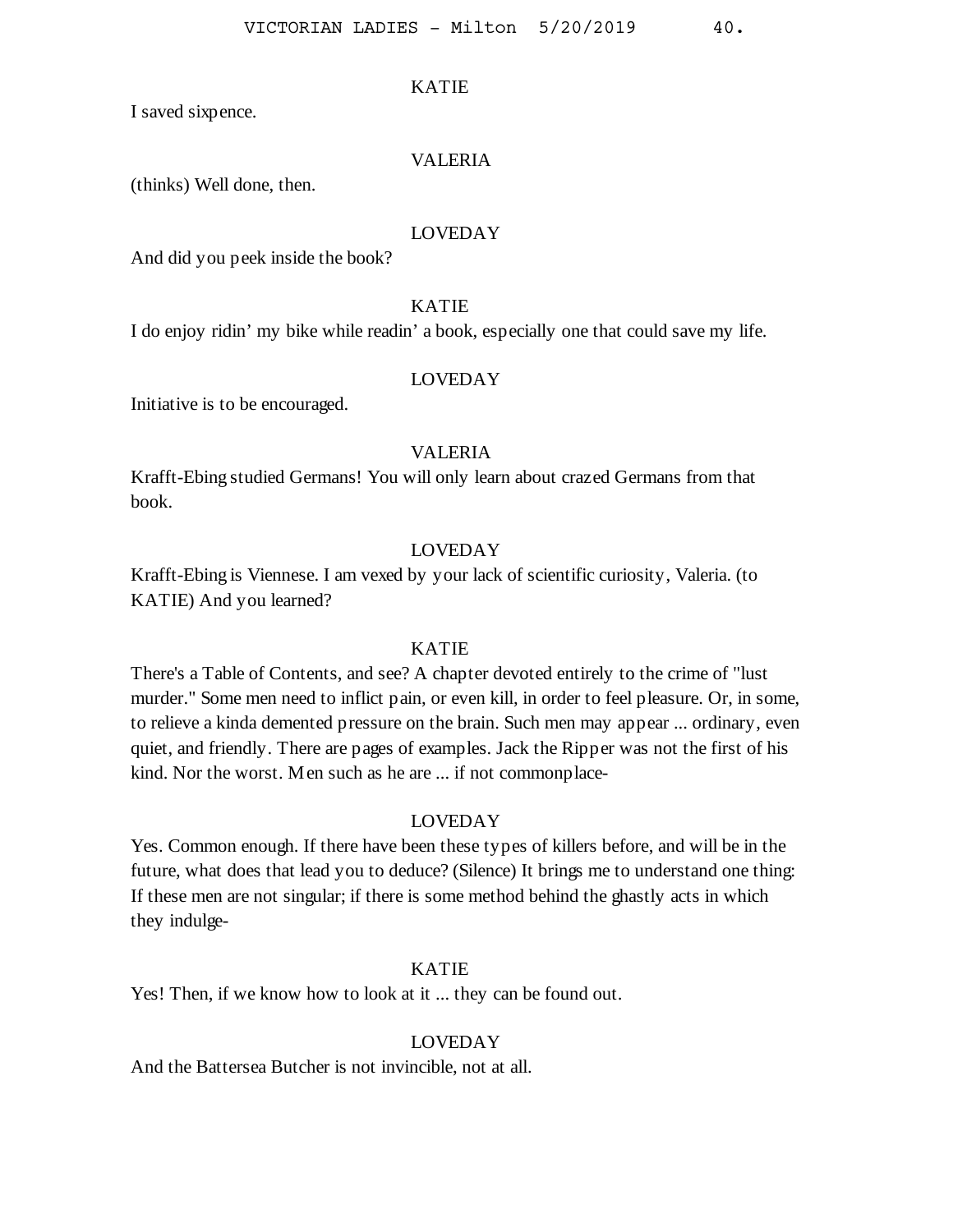We can out withim, if we can detect his pattern.

# VALERIA

Constable Crane said this man is not the Ripper, nor the Torso killer.

# LOVEDAY

I wonder. He is the particular type of killer who would punish women. So ... what is the pattern?

LOVEDAY looks through her clipping book.

## KATIE

One man, not many. Goin' after actresses; from the St. James and the Victoria Palace. None of 'em had money, so his motive isn't robbery.

## LOVEDAY

He swiftly renders them senseless, somehow, to prevent them crying out.

## VALERIA

Might he not apply ether to a handkerchief ... and then, place that over their noses?

## LOVEDAY and KATIE stare at VALERIA.

## VALERIA (CONT'D)

I am not detecting! I am merely .... wondering aloud.

## LOVEDAY

In each case, her throat was cut.

#### KATIE

The coroner believes the murder weapon is a folding knife, hidden on his person.

## LOVEDAY

It is only the quick-witted Miss Iris Johnstone who has, so far, survived his attack.

## KATIE

Somehow, he instills trust.

LOVEDAY

What do you mean?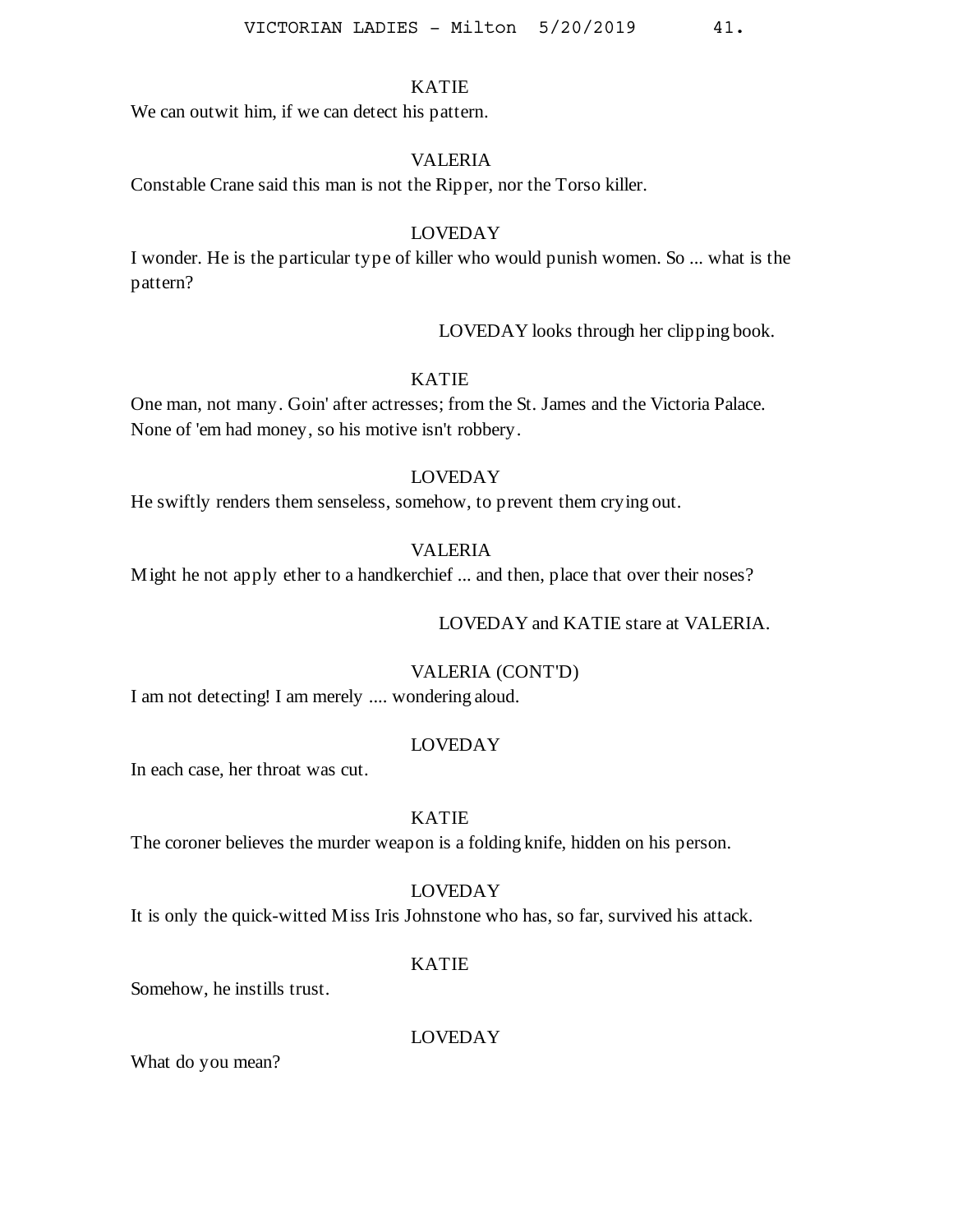Iris left the stage door with that man, and was attacked three streets away. She walked with him. She must have known him.

### LOVEDAY

Not necessarily. (to VALERIA) He may have something they want. If it is Jasper, he may lure them with the promise of a plum role in one of his productions.

### KATIE

Iris is the only one who can identify him, for sure. She is in Royal London Hospital. They have turned me away every day from visitin' her. And she's refusin' to receive the police.

# LOVEDAY

I attempted to call on her as well, last Thursday. You must try again. Or, I will.

# KATIE

You don't mix with the lodgers. How do you know Iris?

## LOVEDAY

We have a ... casual, bird-based friendship. I have sat with her often at the Ornithological Society. Iris presented a talk, once, on common birds of Europe, and distributed the most beautiful, carefully written notes. We would watch swallows, of a morning, from the roof.

LOVEDAY lays out the photographs.

## LOVEDAY (CONT'D)

Come along, Miss Smalls, we must examine each photograph, and note where there is a sameness. You too, Valeria.

# KATIE

(reacts to the photos) These are ... hard to look at.

## VALERIA

I don't want to look at photographs. I am not a detective.

### LOVEDAY

Summon your courage.

#### VALERIA

No. They are unbearable, I am sure.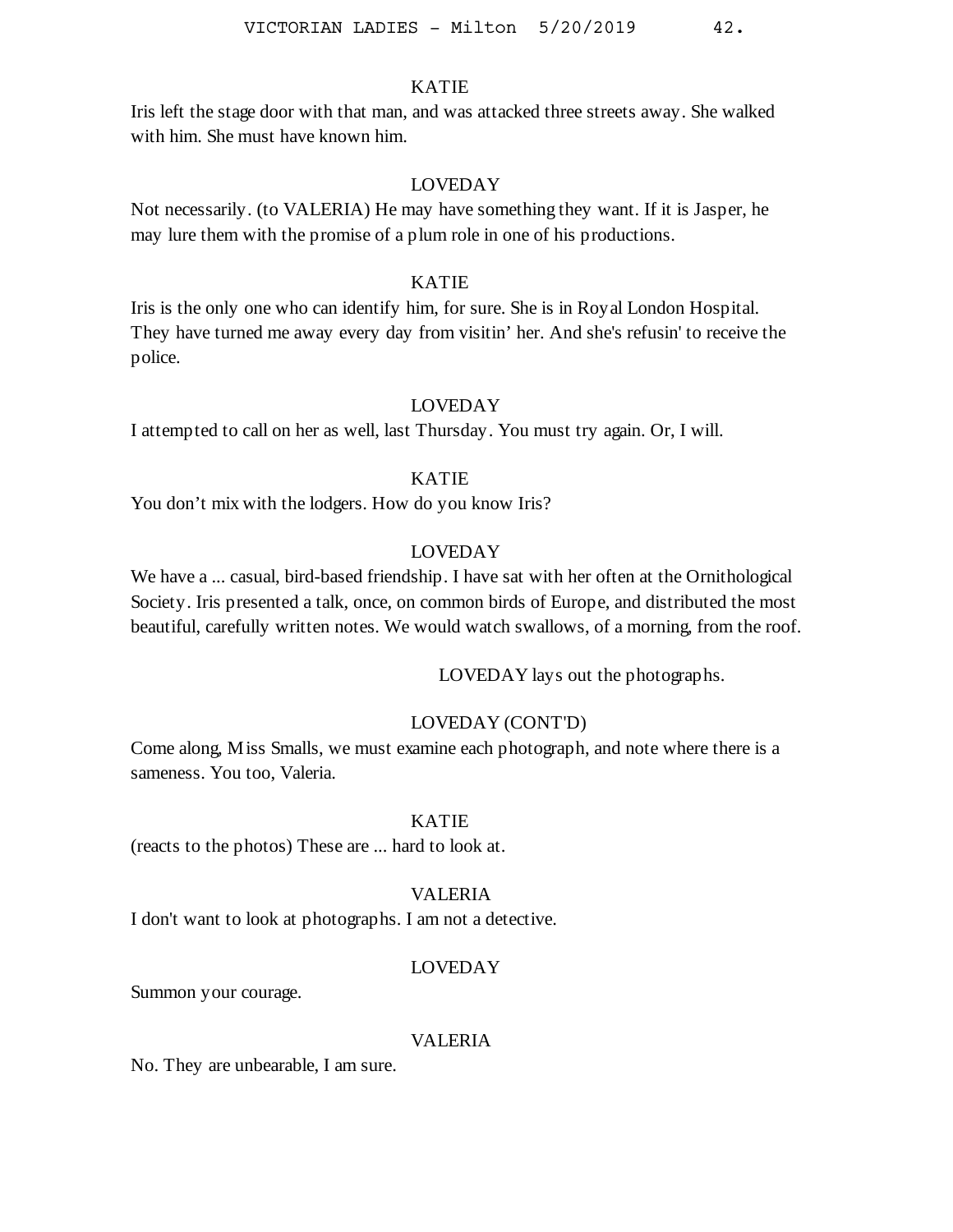We must face them, as these women faced him.

#### VALERIA

You are quite obsessed.

# KATIE

If you saw these women ... you'd know why.

### LOVEDAY

These murdered ladies: they are scapegoats. Their deaths are meant to purge the city, all of us, of our moldering sins.

## VALERIA

Twaddle. What sins have we committed that deserve such a cruel response?

#### LOVEDAY

Why, we've transgressed our place: the sphere of domesticity. We've demanded things, like our human rights.

## KATIE

He resents actresses ... because we're independent where money's concerned, and we express ourselves in public. So our punishment is death?

### VALERIA

Do not heed my sister. She brims with a mad philosophy.

## LOVEDAY

What did Constable Crane tell us?

#### VALERIA

(beat) "Don't leave the house."

## LOVEDAY

Exactly. Our society trembles with the fear of change. Anxiety as foreigners flood the city. The terror of Fenian bombs. Organised workers, who strike, and issue demands of their employers. Most petrifying of all: the New Woman, who would maintain her independence apart from men.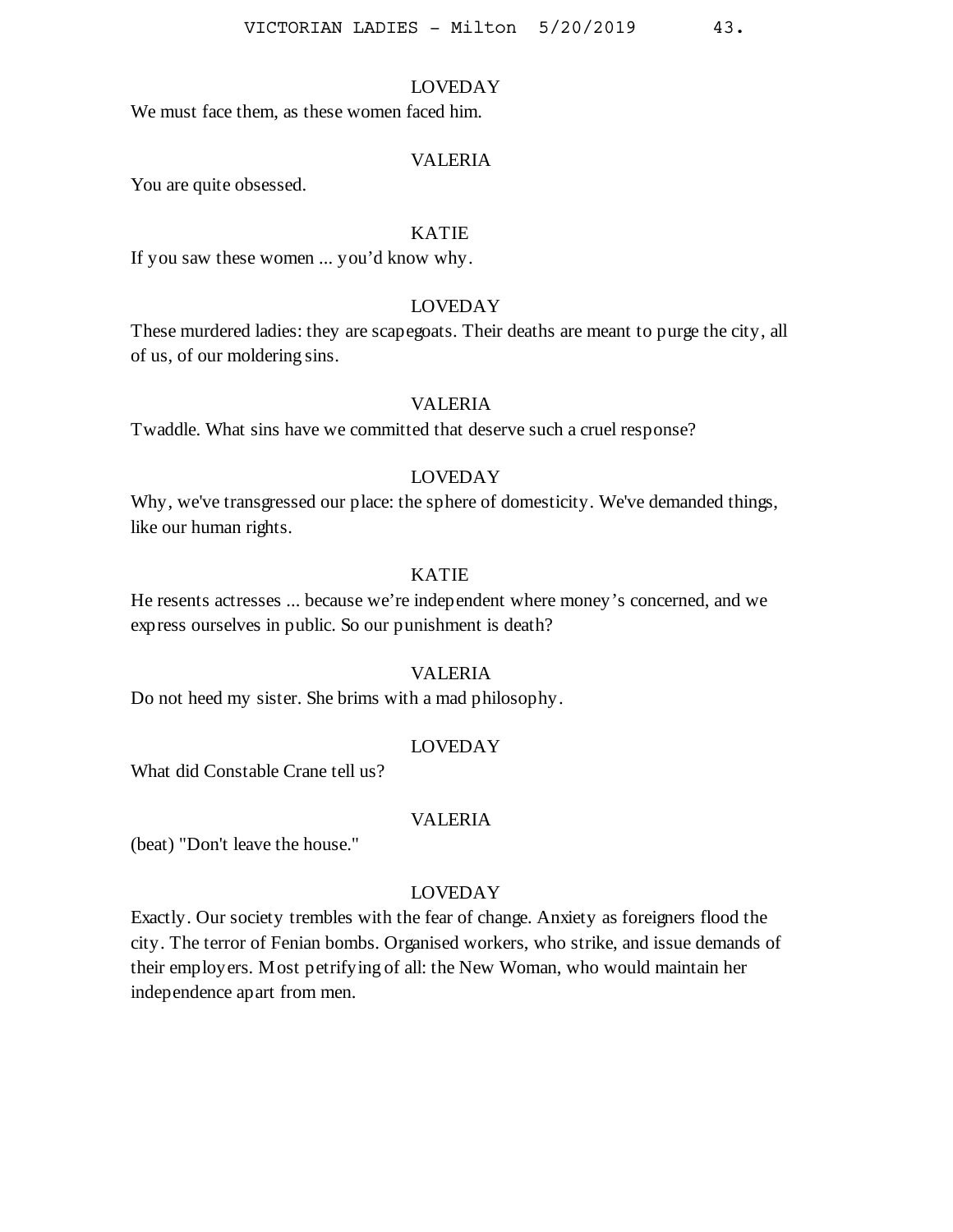You are making up theories about a consciousness where none exists! This killer has nothing "in mind," save savagery and an urge to kill!

## KATIE

He is a lone man. A "lust killer" who murders for pleasure.

#### VALERIA

And "society" cannot impart a death decree.

## LOVEDAY

(to VALERIA) You know well the choking strictures of society, as you know the urge to kill.

## VALERIA

You overstep yourself!

VALERIA crosses to her purse, takes out laudanum stowed in her purse. LOVEDAY takes it away from her, reads the label.

# LOVEDAY

This is not from the apothecary. Where did you get this, sister?

## VALERIA

I ... I had it stowed in the linen cupboard. I'll only take a tiny drop. To soothe my unease! If you want me to continue throwing money at your folly ... let me have my medicine.

> LOVEDAY looks her in the eye, gives it back. VALERIA puts a few drops on her tongue.

## VALERIA (CONT'D)

I do not like to think of death! Death alarms me. (re the vial) See? That is the last of it.

### KATIE

Missus Hunter, we are, all of us, gonna die. The point is: what are you doin' with the hours you live? (beat) We could surely use your help.

> VALERIA considers. Turns away. BLACKOUT. END SCENE.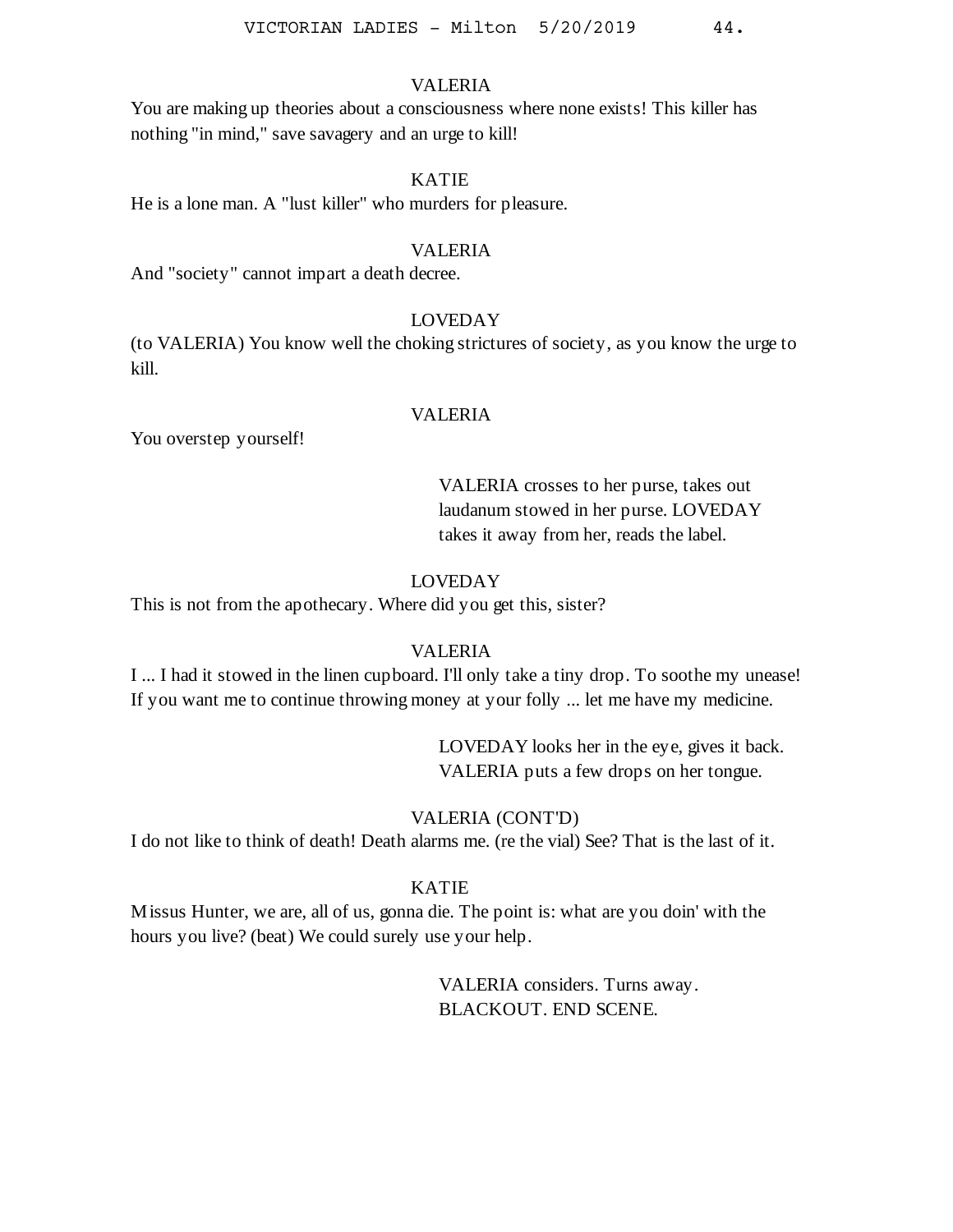### ACT I, SCENE III.

Very early the next morning. OFFICER CRANE and KATIE. She holds the newspaper.

# KATIE

Findin' a man in the parlor just before dawn? You scared me to within an inch of my life! (collects herself) What I mean to say is: You're here awfully early in the mornin', PC Crane.

## CRANE

I have interrogations to conduct. Is Missus Hunter about?

# KATIE

It's practically daybreak. She may be fixin' breakfast. That, or she's still in bed.

#### CRANE

I could do with a spot of tea, Miss.

# KATIE

Well, don't expect me to fetch it. I'm not a parlor maid, and I don't make tea for guests. (beat) You've been mentioned in the newspapers, Constable. By name.

#### CRANE

(concerned) I have? Let me look.

## As CRANE takes the paper:

# KATIE

"POLICE INCOMPETENT!" Appears you boys have gotten a bad review. Look: they've even quoted you, third column over.

CRANE reads from the front page.

# CRANE

Here I am. "PC Henry Crane informed the Gazette that the Metropolitan Police are working together with the Vigilance Committee to ferret out possible suspects." (to KATIE) There's nothing wrong or incompetent-

### KATIE

Keep goin'.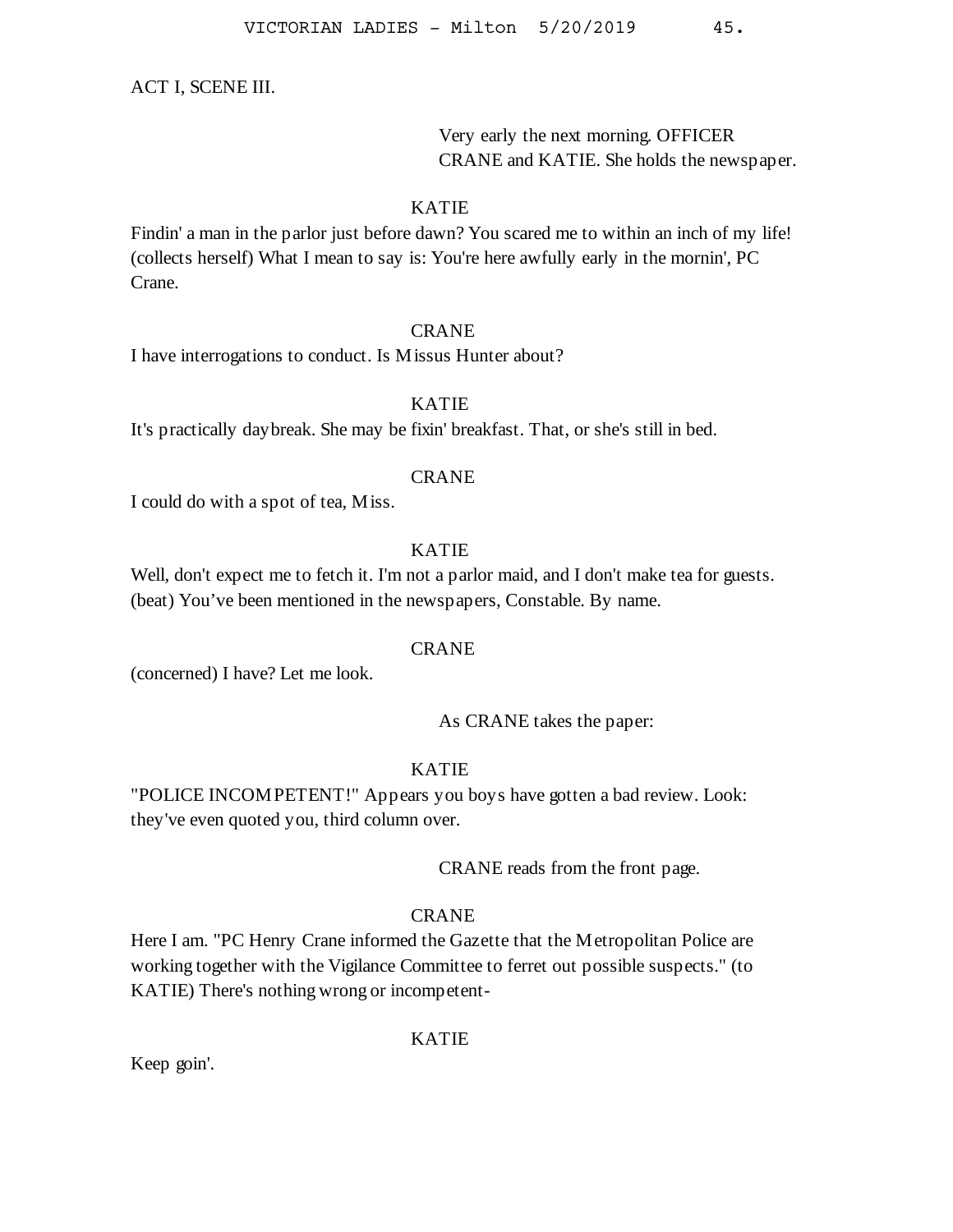## CRANE

(reads) "PC Crane admitted, "We currently have four dead bodies, and no clue as to the killer." (horrified) I did not summarise in that fashion. It leaves the wrong impression!

#### KATIE

You didn't say it?

# **CRANE**

Yes! But I- I would add, erm... The police have ... many ... different ... theories!

## KATIE

Theories aren't much use against a madman. I know what it feels like to get my work criticized in the papers. Just never had it happen on Page One.

## **CRANE**

I am dispatching my duties in a responsible fashion.

#### KATIE

Hm. The Butcher is killin' us actresses. Why would he be doing that: choosin' women in an artistic profession?

## CRANE

Begging your indulgence ... He must believe actresses to be deceivers. Showing themselves off, in public. Play acting. Charlatans, for pay.

### KATIE

An actress must be truthful, if she's to make a livin' at it. Do you have a guess at who it is, at least? (silence) Constable?

## **CRANE**

I will not share confidential police information with a member of the public.

#### KATIE

Speakin' as a potential victim, I wish you would.

### CRANE

You would simply gossip it away. We never share our theories. Except, of course, with the Vigilants.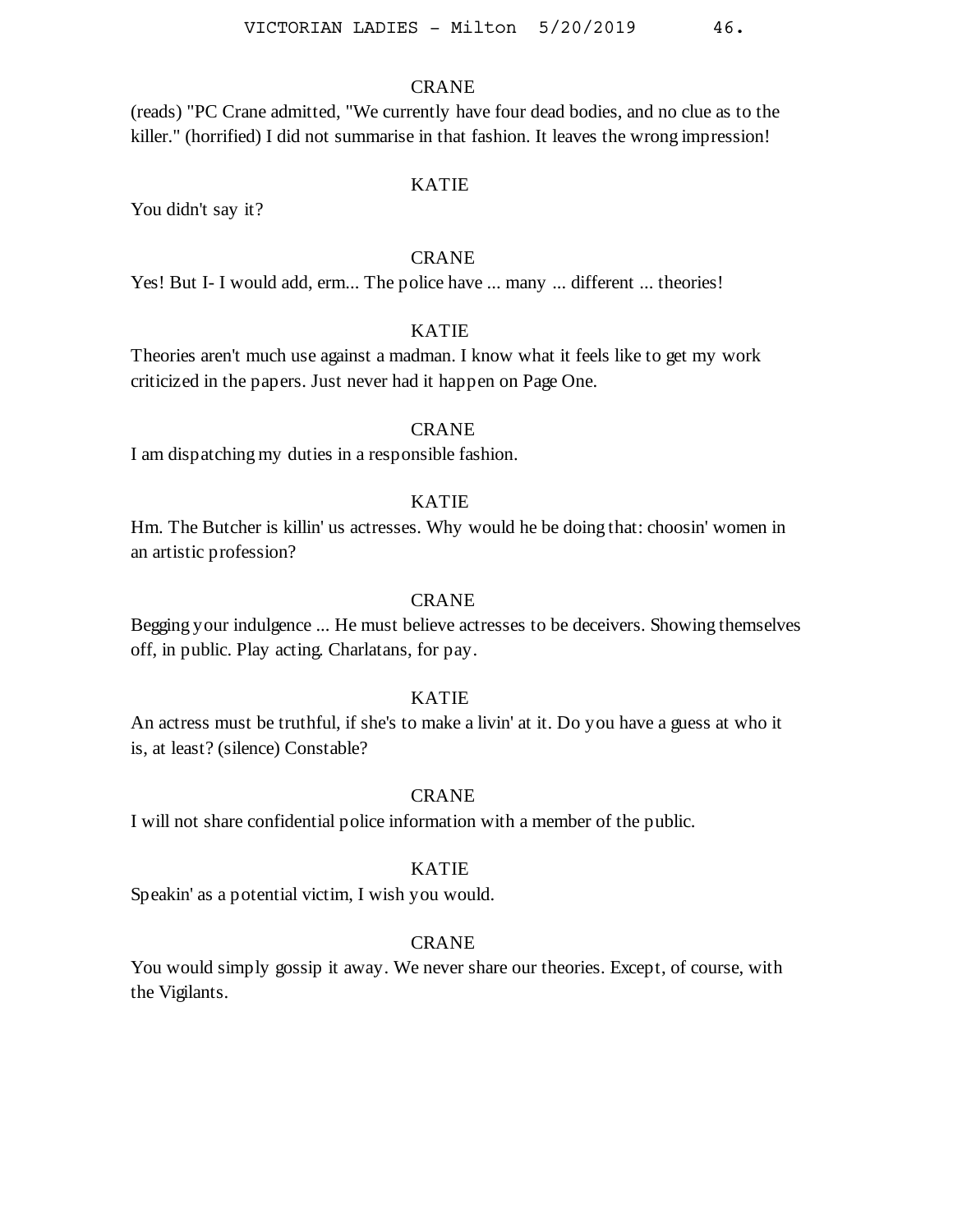That committee of ordinary gentlemen wanderin' around, carryin' swords? They have said the Battersea area is "overrun with foreigners." I'm a foreigner. How is that mob goin' to make someone like me feel safe?

# **CRANE**

You work at the St. James. I saw you perform. Your name and likeness appear on posters all over Battersea. Perhaps you should not feel "safe."

### KATIE

What's that supposed to mean?

### **CRANE**

It means that you should be grateful for the Vigilants. They are deputised.

# KATIE

But we're the ones in danger. The police should arm us women, instead.

#### **CRANE**

That would make Scotland Yard a laughingstock. We cannot give weapons to women! For what can only be described as "obvious reasons."

#### KATIE

What's more important: the reputation of the police, or the lives of women?

### CRANE

In what context? (beat) See here. The police are not as incompetent as we look.

# KATIE

You couldn't be.

#### CRANE

I was incorrectly quoted!

## KATIE

I don't want to believe these crimes are bein' done by an outwardly normal-lookin', everyday gentleman. But everyday gentlemen are capable of terrible violence. I know: I lived in New York City for almost three years.

### CRANE

We will catch the Butcher, Miss.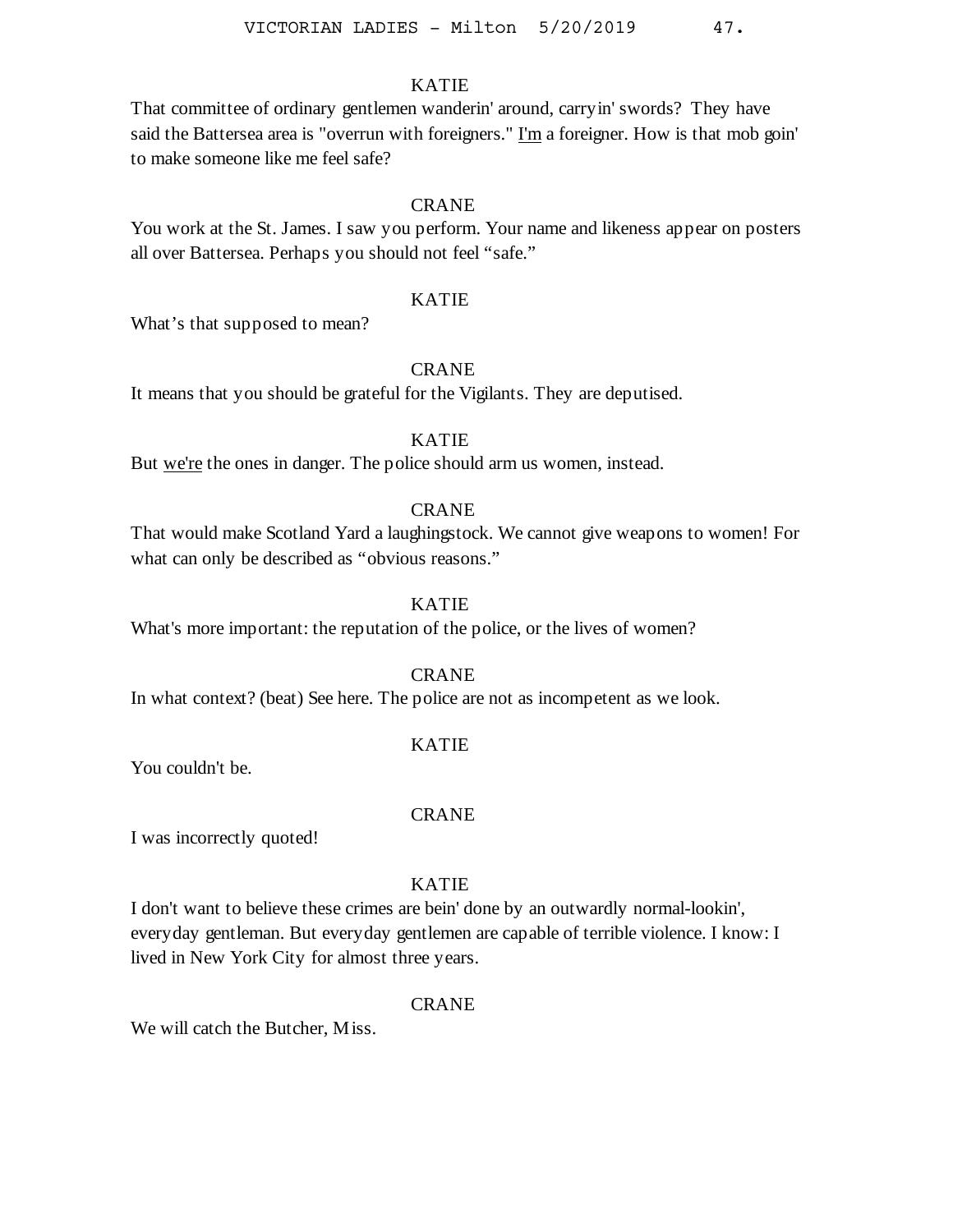Constable, have you considered-? I know it's a brazen plan, but ... There was an idea to stop Jack the Ripper. ... In an editorial, the New York City Chief of Police urged that women volunteers take to the streets of Whitechapel. To tempt the Ripper, to bring him forward, and to trap him.

## CRANE

You mean: use ladies as bait? It was a rash idea then, and remains so, Miss. You don't know how close we are to a successful capture. You'll be surprised at how swiftly we will identify a suspect.

## KATIE

Sounds like you're gettin' set to railroad somebody.

## CRANE

"Railroad?"

# KATIE

It's an American expression, meaning "to convict, quickly and unjustly." And with my life at stake? PC Crane, that dog won't hunt.

> From outside: A man yells MURDER! MURDER! KATIE runs to the window. CRANE exits through the courtyard door. Commotion outside and another cry: MURDER! KATIE looks after CRANE. End of ACT ONE.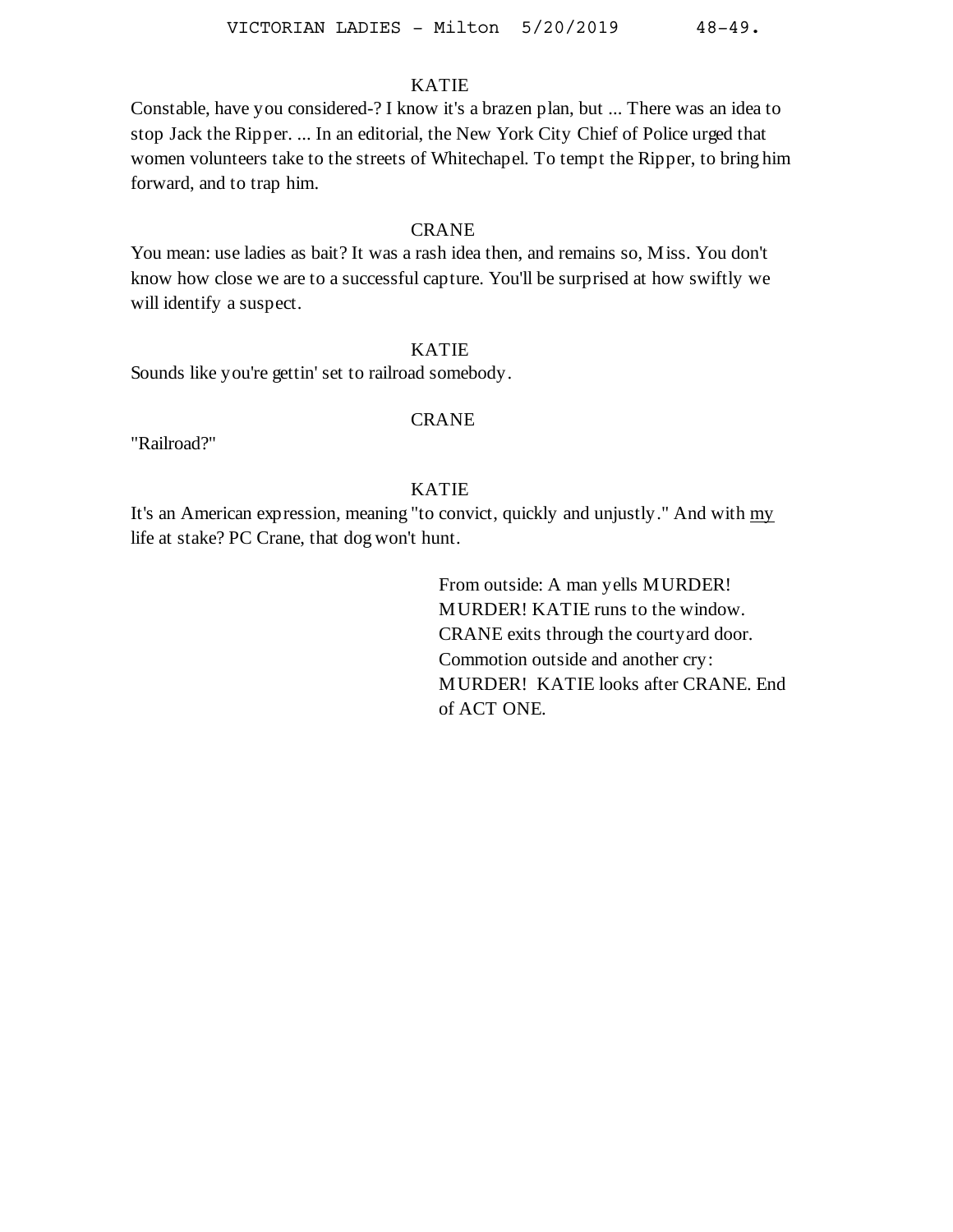#### ACT II, SCENE I.

1:30 pm. KATIE discards a newspaper in disgust. TODDY enters from the courtyard. He is wearing a bloody apron, and holds a sack which may show some blood. KATIE rises quickly, holds her fan in strike position.

### KATIE

Keep your distance!

## TODDY

Afternoon, Miss. Don't nab the rust; It's just me, Toddy, Missus 'unter's cat's meat man. Sorry / I-

## KATIE

What do you want?

### TODDY

I mean no 'arm, Miss! I've got some ripe cat's meat for Missus Hunter, I do. Your rear gate's unlocked.

LOVEDAY enters from the hallway.

## LOVEDAY

Toddy! Miss Smalls, what is going on here?

## KATIE

He said he's the cat's meat man.

#### TODDY

That's right. (to LOVEDAY) You know it. I'm makin' me deliveries, Miss Fortescue, and this little bobtail treats me like I'm a bludger! (belligerent, to KATIE) 'alf-caste.

#### KATIE

You can keep your insults to yourself. (low, to LOVEDAY) The blood on his apron-

#### TODDY

You a laundress, Miss? 'ave at it!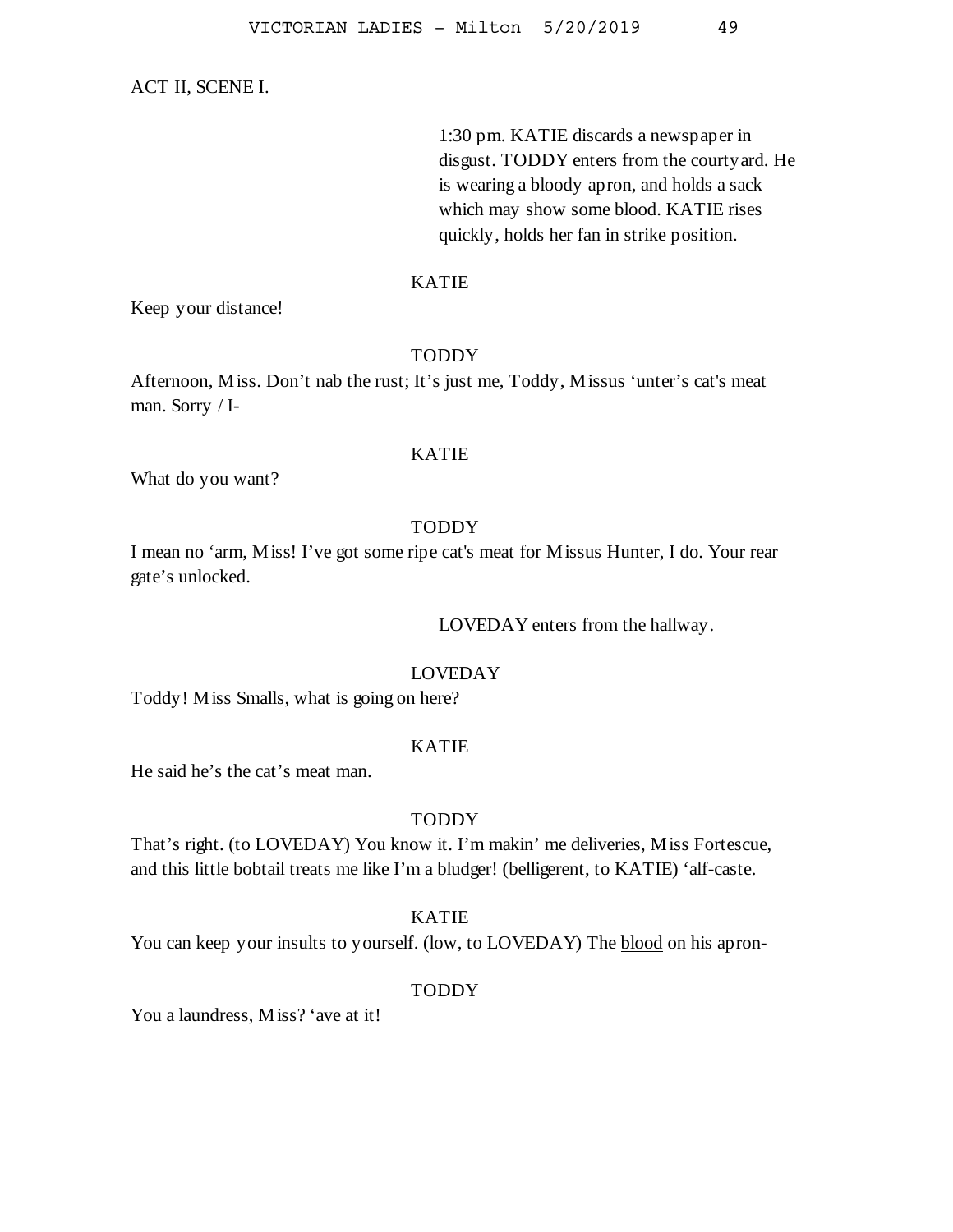Miss Smalls, you may stand down. Or, rather, stand by. This is Toddy; I do know him. The blood is disconcerting, I admit.

# KATIE

He came in through this door; He says the rear gate's unlocked!

#### LOVEDAY

I have purchased a new padlock, as the old one was cut off by a person unknown. I'll secure it, and we'll be safe. It's all right. (to TODDY) In the sack, is it cat's meat?

#### TODDY

Yes, Miss.

## LOVEDAY

I'll take it.

#### TODDY

Oh, no, that won't do at all! The Missus won't like it-

### LOVEDAY

Why is that?

### TODDY

Missus Hunter ... She'll throw a wobbly! She's been waitin' for hours 'cuz of the commotion round here, earlier this mornin'. The mob 'ampered me gettin' me cart down the street-

## LOVEDAY

Mob? You mean the police checked you.

#### TODDY

Not just coppers, was it? There was a right push, with peelers, photographer, coroner's men, all huddled 'round outside your rear gate. Not to mention six or eight barrows-

## LOVEDAY

Peddlers, on our street?

### **TODDY**

Costermongers and 'awkers clear up to the curb. Enough to block me cart!

LOVEDAY looks to KATIE to confirm.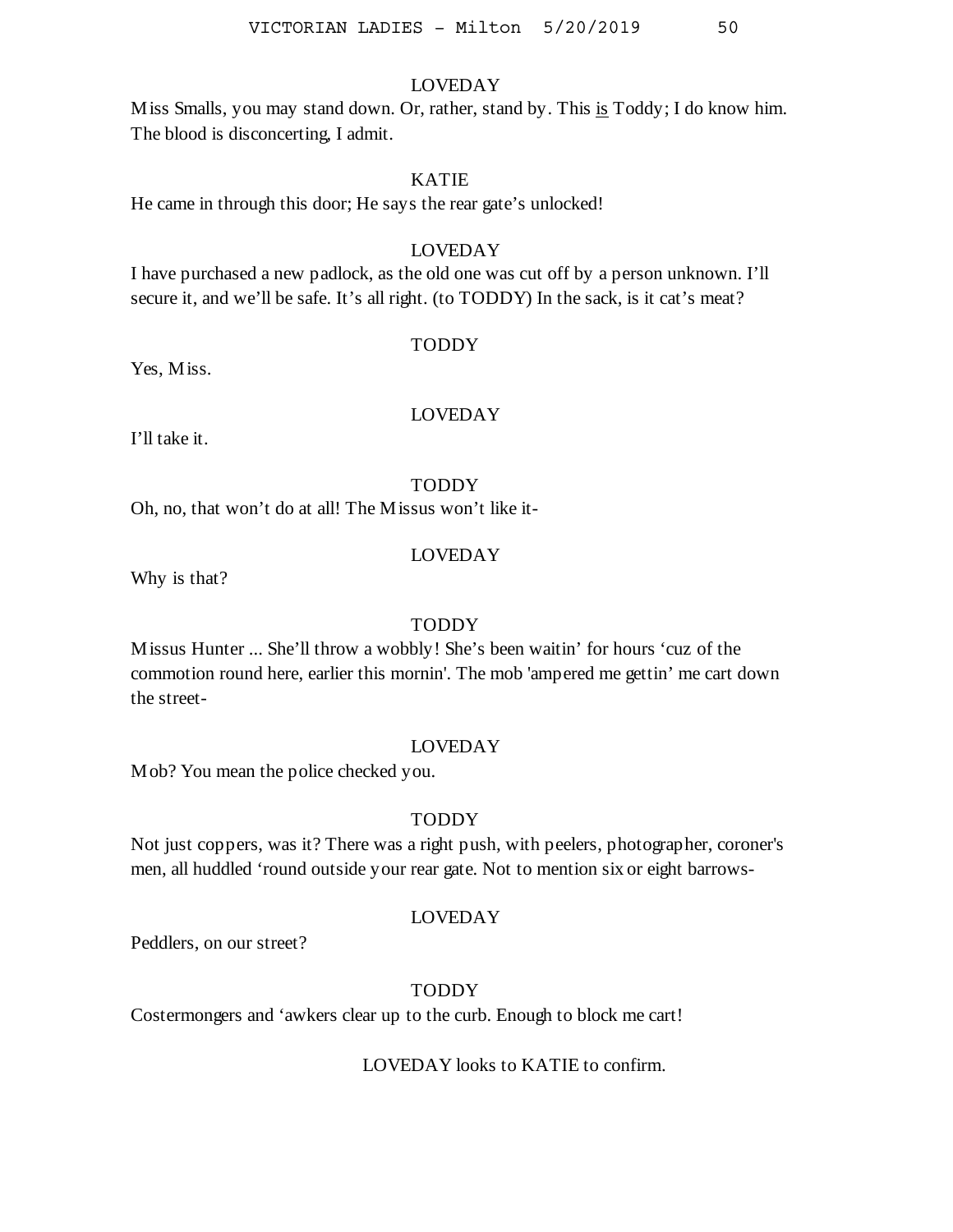There were a lot of carts-

### LOVEDAY

But police had encircled the victim to prevent the public glimpsing her body. (to TODDY) Why would people have gathered, with no opportunity to peep at the dead?

## KATIE

Because your sister figured out there was a clear overlook of the murder victim from my bedroom! Right after you left, she started sellin' tickets to the public. Chargin' sixpence, all morning, to go up to my room for a two-minute gawk!

# LOVEDAY

To goggle at the corpse is a second defilement. And you did not stop her?

## KATIE

I am livin' on her charity.

## LOVEDAY

(to TODDY) Fine. So you are late. I'll take the meat-

## TODDY

'e batty-fanged 'er, the Butcher did. Wish I'd 'ad a look at 'er. The dead 'ore, I mean.

#### LOVEDAY

Please refrain from calling that poor woman, or any woman, a "whore."

## TODDY

These actresses. Sally, and Della, the lot of 'em. Bunch a' stuck-up teases. Nothin' but rubbish, litterin' the streets.

### LOVEDAY

I will give the meat to my sister! Then you may leave, so she will not be angry with you to your face. Give me the sack. (He doesn't.)

# TODDY

Er. Missus 'unter wants it delivered pers'nally. Placed in 'er own 'and, she informed me.

## LOVEDAY

I am trustworthy.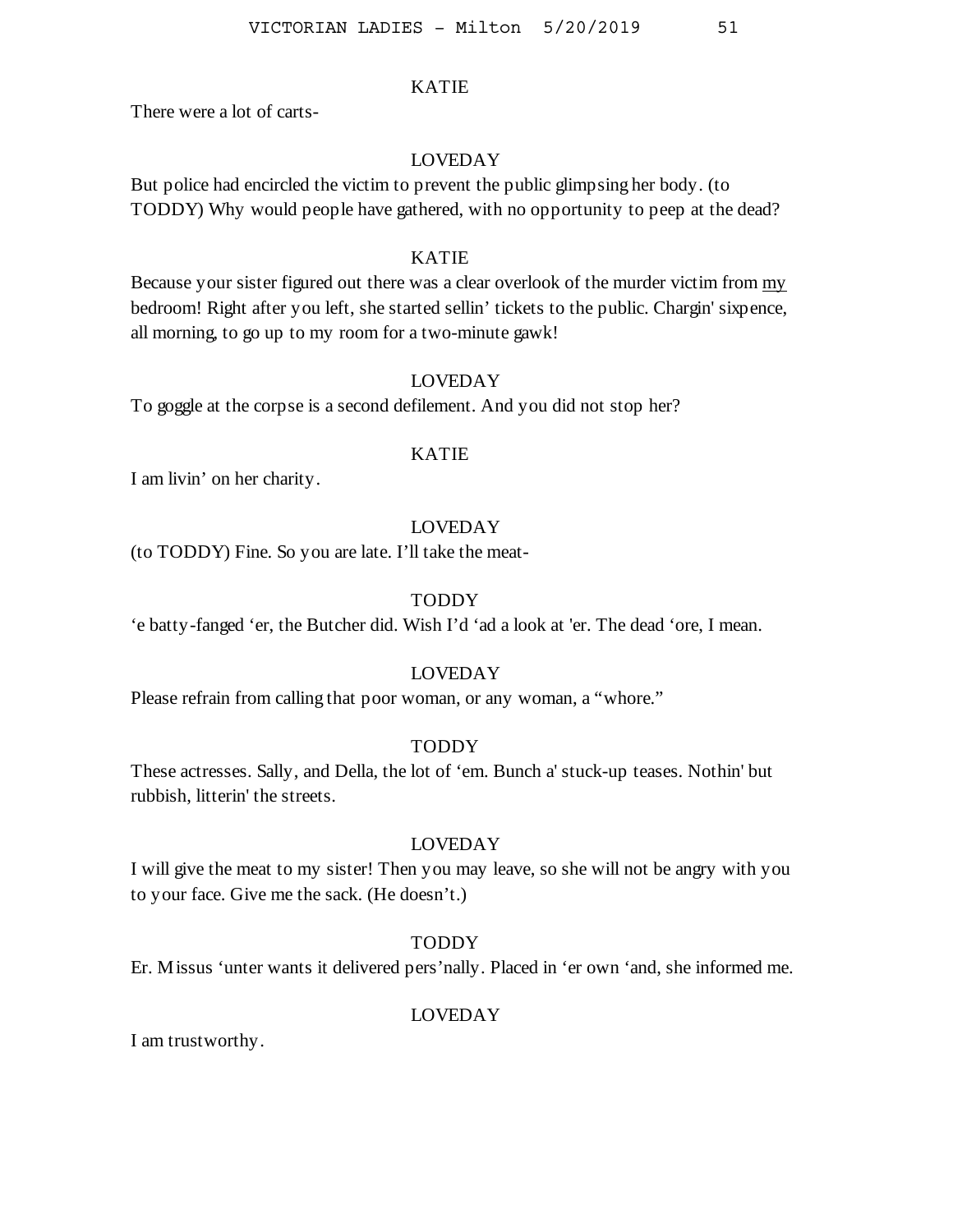# TODDY

(thinking fast) I don't doubt it, Miss. But Missus 'unter .... She accused me of passin' off some cag-mag for her puss. Wants to inspect the meat 'erself. Adamant about it, she was.

### LOVEDAY

How did she put it, that you cheated her: her words.

#### TODDY

(beat) Said I was diddlin' her, Miss.

### LOVEDAY

I don't think so. You will wait here while I find Missus Hunter. (to KATIE) Where is Valeria?

#### KATIE

Don't you leave me in this room with him!

VALERIA enters from the kitchen.

## **TODDY**

'ere's the Missus! I've got the meat for your puss, John Benn, may 'e eat it in good 'ealth. (re LOVEDAY) This one's fulla questions-

#### VALERIA

I'm sure that's true, Toddy, and you may disregard all of them. (Taking the sack.) Thank you.

VALERIA begins to return to the kitchen.

#### **TODDY**

(to VALERIA) I need me off, Missus.

VALERIA takes coins from her pocket and pays him. TODDY crosses to the door, while VALERIA exits to the kitchen with the sack.

# KATIE

(sarcastic) Good day.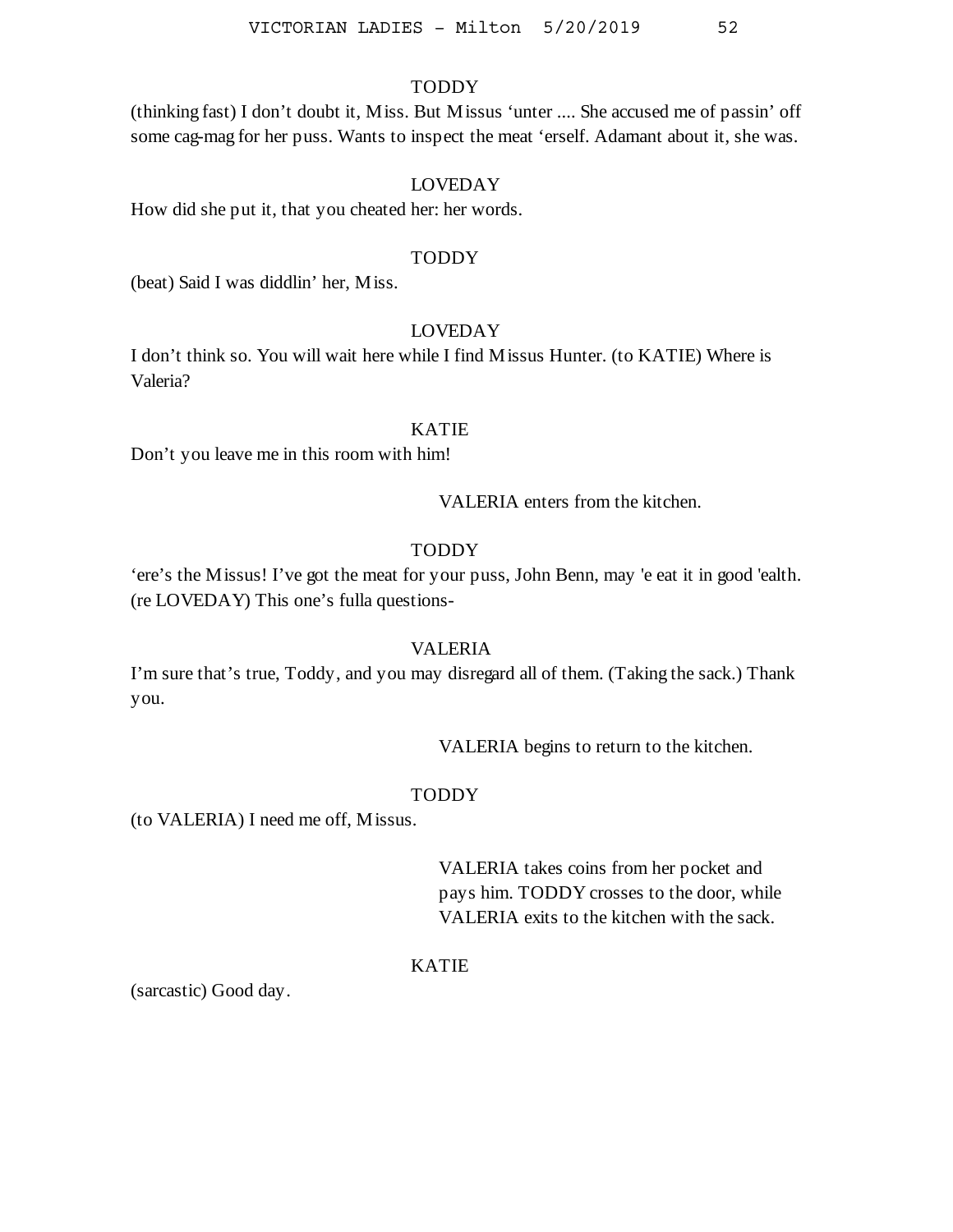# **TODDY**

(to KATIE) You'd betta watch y'rself. Careful you don't git nobbled like that tweak did in the street!

#### TODDY exits.

## KATIE

He knows two of our lodgers' names! Sally and Della.

### LOVEDAY

I noted it, Miss Smalls. Valeria dispatches them to his shop, sometimes, to buy for her. I do not know what to think.

#### KATIE

I say he's a suspect.

# LOVEDAY

You are right about that. Can you tell me if the victim has been identified?

# KATIE

I searched every mornin' edition. She hasn't been named, God rest her soul. And I checked on the lodgers. Cora, Sally, and Mary haven't been accounted for.

## VALERIA re-enters.

# LOVEDAY

(sardonic, to VALERIA) Is John Benn fed, then? (silence) I will speak with you about this.

### VALERIA

Do not play detective with me.

## LOVEDAY

I have learned of your ghoulish enterprise, earning money with the view from Miss Smalls' window! You, who claim to be too delicate to look at photographs? You were having me on!

# VALERIA

I had to look. To see if it was someone from our house. Unfortunately, she couldn't be recognized. The Butcher had ... disfigured her.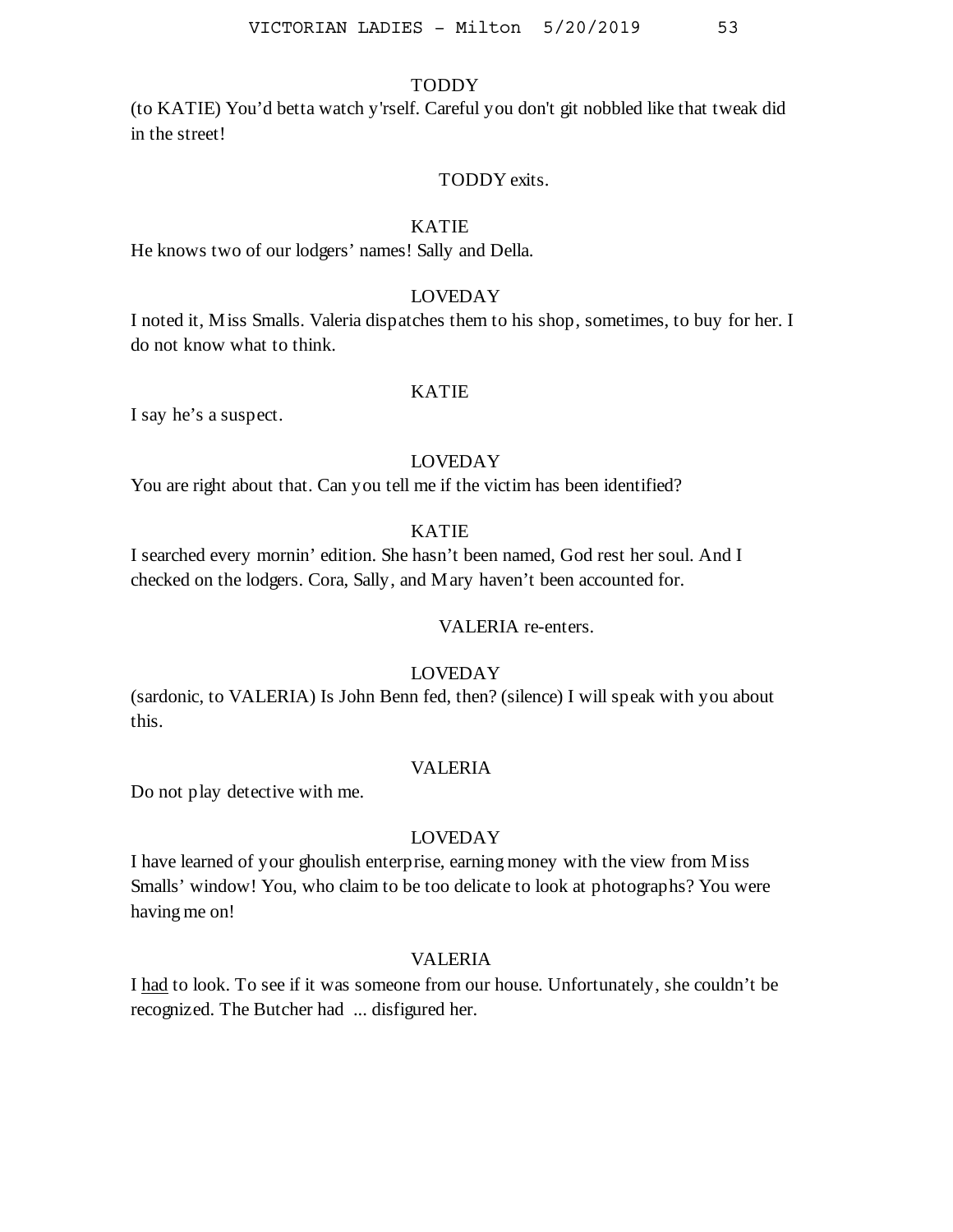It's mentioned in Krafft-Ebbing's book. These men, these lust-killers... Their crimes get more and more savage.

# LOVEDAY

You admitted newspapermen? (silence) You did, didn't you, and you know how I feel-

#### VALERIA

I cannot let some people look at the body, and refuse other people the very same view!

### KATIE

It's not worth fightin' over. The newspapers have a job to do-

## LOVEDAY

The newspapers are insufferable: making every headline, every bit of copy, about the murderer! In the most graphic and unsuitable terms: "Jack the Ripper Returns!" Between you and the newspapers, it is as if you wish to celebrate him! A murdered woman's body is not a spectacle for morbid public enjoyment.

#### VALERIA

Says the woman who maintains a scrapbook!

#### LOVEDAY

To aid my enquiry. Jack the Ripper should not be a celebrity. He was created to sell newspapers. He doesn't exist.

#### KATIE

He does; or who killed those women?

# LOVEDAY

That's the point. We do not know. Whoever did it has been fictionalised into- into a gruesome hero, who eludes police and vigilants alike. Why this perverse fascination with a man who derives his murderous gratification at the expense of young women? Regardless, you chose to inflame it. For a petty sum!

## VALERIA

Sister, I admit I have been stubborn in my reluctance to join you and Miss Smalls in your detective effort. I abhor the police. But, with a murder, now, a few feet outside our gate, I see that I must act. I am anxious to find the murderer, as well.

### LOVEDAY

I don't understand.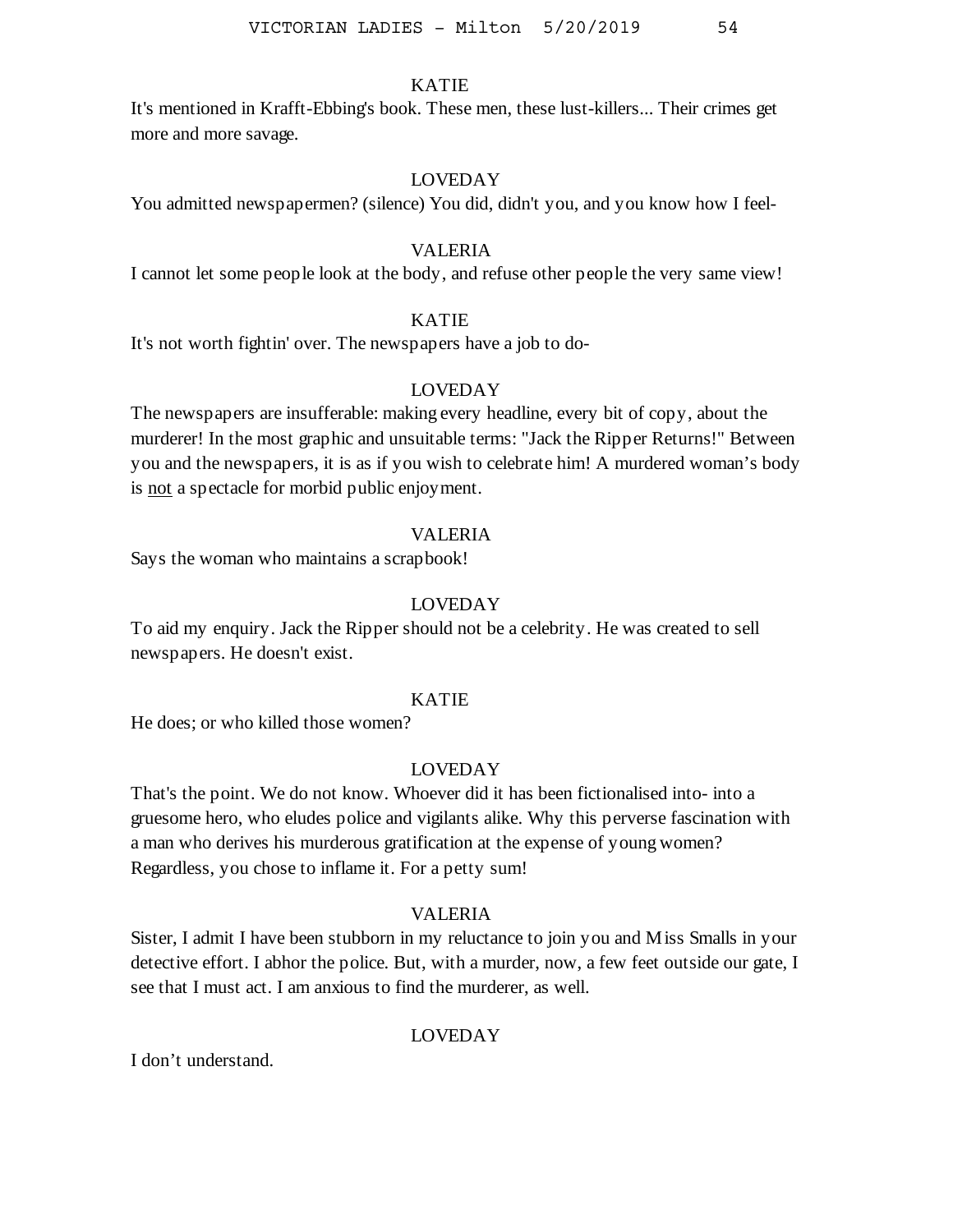I made the view available ... for the Butcher.

#### LOVEDAY

This was not just some scheme to earn money?

## VALERIA

Of course not. I thought to myself, might not the Butcher wish to view the panic engendered by his crime? Surely he would pay sixpence to see his handiwork on display upon the street below.

#### LOVEDAY

He might. Yes. You sought to trick him into showing himself. That is very clever.

## KATIE

You invited the Butcher into my bedroom?

#### VALERIA

But I did not see anyone whom I would consider to be a feasible suspect.

# KATIE

(to LOVEDAY) If she's gonna work with us, she's gonna need guidance. Shall I demonstrate my fan fightin'?

### LOVEDAY

We will save that. A special treat for Sunday after supper. Now, we must review any new information we have regarding the latest murder. (To KATIE) Miss Smalls.

### KATIE

Well, as you know, I was in this room, this mornin,' when the body was found.

### LOVEDAY

With PC Crane.

#### KATIE

Yes, and later, it struck me ... Isn't that a fine coincidence? That the constable is right here, when the poor woman's body is found beside our rear gate? He said he was here to conduct interviews. At seven in the mornin'? Talkin' to actresses? I'm not so sure.

#### LOVEDAY

You suspect the peeler.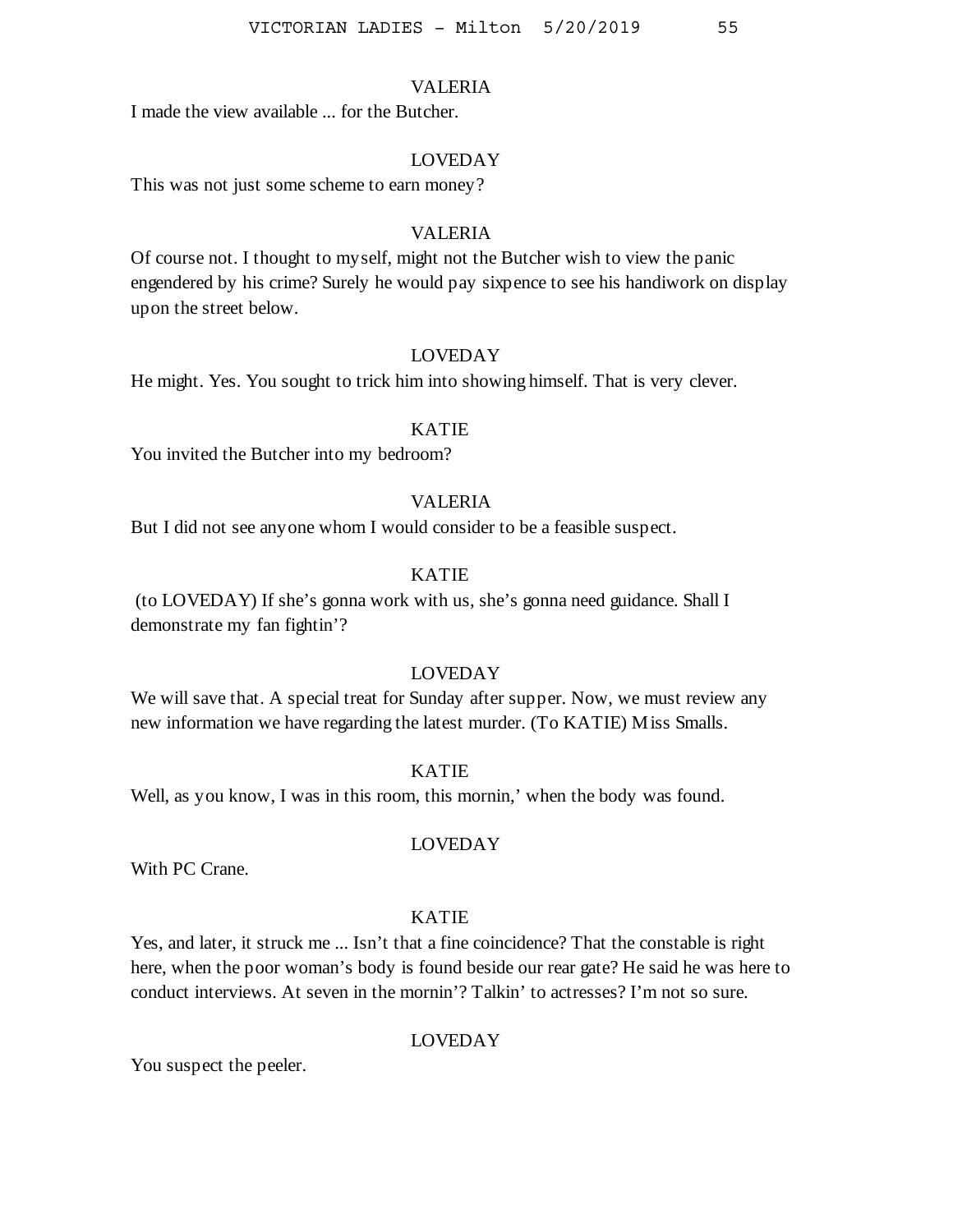The Butcher cannot be PC Crane.

#### LOVEDAY

He has the means, Valeria.

### KATIE

He owns a tall hat: his bobby's helmet.

## VALERIA

It cannot be the constable. It is a given that there is only one Butcher. And PC Crane was here, with me, at the very date and time Amy Clarke was killed.

## KATIE

You're his alibi? You hold the police in contempt.

#### VALERIA

Which doesn't stop them from bothering me. He insisted I answer questions about a burglary that had been carried out, around the corner.

### LOVEDAY

Your recollection, dear older sister, doused as it is in laudanum: Can it be trusted?

#### VALERIA

Well, that is unkind. My memory is aided by the fact that the bells of St. Mary's rang during his visit. I practically had to shout over their clanging. (to KATIE) You may have noticed they ring out every Monday night.

## LOVEDAY

And on no other weeknights. It was written up in the Gazette: the bells chimed precisely at the estimated time of Miss Clarke's murder. They found her, still warm.

#### KATIE

So, the constable's ruled out. Too bad. I think I could take him.

## VALERIA

But I have something else; something solid. This morning, while I was selling tickets ... I believe I have uncovered something you, dear Loveday, have overlooked.

> VALERIA takes a small chalkboard from LOVEDAY's command post. Begins chalking.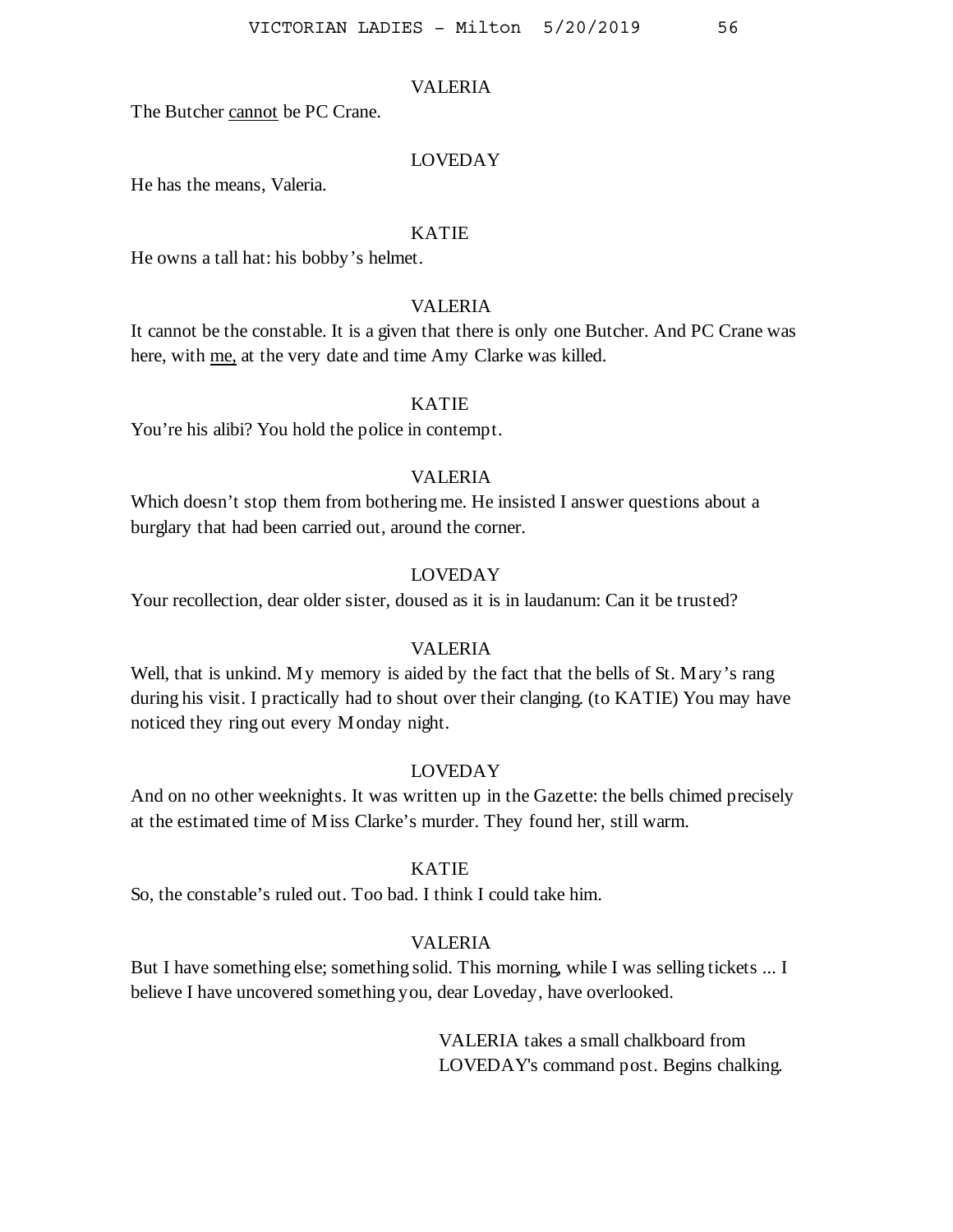A clue that I overlooked? Out of the question.

## VALERIA

It is misguided to insist something is "out of the question,"when you have neglected to ask the question in the first place.

## LOVEDAY

Valeria, what are you doing?

## VALERIA

Chalking up my deduction, that you may be enlightened.

## KATIE

May we see? (silence) You are part of a three-person crew, Missus Hunter, and must share.

### VALERIA

It is all of the Butcher's victims. You will see what I mean.

She finishes. VALERIA displays the list.

# KATIE

(looking) Their first names. Nothin' more?

# LOVEDAY

And from this list, you deduced ....?

## VALERIA

(to LOVEDAY) It was you who insisted we "look for the pattern."

### LOVEDAY

As would any detective who was generous enough to bestow her insights on others. Obviously, what you have chalked here, is ...

> KATIE and VALERIA await her pronouncement.

#### LOVEDAY (CONT'D)

Is ... a list of the victim's names. (beat) But- (realizes) it's more than that.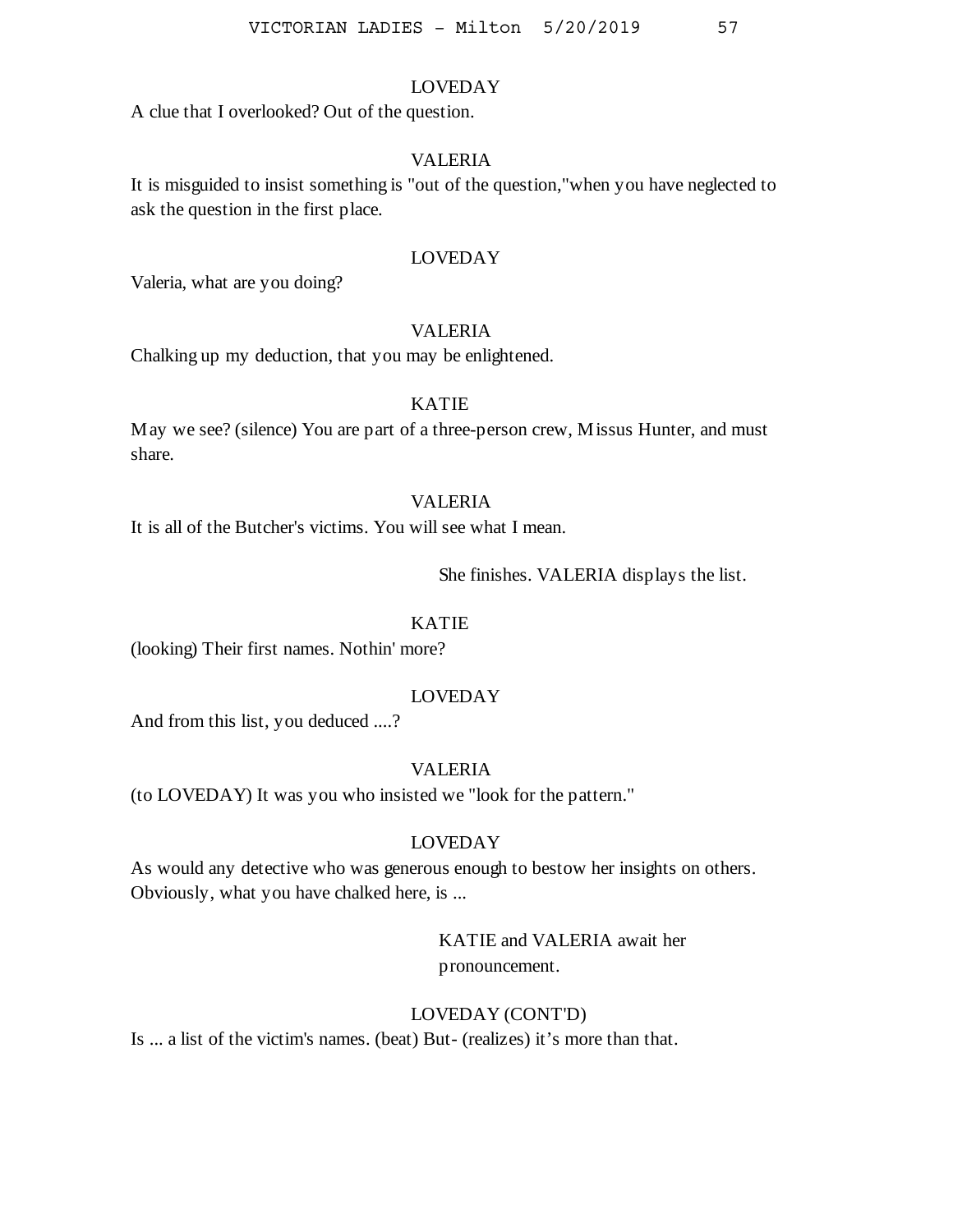It's an acrostic!

#### VALERIA

As in some Greek poetry, where the first letters of the lines may form a message.

# LOVEDAY

If we take each of the victim's given names... Iris, Amy, Maude. I-A-M. "I am."

#### KATIE

Julia, Amanda... J-A. "Jah?"

### LOVEDAY

"I am ... Jasper!" The pattern of the first letter of their Christian names implicates, without question, that unscrupulous rounder, Jasper Warham-Wynn!

#### VALERIA

Lack of scruples aside, why would the man cast suspicion directly upon himself?

## KATIE

Missus Hunter's right. He wouldn't point a finger in his own direction.

#### LOVEDAY

You underestimate both the extent of his vanity, and the depth of his love for cruel gamesmanship.

# KATIE

But- If the Butcher's doin' this ... spellin' out, why haven't the police noticed?

### VALERIA

The police do not read Greek poetry. Nor sit in a chair for hours, working a needle. They are not as insightful about pattern as I am.

### KATIE

(to LOVEDAY) If this pattern is what you've guessed, the victim layin' out there was our Sally. She's got the only "S" name among the lodgers.

#### VALERIA

Not Sally! She was always such a help to me, running errands to the bank, and to Toddy's shop-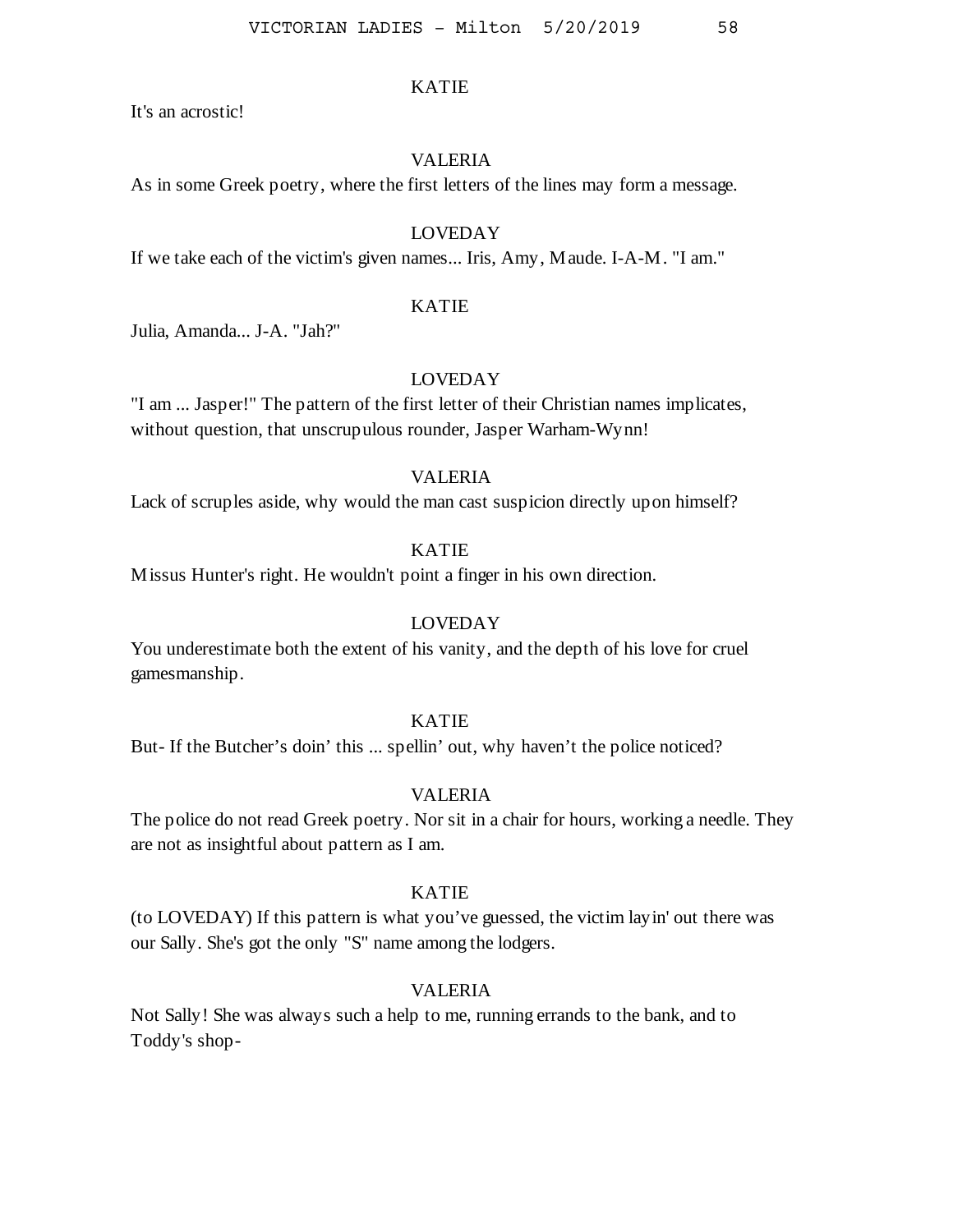Toddy. (to LOVEDAY) You heard that Cat's Meat Man say "Sally". That's a clue. His apron was covered in blood, and he called the poor victim a "whore." He said all actresses are "rubbish."

#### LOVEDAY

The press reported that three of the victims were known to keep cats-

#### VALERIA

That is but half the victims, and this is a foolish line of enquiry!

### LOVEDAY

You would reject Toddy as a suspect for your own selfish motives? (beat) I have not known him to make "home deliveries" before, Valeria.

## A moment.

### VALERIA

Oh, do not bedevil me! I am not feeling well, my dears.

#### LOVEDAY

You are such a dissembler!

KATIE attempts to alleviate the awkwardness.

# KATIE

The mornin' ward nurses at Royal London Hospital go home soon. The next nurse to take charge is one my friend Kizzie says will happily take a bribe. I should be able to get in to see Iris. (beat) You two need to hug and make up! (silence. To VALERIA) I, for one, am glad you have cast in with us, Missus Hunter. You won't be sorry. I always say: at the end of your life, you'll only regret the things you didn't do, never the things you've done.

#### VALERIA

Nonsense.

# KATIE

You mean you've done somethin' you regret? Like ...

KATIE gestures privately to LOVEDAY: imitates VALERIA taking her elixir.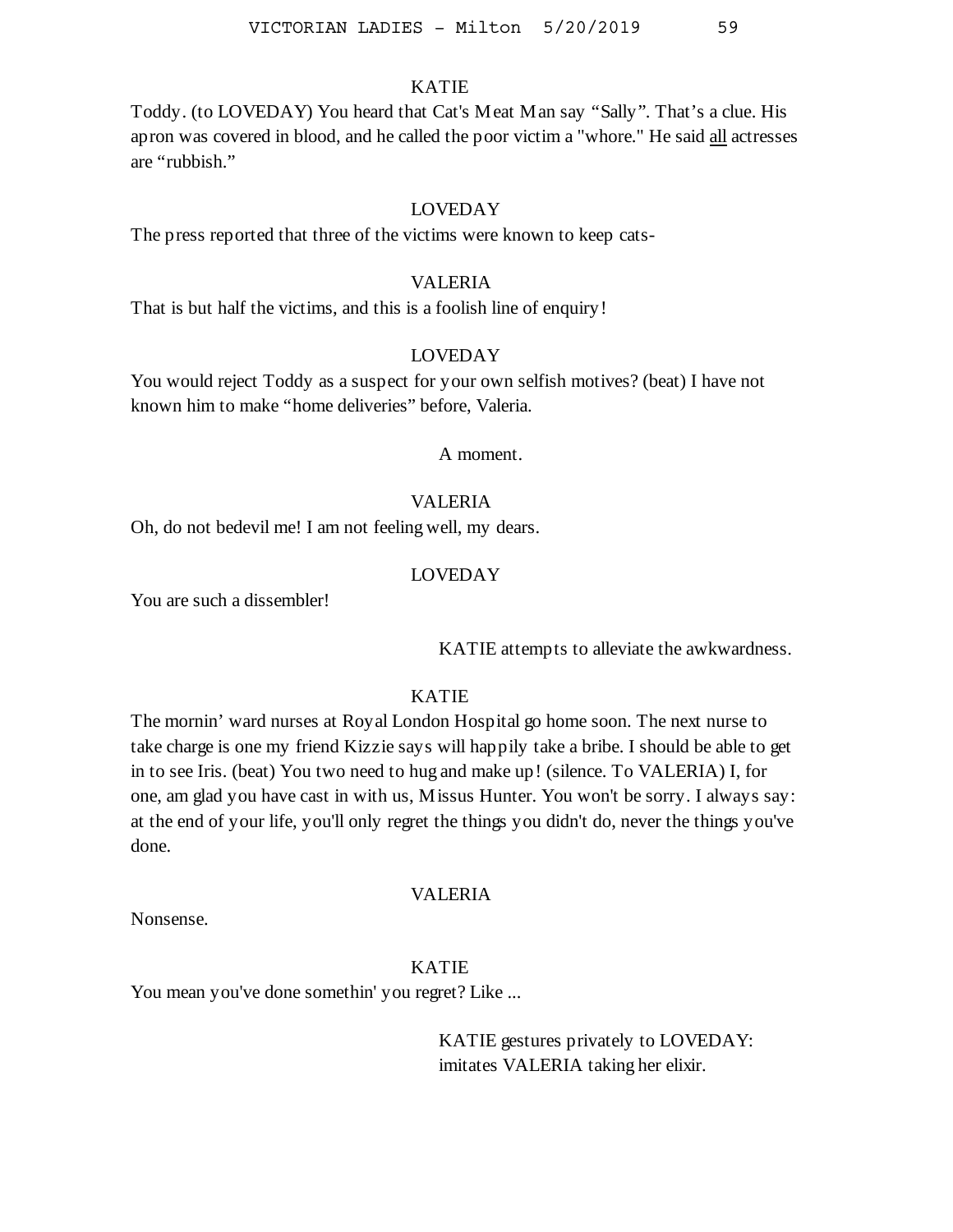My dear Miss Smalls, the reason I take a physic may be laid at the feet of my husband. I will always regret-

## LOVEDAY

Marrying that blasted Nigel? I'll be dashed; I should think so.

## KATIE

Marry or don't marry: you're gonna live to regret it either way.

# LOVEDAY

Yes, but Valeria's husband did not have her best interests at heart.

## KATIE

Your husband, Nigel ... Is he why you drink laudanum?

#### LOVEDAY

Oh, this should be interesting.

# VALERIA

You may safely assume he is my motivator, without fear of being in error. I developed a ... nervous disorder during my marriage. And acquired an awareness of the precariousness of life. It haunts me still.

### LOVEDAY

You were ill-suited.

## VALERIA

(to KATIE) You see, I was inexperienced. While Nigel / was a-

#### LOVEDAY

Was a despicable, craven, heartless scoundrel.

### KATIE

Yet, Missus Hunter, you did marry him.

#### VALERIA

Of course I did; a marriage was expected!

#### KATIE

Your sister isn't married-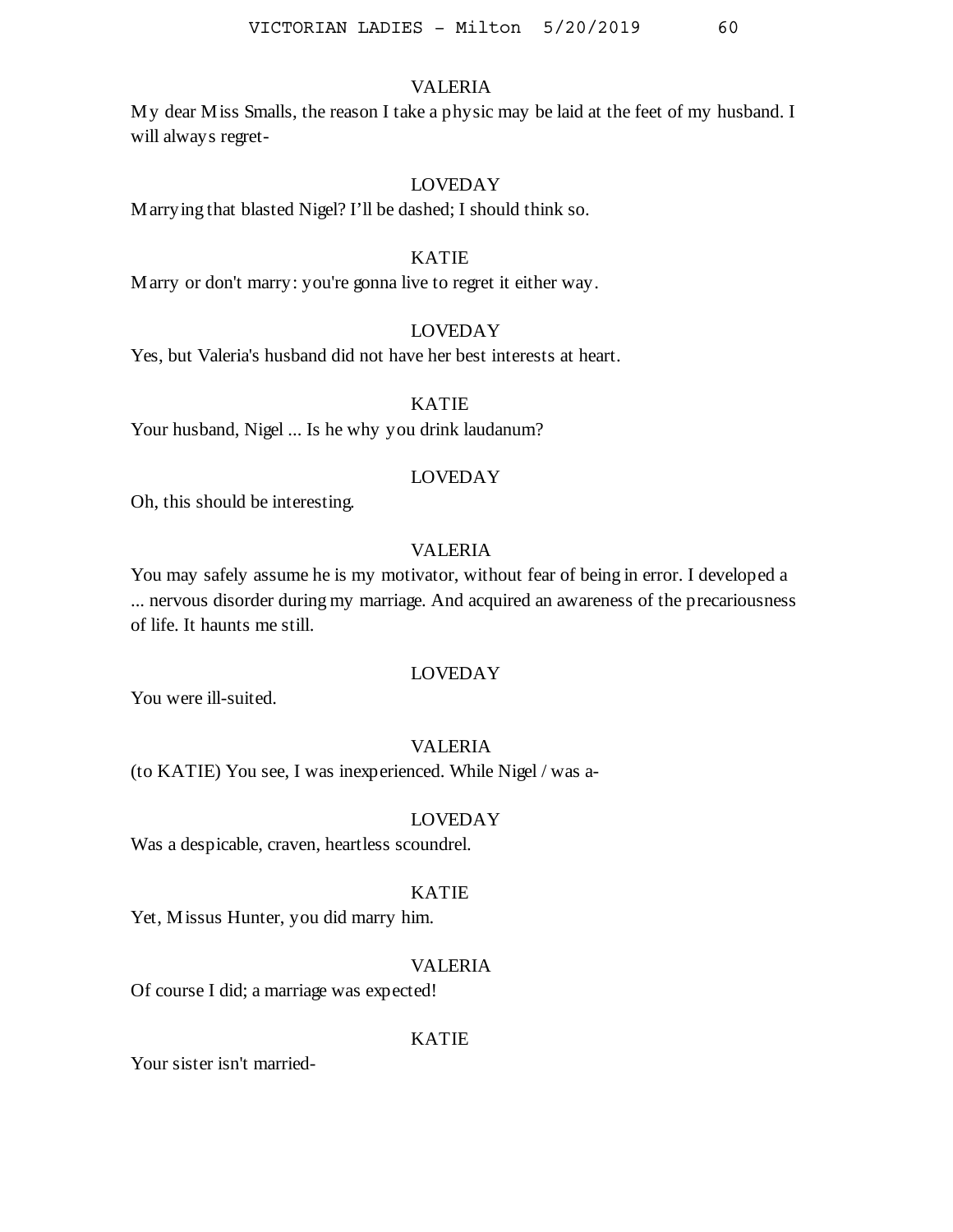(to KATIE) Neither are you.

#### VALERIA

As an actress .... for her, the expectation was lifted. It was never lifted for me. (thinks) And I was beguiled by Nigel's charm, his legs. He had no money, and that made me very attractive to him. Our father's fortune, slight as it was, drew him to me. Outwardly, we seemed an ideal pair. Didn't we, Loveday?

### LOVEDAY

Nigel was a cheap smolderer. Quite beneath you.

### VALERIA

That's kind of you to say. And rather late. (to KATIE) Nevertheless, we did marry, in a modest ceremony, with Loveday as my maid of honor. She stole the spotlight, at my own wedding ... sweeping up the aisle, flashing brilliant pink underskirts.

### LOVEDAY

Bitter, still?

#### VALERIA

Nigel's and my first months passed, not in what you would call "marital bliss," but rather, in bland, lackluster, routine good will.

#### KATIE

Was he an adequate husband. On ... intimate occasions?

#### VALERIA

Oh, he gave me pleasure. (thinks) Exactly once. Within that first year, Nigel took to going out almost every day, leaving me at home to embroider, or read. I found doing needlework calmed my natural anxiety at being left alone. It also dampened my curiosity about my husband's disappearances. I did, finally, get up the courage to enquire of him, "Where do you go, my dear?" He declared, "Valeria, it is unappealing for a woman to snoop on her spouse." Of course, at hearing these cruel words ... I began to snoop in earnest.

#### LOVEDAY

This is where my sister comes by her affinity for detective work.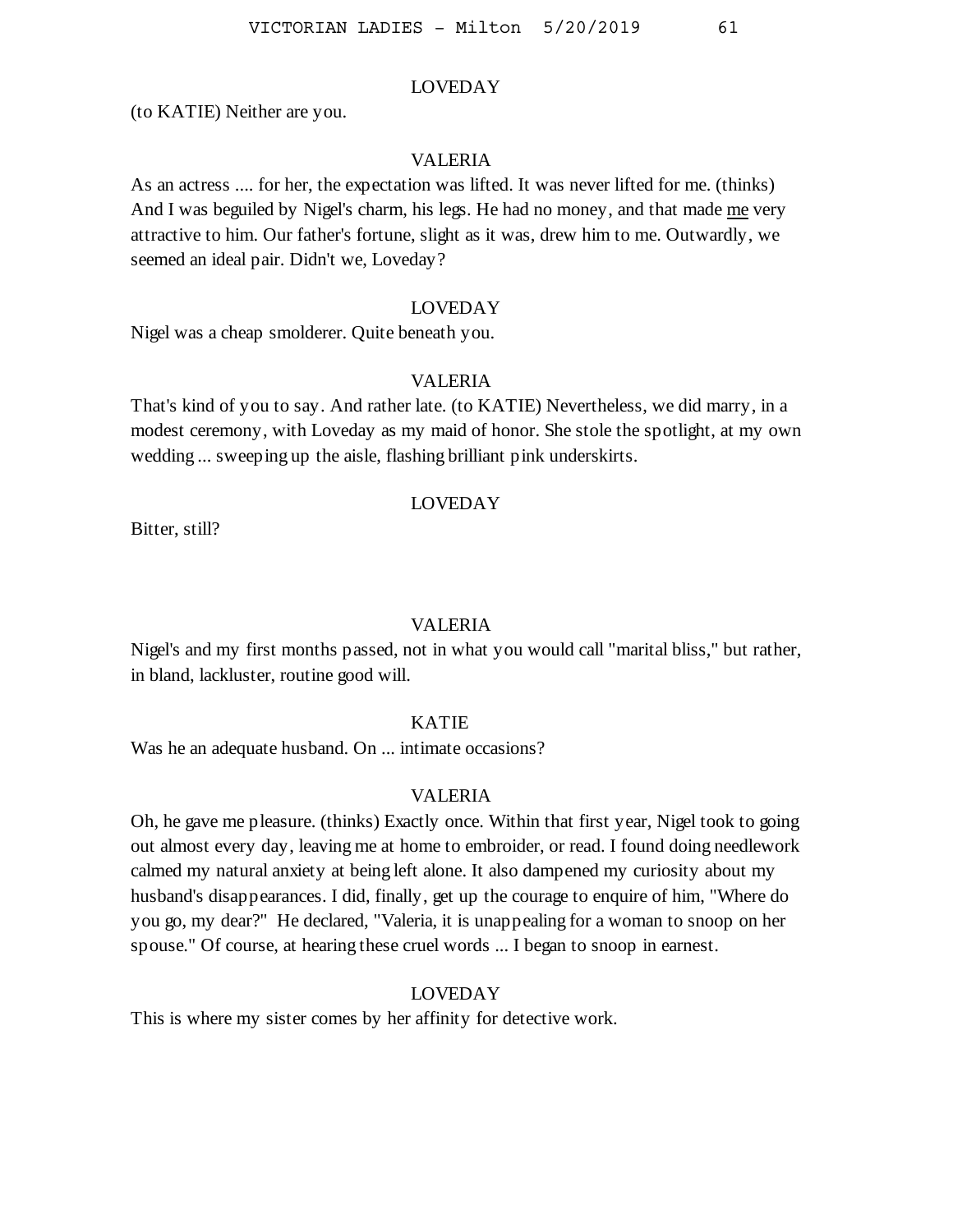I discovered that Nigel hired prostitutes ... from where they congregated at the Royal Aquarium in Westminster. But more disconcerting than that, of an afternoon, he would visit London's asylums for women. I followed him, at a seemly distance. I would peer through the glass and see him making enquiries of this or that mad-doctor within. My dear friend Vitruvia was shut away six years ago for "becoming lunatic" with supposed "mental exhaustion." She has not been seen since. Now, I confess to carrying a certain amount of ordinary disquietude, of day-to-day nervousness. But insane? I am all too rational, I assure you.

One Sunday I asked Nigel to take me for a boat ride on the Thames. I was determined to enquire about his thinking regarding the asylum for women, and planned to reason with him about my future. I felt that the open air and warmth from the sun, should it show its shining face, would keep the conversation untroubled.

Nigel was an inexperienced oarsman, but the waters were calm. There was no sign of trouble. Our boat shot over the water. We were ... engaged in conversation, when we seemed to strike a submerged hazard, and I toppled out of our small craft. I hope you will understand me when I say I did not experience the fall. I was, one instant, in the boat, and the next, under it.

I swam as best I could, my skirts pulling me down, and grabbed at the side of the boat. I saw Nigel, peering over the hull at me. It seemed clear to my eye he was weighing whether he should grab my arm, extend the oar for me to grasp, or ... let me drown. This expression of his fortified me. I felt no anxiety. No nervousness, for the first time in months. Merely: resolve. I clutched for the oar with strong grip. He let it go, but the boat rocked violently with his motion, and with a cry, he tumbled overboard! (beat) Nigel drowned with mediocre efficiency in six feet of water. At least, that is what the police concluded. They did not find his body. It was claimed by the Thames and funneled out to sea. I wonder he did not grab the reeds by the side of the riverbank, but perhaps he did not drift that far. Or perhaps ... something ... impeded him. Do you see it, behind you? I kept the oar. To remember him by.

A moment.

# KATIE

Well, I- I don't doubt you might regret such a harrowing ... (to LOVEDAY) accident.

## VALERIA

The coroner deemed it "death by misadventure." Not a murder, nor a suicide, nor an incident absent human cause. Rather, the deceased took an action deemed risky. Or profoundly stupid.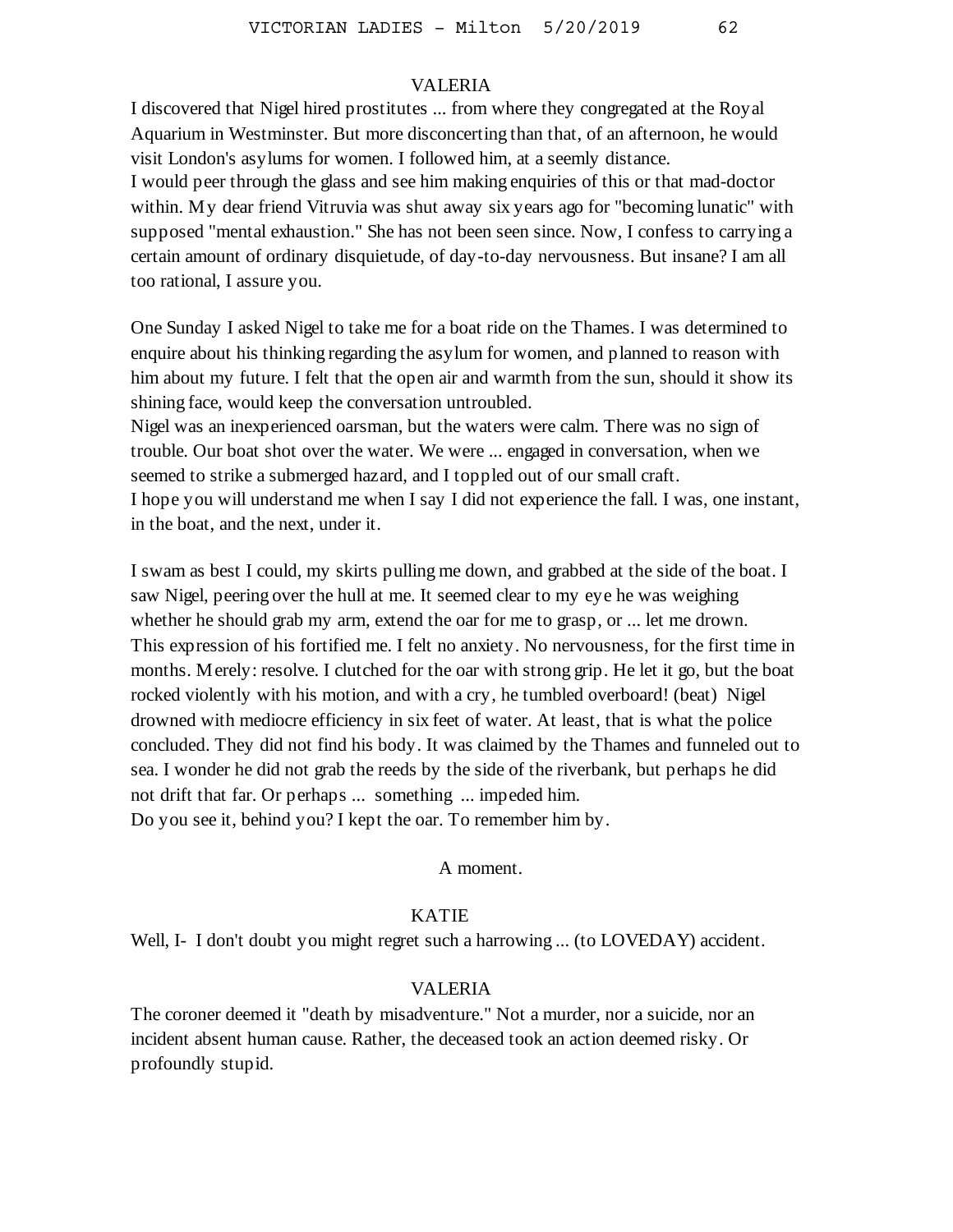So, his dyin' was ... his own fault.

#### LOVEDAY and VALERIA shrug.

## VALERIA

The newspapers, my dear. Painted me the villain! The fact that Nigel went looking for an institution in which to confine me led to all kinds of speculation: that I was mad. That I had ... murdered him. I stated what had happened, but who believes a woman?

## LOVEDAY

Enough people believed you, Valeria. (to KATIE) No authorities sought to lock her up.

## VALERIA

There was talk. An editorial in the Echo. But with no body to be found, the Metropolitan Police had no case. (beat) Some still insist an asylum is where I belong.

### LOVEDAY

Women are considered mad, who but attempt self-governance.

### KATIE

I must go, to visit Iris. That second shift is comin' on duty. That means, Missus Hunter, I need a shilling to bribe the ward nurse. (expectantly) I said, I need a shilling to bribe the ward / nurse.

### VALERIA

What happened to the sixpence you saved from the pornographer's shop?

#### KATIE

I gave it to Miss Fortescue.

## LOVEDAY

I was forced to pay for horse trams this morning. I conducted four personal interviews with eyewitnesses quoted in the press. (beat) All of whom gave completely contradictory testimony.

VALERIA gives KATIE a shilling.

#### KATIE

Thank you. I want to be out of the house when PC Crane comes lookin' for me. He keeps sayin' he's gotta interview all the lodgers-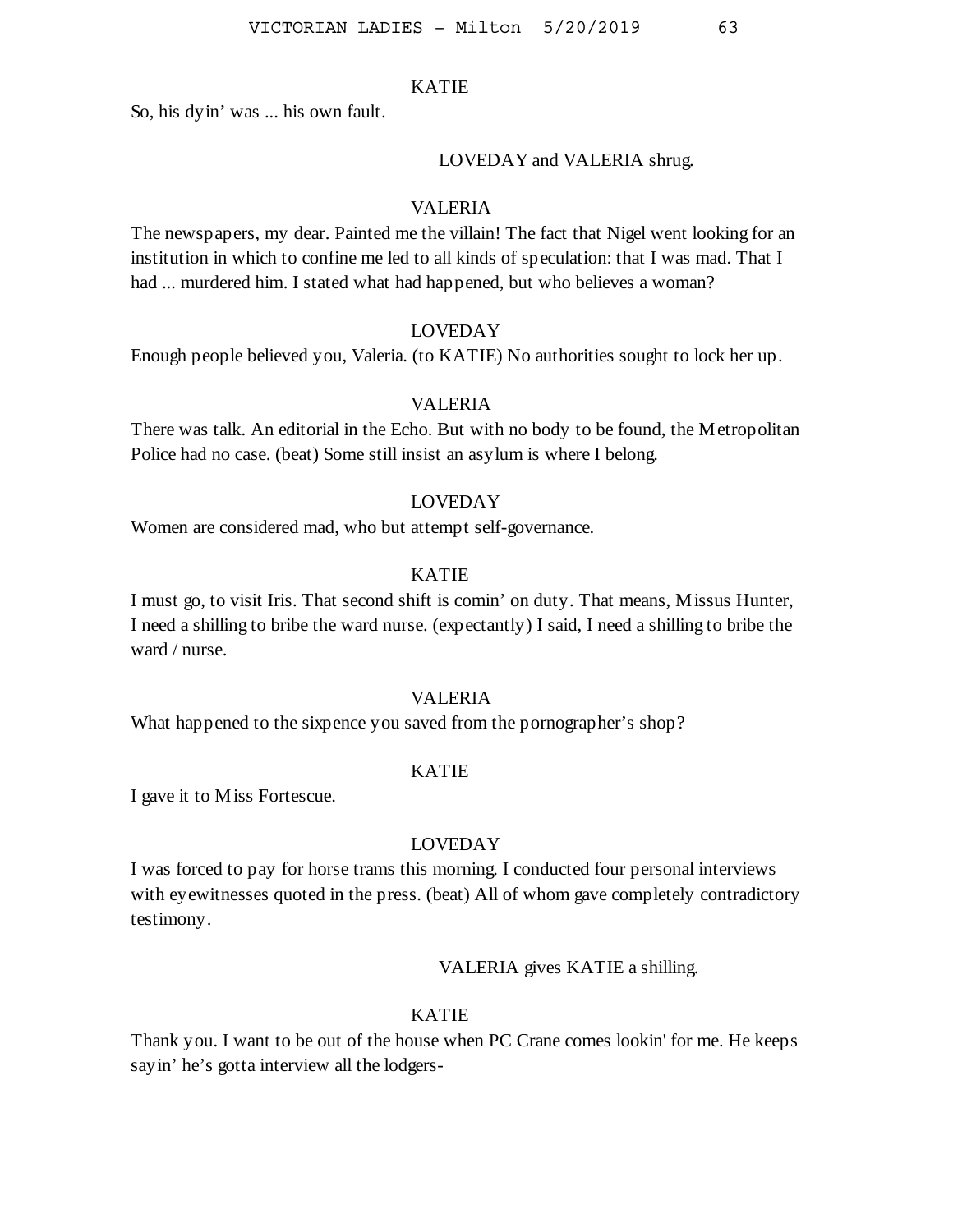But, you must let him talk with you!

## KATIE

I talked with him once already. I don't see why I would again. He's about as shrewd as a hot slice of mutton.

## LOVEDAY

During his interrogation of you, he may provide us with clues, and guideposts for our enquiry.

### VALERIA

Don't press her, Loveday. The constable's a common foozler. For my part, to have my home bristling with police gives me the cobble-wobbles!

## LOVEDAY

It bristles with but a single constable, Valeria. Miss Smalls. Take this with you. (Hands KATIE a small notebook and pencil.) If Iris cannot speak, perhaps she can write.

## KATIE

You'll get the newspapers? (LOVEDAY nods) I'll bring us back a full report from Iris.

KATIE exits. LOVEDAY turns on VALERIA.

## LOVEDAY

Why was Toddy here this afternoon, frightening Miss Smalls?

## VALERIA

I tell you, Loveday, if you have it in mind ... Toddy is not the Butcher.

#### LOVEDAY

He cuts, for a living. Why was he delivering to you today?

#### VALERIA

I asked him 'round.

#### LOVEDAY

Because you suspected he was cheating you?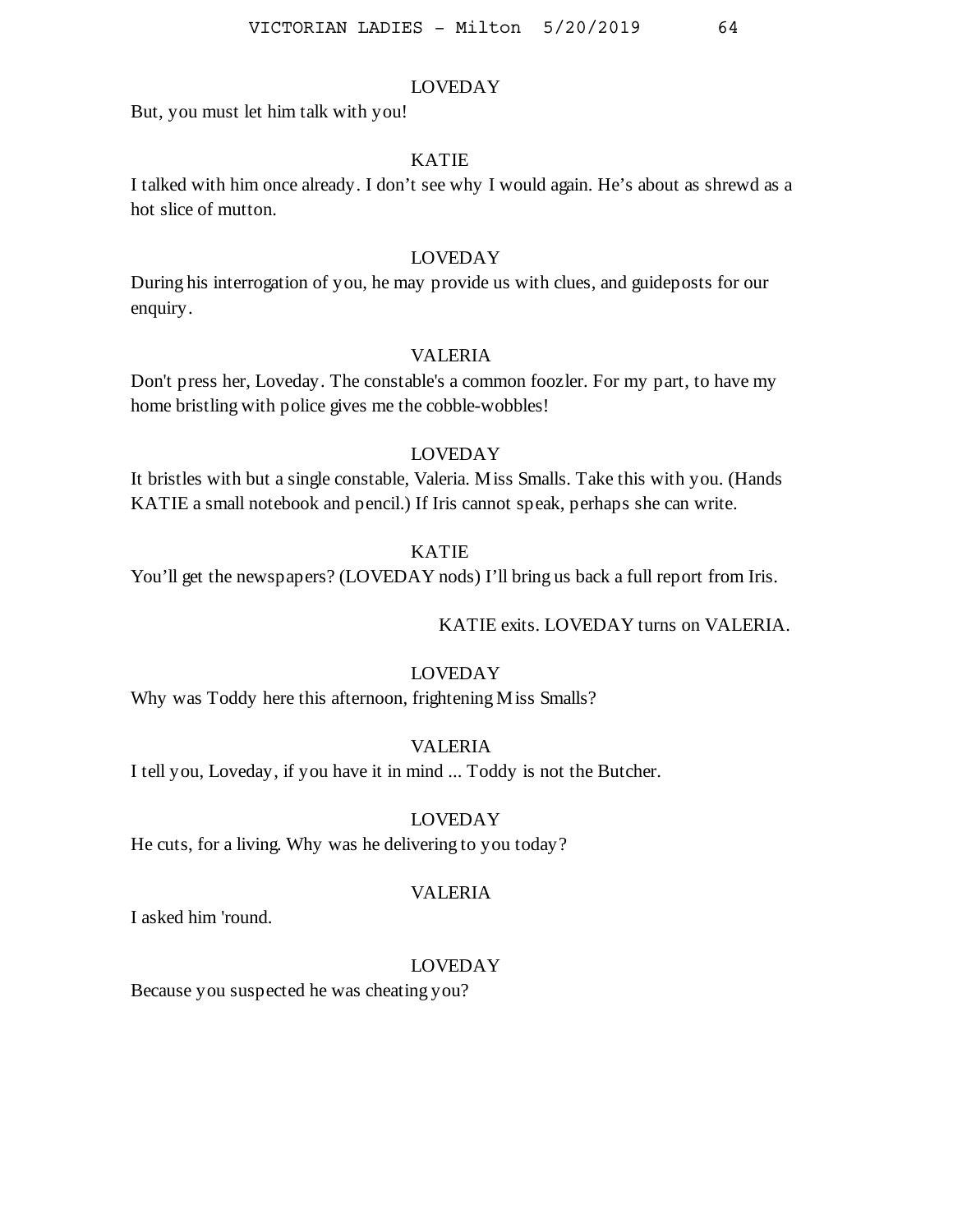Because my puss ate everything I gave him, and I was certain I would not feel well enough today, to go out.

# LOVEDAY

And why did you anticipate that? (silence) Where were you this morning, dear sister, at half-past-one o'clock? You were not in your bed.

#### VALERIA

What do you mean?

#### LOVEDAY

I could not sleep. The coroner's photographs swam in my mind, and so I knocked on your door. There was no answer.

### VALERIA

I could not sleep, either.

#### LOVEDAY

So you ... wandered about?

#### VALERIA

I put out the cat. He was sleeping across my face, and attempting to steal my breath.

#### LOVEDAY

On the contrary, I opened your bedroom door and noted John Benn sleeping in his basket, as usual. Where were you?

### VALERIA

I came right back. I saw you at my door.

### LOVEDAY

As much as I resent the need to say it: the streets are not safe!

### VALERIA

You do not probe my whereabouts for the sake of my- my safety-

#### LOVEDAY

Valeria, I have almost lost you, twice! First to the asylum doctor, and then to the tug of the Thames. You must know, if you ever were to ... If I were to lose you ... (She doesn't want to imagine this.) You must take more care.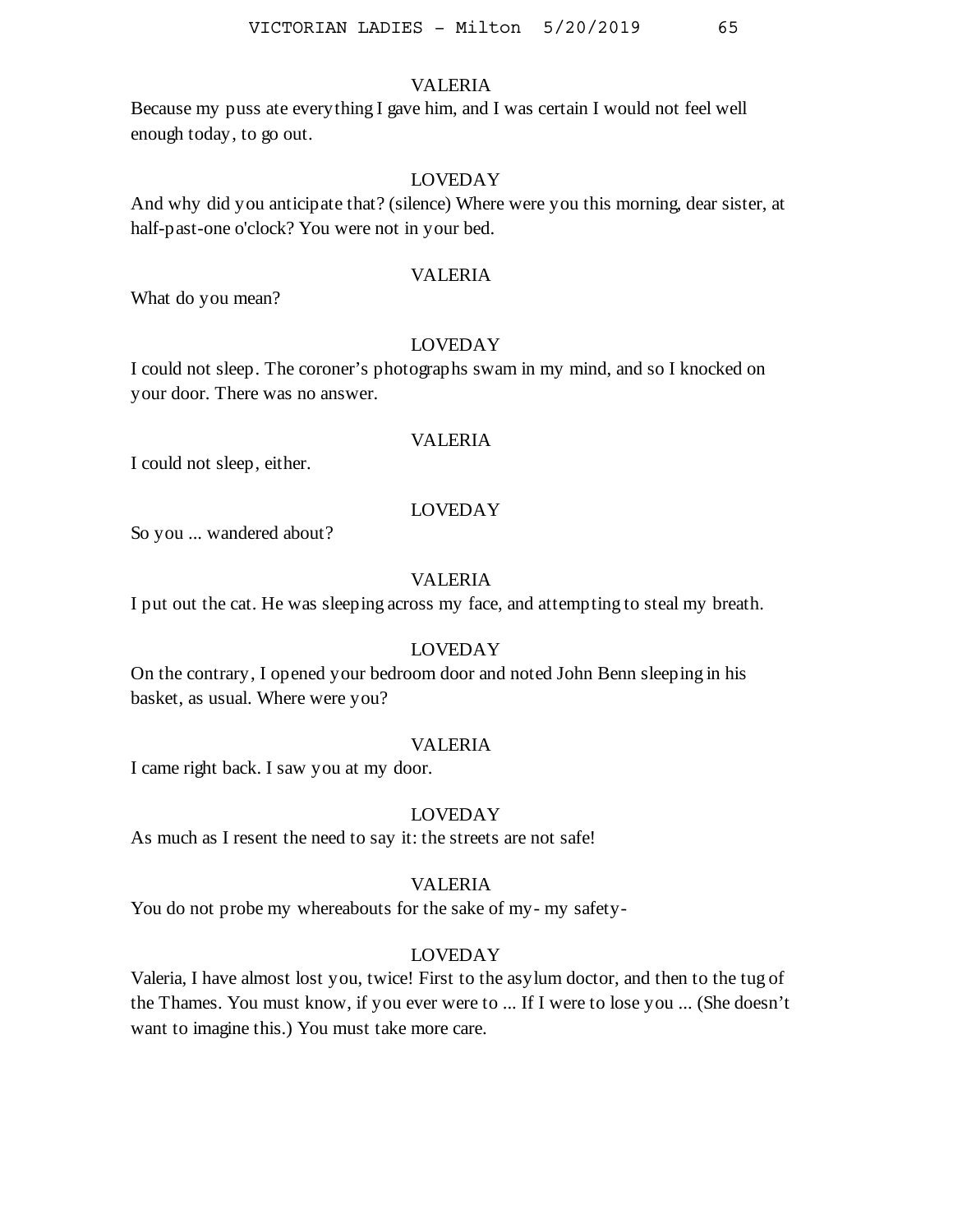We are fortunate. We have survived, so far, together.

## LOVEDAY

Then, again I must ask you ... did you pop 'round to see Toddy in the wee hours? (silence) Did you? That man's attitude toward actresses is barbaric-

#### VALERIA

He is a man. Who lives in London. They all think the very worst of your profession.

## LOVEDAY

Yet, on several occasions, you sent lodgers to his shop to buy meat. Did you not dispatch Iris Johnstone on just such a mission, last month? It is like parading a fat house mouse past your pussycat! Toddy may have become obsessed with these women whilst they carried out your errands, hm?

#### VALERIA

He is admittedly of a lower class, sister. Is that why you suspect him?

#### LOVEDAY

(taken aback) I did not consider his class. I do not look down on anyone whose status may be compared unfavorably with mine. But that man is repellent.

### VALERIA

It is your own broad brush paints him a murderer, Loveday.

#### LOVEDAY

Does he provide you with laudanum, Valeria, along with cat's meat? That's right. I have seen him pressing vials into the hands of women on Barlingsdon Road, in exchange for money. Be frank with me! That is why you would protect him.

#### VALERIA is silent.

#### LOVEDAY (CONT'D)

You realise this is a reason the victims might trust him to approach, at night. If he were supplying them with tincture of opium? It casts grave suspicion upon him. (beat) Your silence is informative, sister.

#### VALERIA

You live in my house.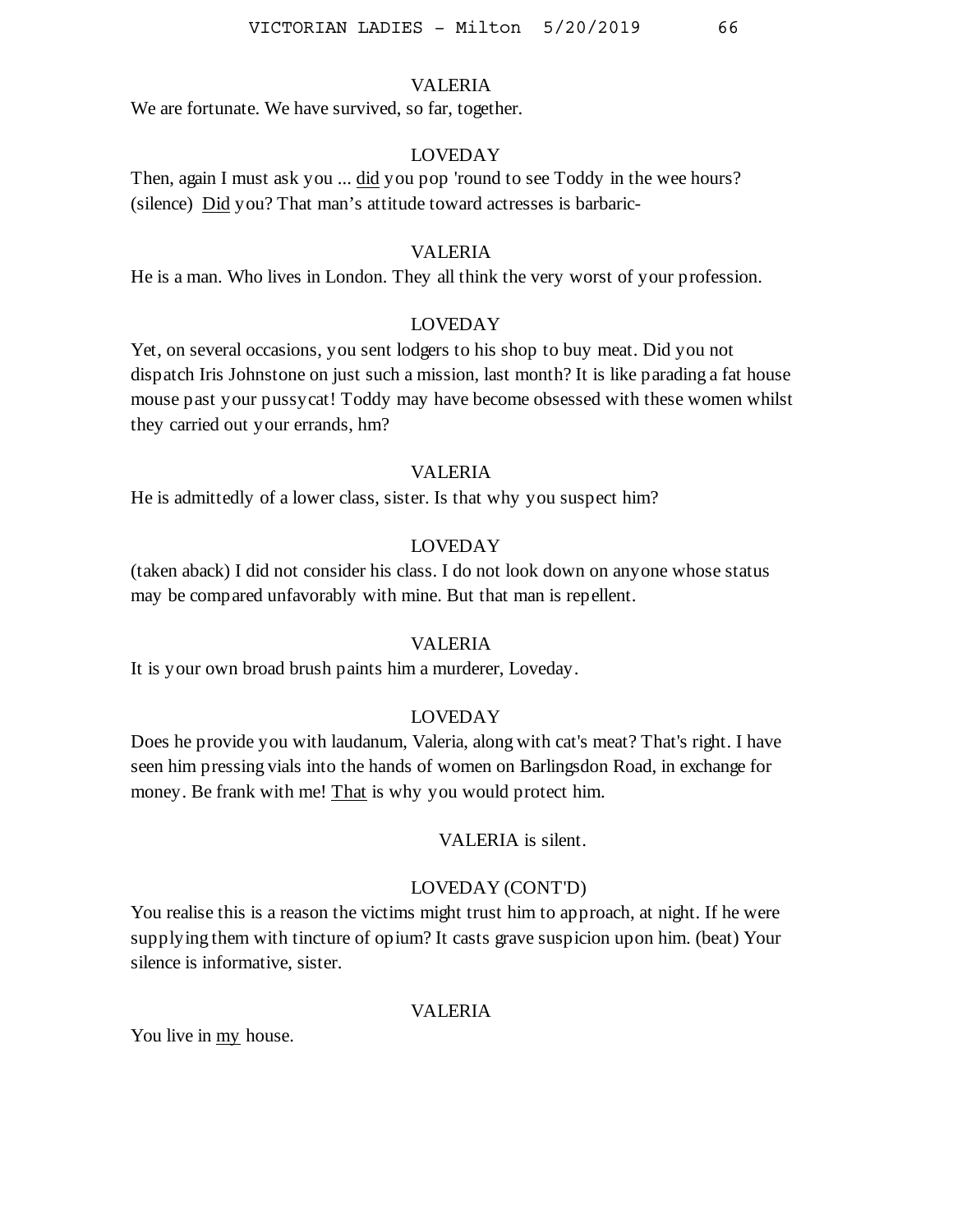### LOVEDAY begins to exit.

#### VALERIA (CONT'D)

Where are you going?

# LOVEDAY

I must padlock our iron gate. Then, I have enquiries to make ... at the police station.

## VALERIA

You will leave me here, alone? What shall I say to Constable Crane?

### LOVEDAY

He will be interviewing lodgers. But if he asks, do not mention to him where I have gone. Say I am ... out.

#### VALERIA

I do not like to deal with the police; they exasperate me!

# LOVEDAY

Valeria, are you united with us to stop this killer? Or are you a witless, selfish, laudanumswilling coward?

#### VALERIA

That is not charitable, sister!

# LOVEDAY

Find out who has been murdered ... if she had any known enemies, or entanglements, or vices ... such as an opium habit. Discover the method of death as best you can. As many details as PC Crane will offer. If he will not offer, pull it out of him!

## VALERIA

I will do my best.

LOVEDAY exits. VALERIA gets out a new vial of laudanum from her pocket. LOVEDAY reenters.

#### LOVEDAY

As I suspected.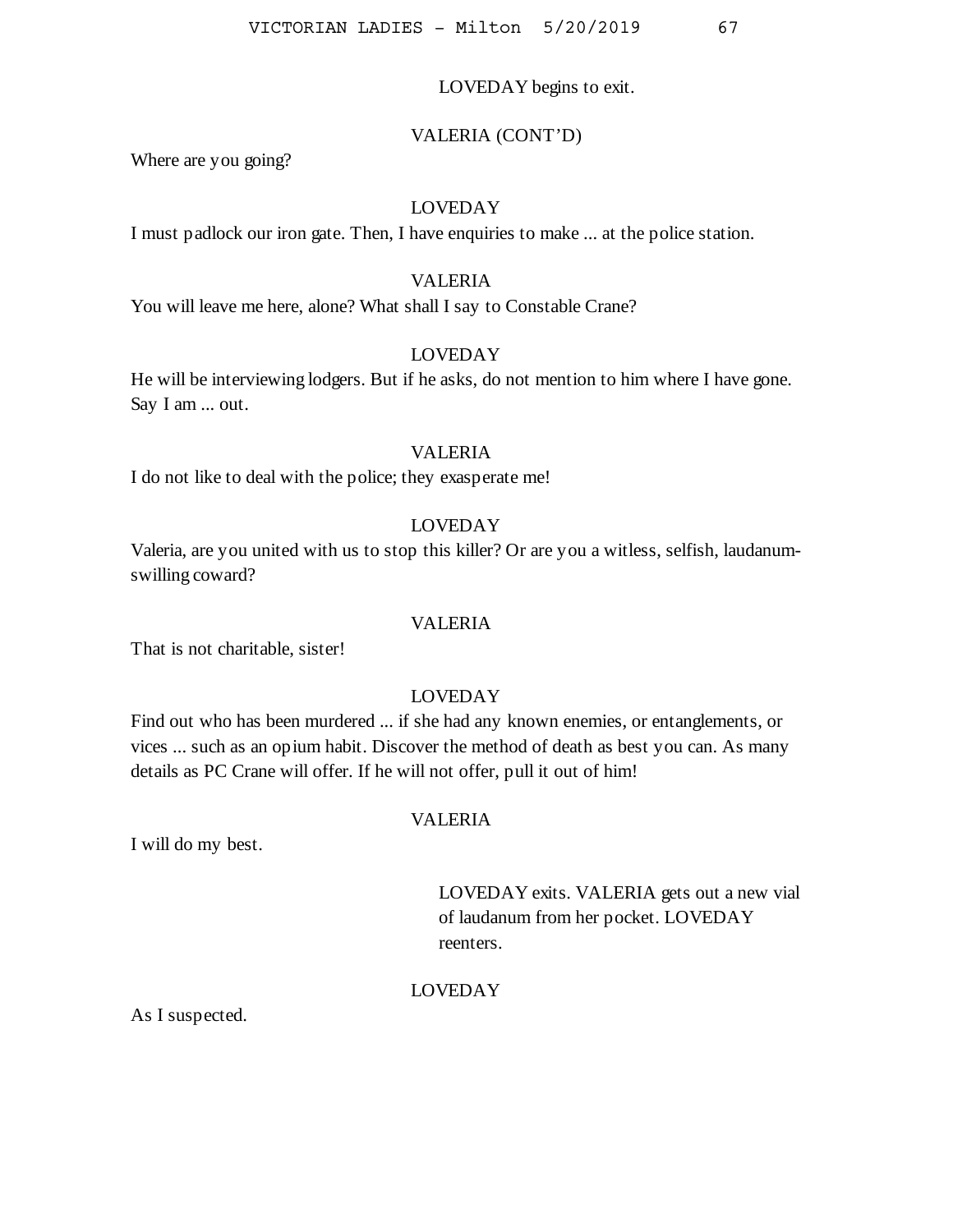LOVEDAY takes the vial from VALERIA, and crosses to the door.

# VALERIA

You can't have that. It's mine!

# LOVEDAY

(examines it) I have warned you, sister. (silence) You must be careful. The killer has visited our doorstep. Pray, keep your wits about you!

LOVEDAY exits. BLACKOUT. END SCENE.

ACT II, SCENE II.

That evening, 7:30 pm. VALERIA sits with her cat.

## VALERIA

Will you not tell me what happened at the police station?

## LOVEDAY

She should have been back an hour ago. Do you suppose she may have gone directly to the theatre from hospital?

### VALERIA

Why would she do that? She does not have a performance tonight.

# LOVEDAY

Perhaps she has stopped somewhere to dine.

## VALERIA

She has no money for rent. How is she going to "stop somewhere to dine?"

## LOVEDAY

I don't know, Valeria!

# VALERIA

"Cora! Cora with a 'C.'" Imagine it! Jack the Ripper has returned. He is on the loose in Battersea and has murdered one of my lodgers.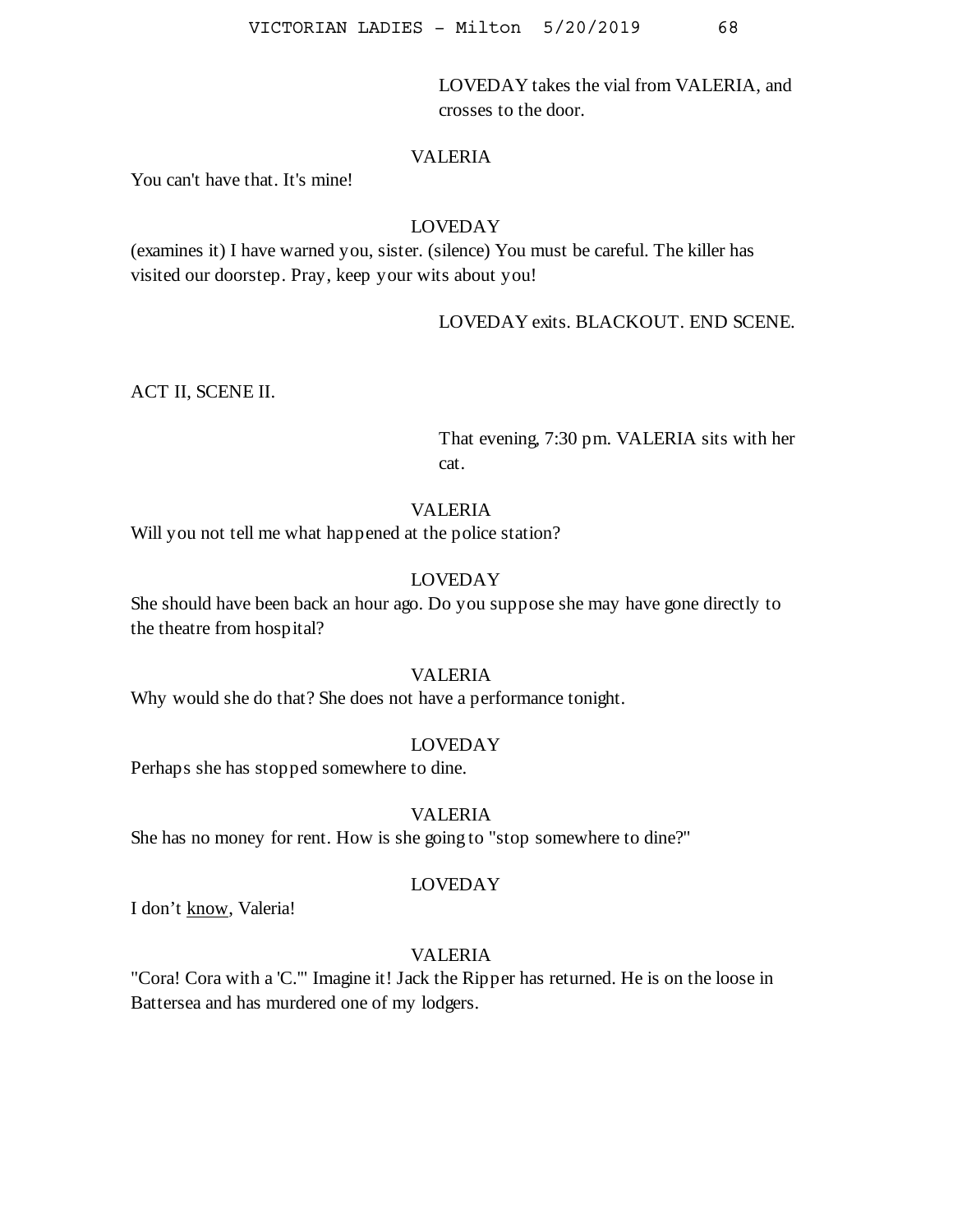Jack the Ripper is a fictional character.

## VALERIA

I am in no mood for you to be quarrelsome. "I. Am. J-A-C." "C" for our poor Cora. What will we tell Miss Smalls? If we are to give credence to the pattern, she is the next victim! (to the cat) I'm in a state of the jim-jams today, aren't I, John Benn?

## LOVEDAY

(re the chalkboard) No. He pretends that he is Jack, that is all ... because Jack still holds London in thrall, and because this killer craves publicity. It is performance, for the newspapers. Yet these so-called journalists are too stupid to see the pattern.

#### VALERIA

Someone will have to tell Miss Smalls that it was Cora who was murdered.

# LOVEDAY

And that, in all likelihood, the next victim's name begins with a "K."

## VALERIA

I won't do it. Unless you return my laudanum. My head is thumping, like a drum.

#### LOVEDAY

Valeria-

## VALERIA

A tiny swallow won't hurt me. (silence) My nerves are quite on edge. PC Crane can deliver the bad news to Miss Smalls.

## LOVEDAY

He is no good at it, is he? He's made every other lodger cry.

## VALERIA

Your unkindness to me has nearly had the same effect. If I could just have a tiny drop, I'd be ever so grateful-

## LOVEDAY

For pity's sake, sister.

# VALERIA

What shall I do? My brain is overly talkative!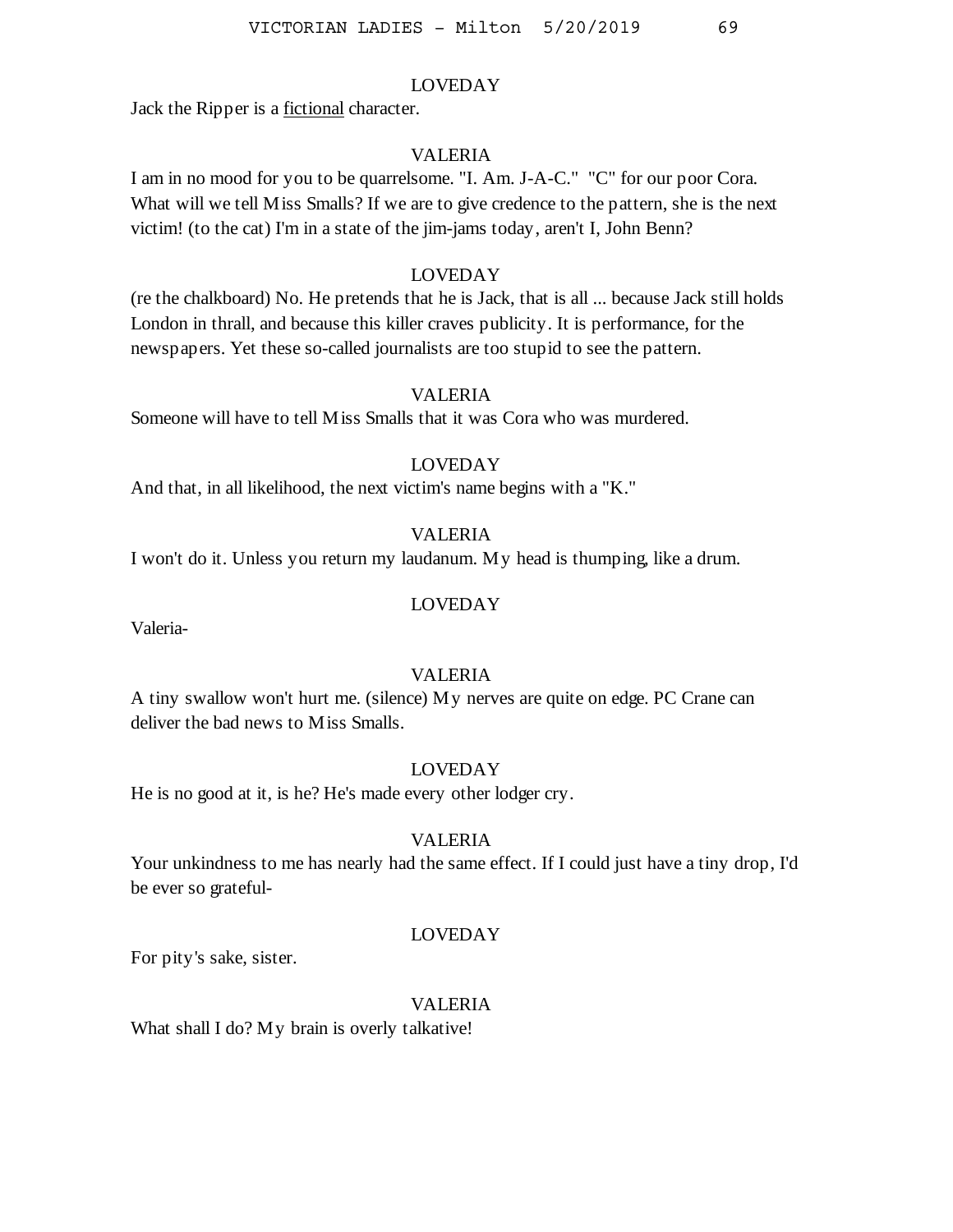Let your cerebrum rattle on. But I beseech you, do not to repeat its ravings to me.

### VALERIA

No screams. No screams at all, sister. Cora never screamed. None of them screamed. What do you make of that?

LOVEDAY picks up her scrapbook.

## LOVEDAY

Each photograph: shows bruising on the victim's neck. He chokes his victim to cause her to swoon. This prevents her crying out. I believe it is a technique he developed after Iris' fortunate escape. And he ensures she is lying face down on the ground when he slits her throat, so he does not become sodden with her blood. He is quite... crafty.

# JASPER WARHAM-WYNN enters. The women are startled.

### VALERIA

What are you doing here? How did you get in?

#### **JASPER**

A kindly lodger bid me enter. I am, as you know, well-recognised in the London theatrical community.

#### LOVEDAY

You mean you are notorious. Get out at once.

#### JASPER

Good evening, Loveday. Missus Hunter.

#### LOVEDAY

"Miss Fortescue," if you please-

#### **JASPER**

I understand from the police you have paid a visit to the Battersea Police Station! I warned you-

#### VALERIA

Go away. It is none of your concern.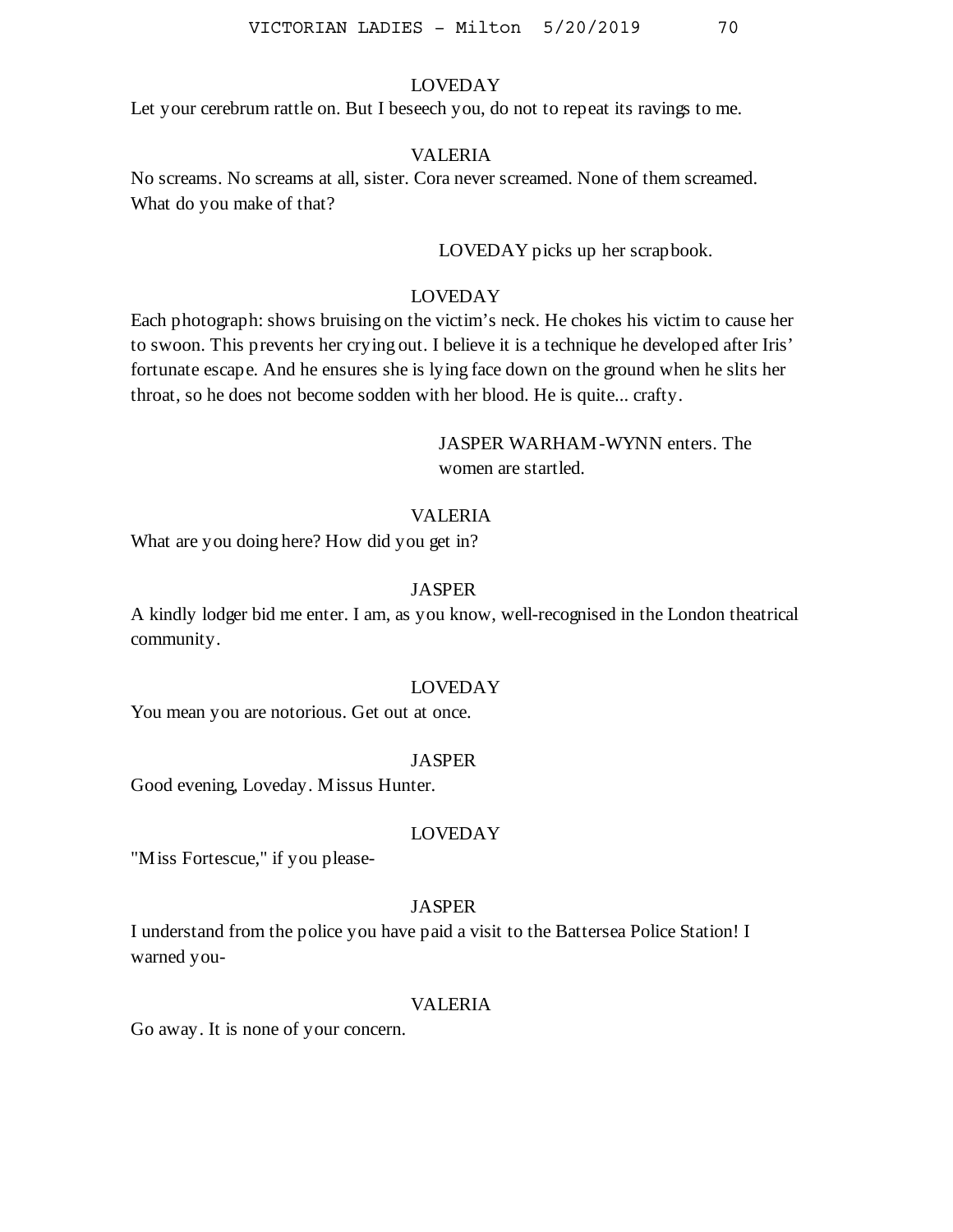## **JASPER**

Oh, but it is. (to LOVEDAY) I cautioned you, if you sought to wreck my reputation, or cast aspersions on my character, you would pay. Why did you visit the station, and what did you tell them?

#### LOVEDAY

Suspicion should fall on you, sir ... but what I discovered, in point of fact, is that the police are being misled by you Vigilants. That you have sought to instill in the police the notion that the Butcher is likely an immigrant.

### **JASPER**

The police have come to that quite logical conclusion on their own. The character of these men is low. They are savages. Exactly the kind of person who would commit such crimes.

### LOVEDAY

Based on the misguided belief that no "gentleman" could be the culprit: a ridiculous assumption. It is a theory that springs from a desire to protect yourself, and your friends, who wish to disrupt the dock workers union.

#### JASPER

You learned this from the police? (beat) Of course not. You may be relieved to know that we have identified a suspect, based upon Mr. Holpe-Regis' observation. A trustworthy witness.

# LOVEDAY

Read the newspapers! Eyewitnesses have sworn the Butcher is tall, short, blonde, thin, fat ... for pity's sake, everything but a red-billed oxpecker! (beat) It's a type of bird.

#### JASPER

This breakthrough is a result of real detective work, with which you are unfamiliar. We conducted interrogations of those who assemble in the Socialist Hall.

# LOVEDAY

Scotland Yard has not yet grasped that you Vigilants are empty-headed knackers, indifferent to loss of life, in a tizzy about the killer's effects on your business receipts.

## VALERIA

We have our own suspicions as to the killer. And he is certainly not an immigrant.

#### JASPER

I don't know what you mean to imply by that remark.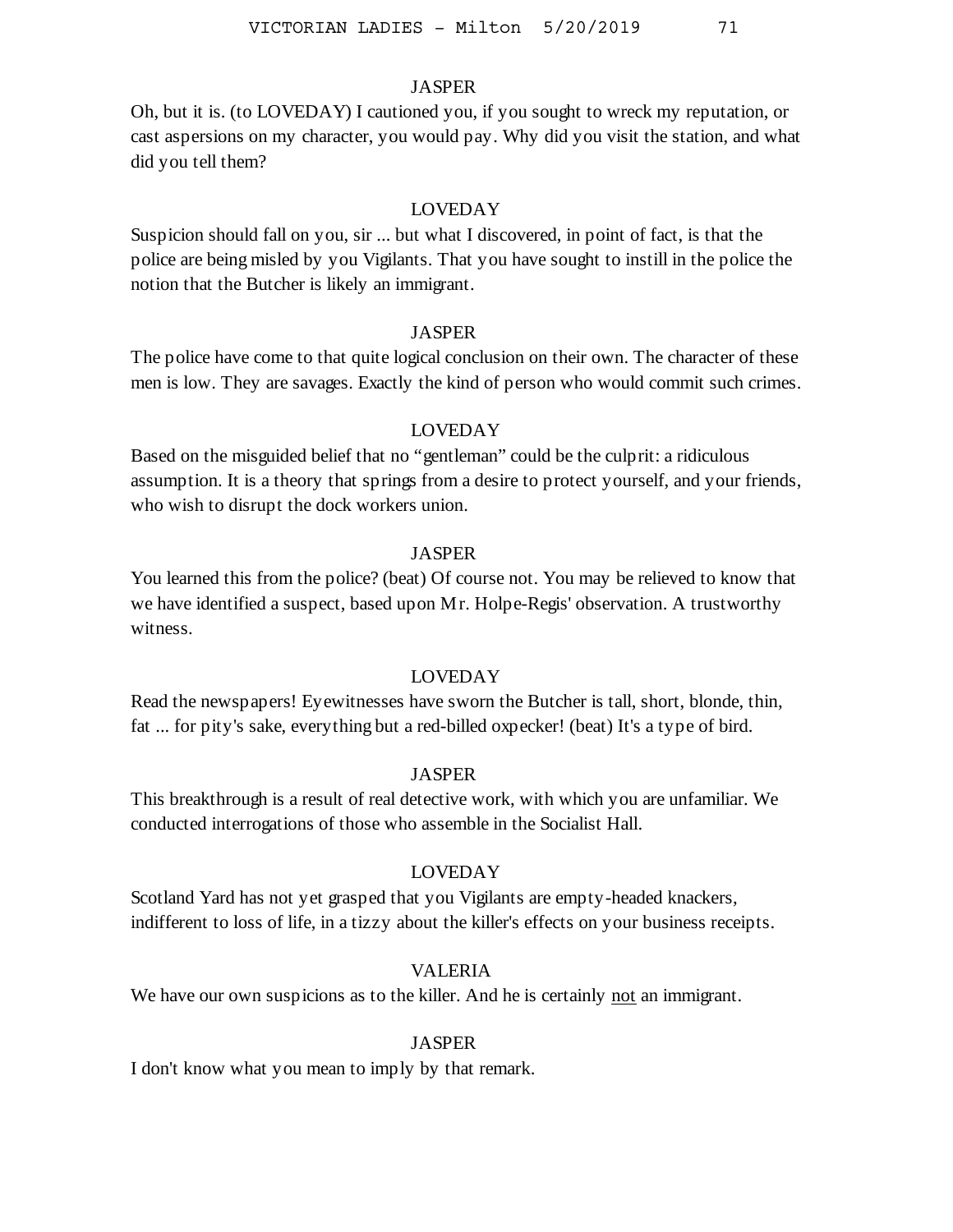This attention on the men of the docks is simply a way for you Vigilants to ensure your underpaid, abused laborers are well and badgered: to divide the men and fend off another strike. That last I did tell the police, so. All eyes on you.

#### **JASPER**

You gave them my name? (silence) Leave off visiting the police, Loveday! I've apprised the sergeant that the death of this lodger has induced a kind of insanity in you, and that, as a result, you are quite unable to distinguish the real from the imaginary. (regards her) Look at you. Friendless. Isolated. You have managed to put off all of those who were in a position to help you. The sergeant did not heed you, did he?

## LOVEDAY

Of course, the sergeant heeded me. Truth is compelling. Although you would not know that from your personal experience. Best anticipate a call from the police, this evening. (beat) I have told you to get out.

## **JASPER**

Good night.

## JASPER exits.

# LOVEDAY

Beef-witted tosser!

## VALERIA

He is not wrong, sister. You have disaffected all of our protectors. We have been put in peril by your arrogance.

## LOVEDAY

That man is not my protector! And I hold but normal self-regard.

## VALERIA

Mark my words: your pridefulness will lead to some poor girl's doom. Did you really tell the police sergeant that Mr. Warham-Wynn is the Butcher? (silence) You must tell me what happened at the police station.

## LOVEDAY

I ... I was brushed aside with unconcealed condescension.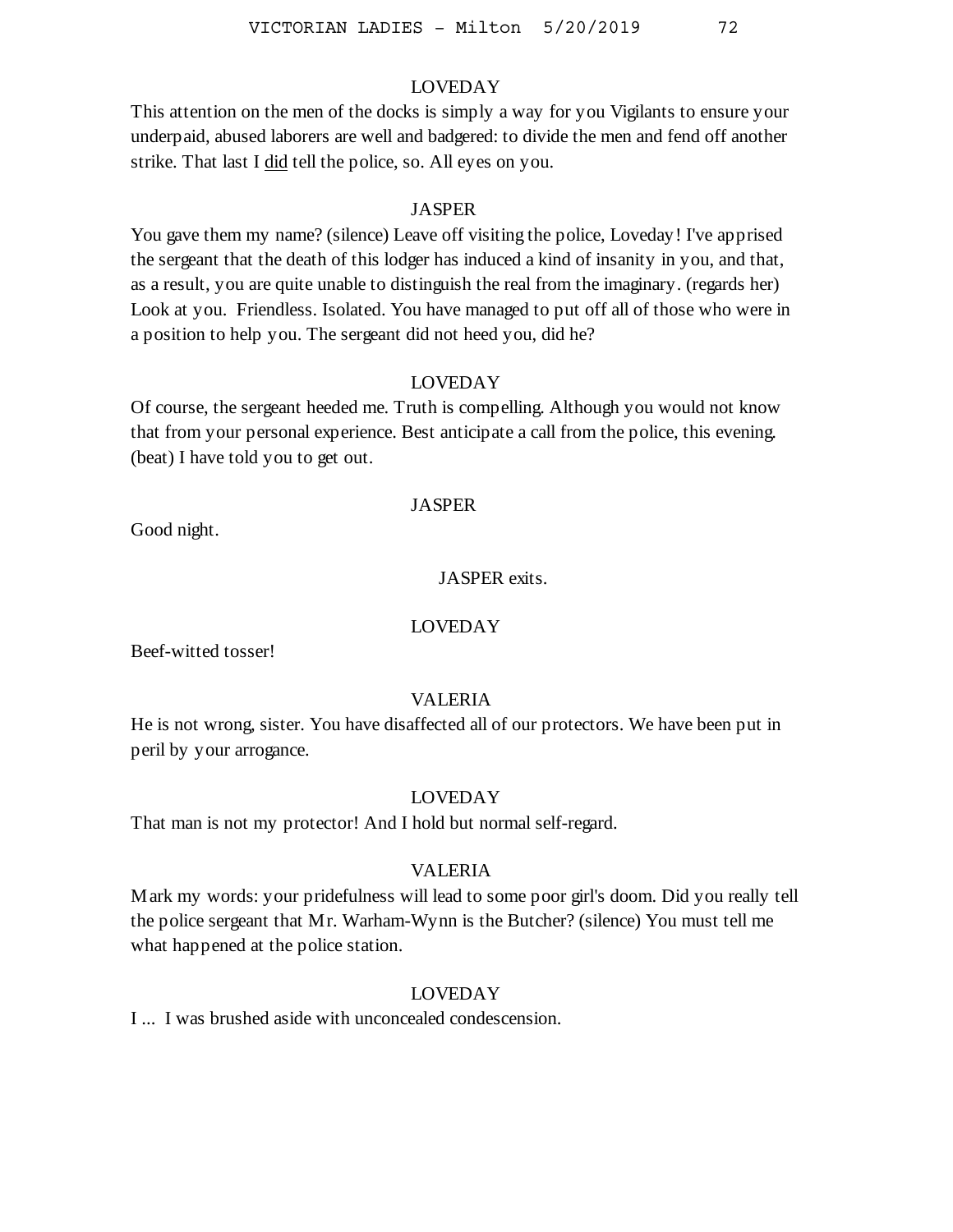#### VALERIA

You mean to say you left me alone, all that time ... for naught?

# LOVEDAY

Not at all. I had the presence of mind to engage with an unfortunate just as she was released from one of the holding cells. The woman has a good ear, and a keen eye for her surroundings. She said she had observed the police bring in a suspect called ... Kozlovski. A Polish immigrant.

#### VALERIA

On what evidence?

#### LOVEDAY

You heard Warham-Wynn: on the testimony of these Vigilants! My informant said the interrogation was so vigorous, she heard his cries and moans through the brick walls. A surgeon was needed to attend to the suspect's broken arm! Yet, how can the man possibly confess? He does not speak our language.

#### VALERIA

Then they have found the Butcher, and he is in custody?

#### LOVEDAY

No, Valeria, that is not what it means.

KATIE enters, dressed as before.

There you are.

LOVEDAY (CONT'D)

VALERIA

Miss Smalls!

KATIE

I passed by Warham-Wynn on the steps. I've locked the door against his face.

VALERIA

You have been gone for hours! We feared for your safety-

#### KATIE

Ladies, I have news from the hospital. I've visited Miss Johnstone.

VALERIA, with her cat, crosses to the door.

# VALERIA

(exiting) I will return shortly.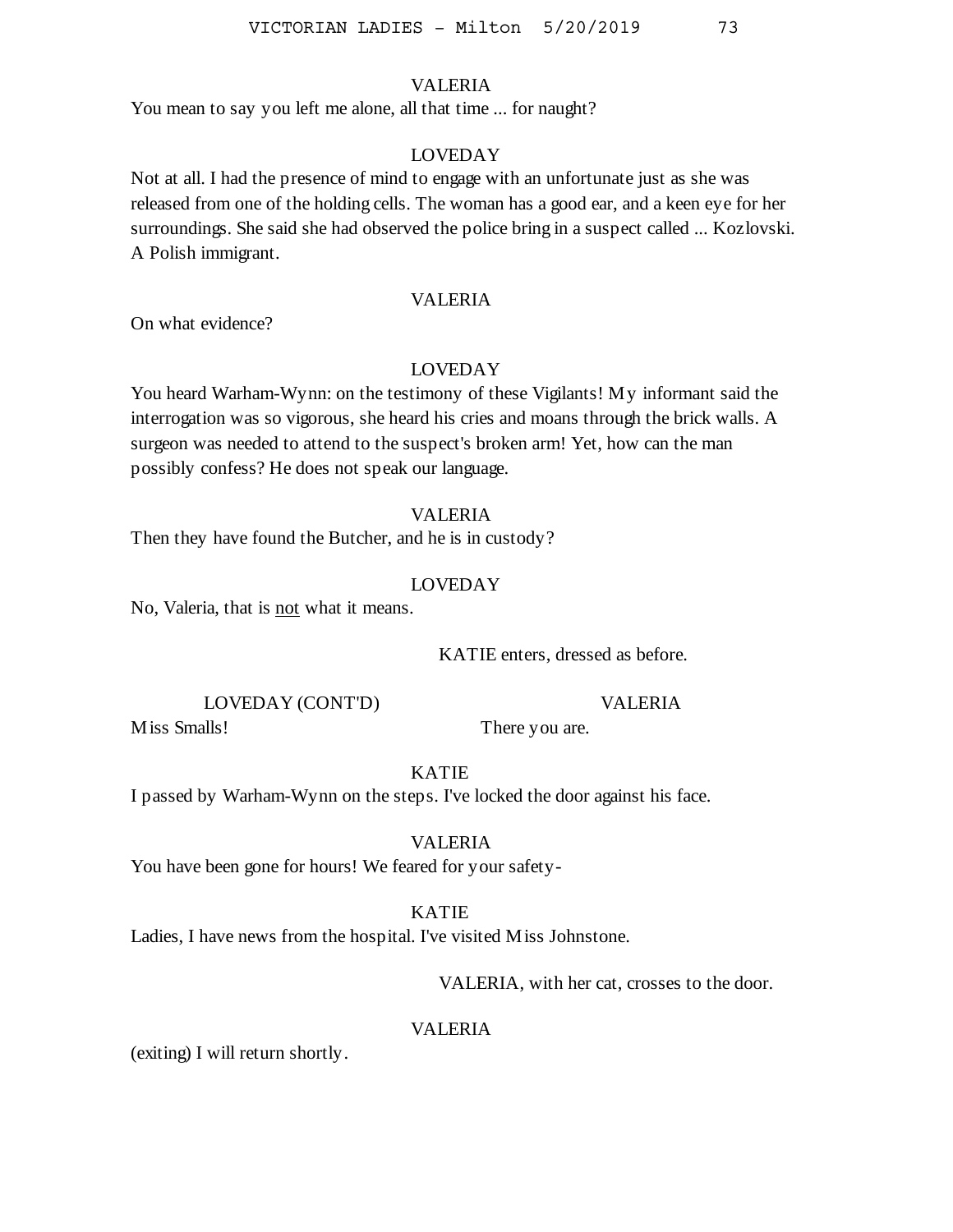Did I say somethin'?

# LOVEDAY

You are not to blame. Valeria is a coward, and does not want to be the one to tell you: it is Cora Abbott who was murdered outside the rear gate this morning.

## KATIE

Oh, no! Poor Cora. She dined with me on some evenings. I cannot / imagine-

# LOVEDAY

Miss Smalls. I feel bound to remind you: As the first letters of the victim's names appear to form a kind of sentence-

## KATIE

Yes. (thinks) If the latest victim is Cora; Cora, with a "C" ... Julia, Amanda, Cora ... That makes it "J. A. C."

# LOVEDAY

We believe his mad point may be to spell out, "I am Jack the Ripper."

# KATIE

"Jack?" My name is Katherine, with a "K." (thinks) Fuck me.

A moment.

# LOVEDAY

We will foil him, Miss Smalls. What did you learn from Iris?

# KATIE

She wanted to talk, but her voicebox is nicked. She can't make a sound, and tears wet her face when she tried.

## LOVEDAY

This is very sad, but you must tell me what you gleaned. Was she strong enough to write?

> VALERIA re-enters without her cat. KATIE takes out the notebook.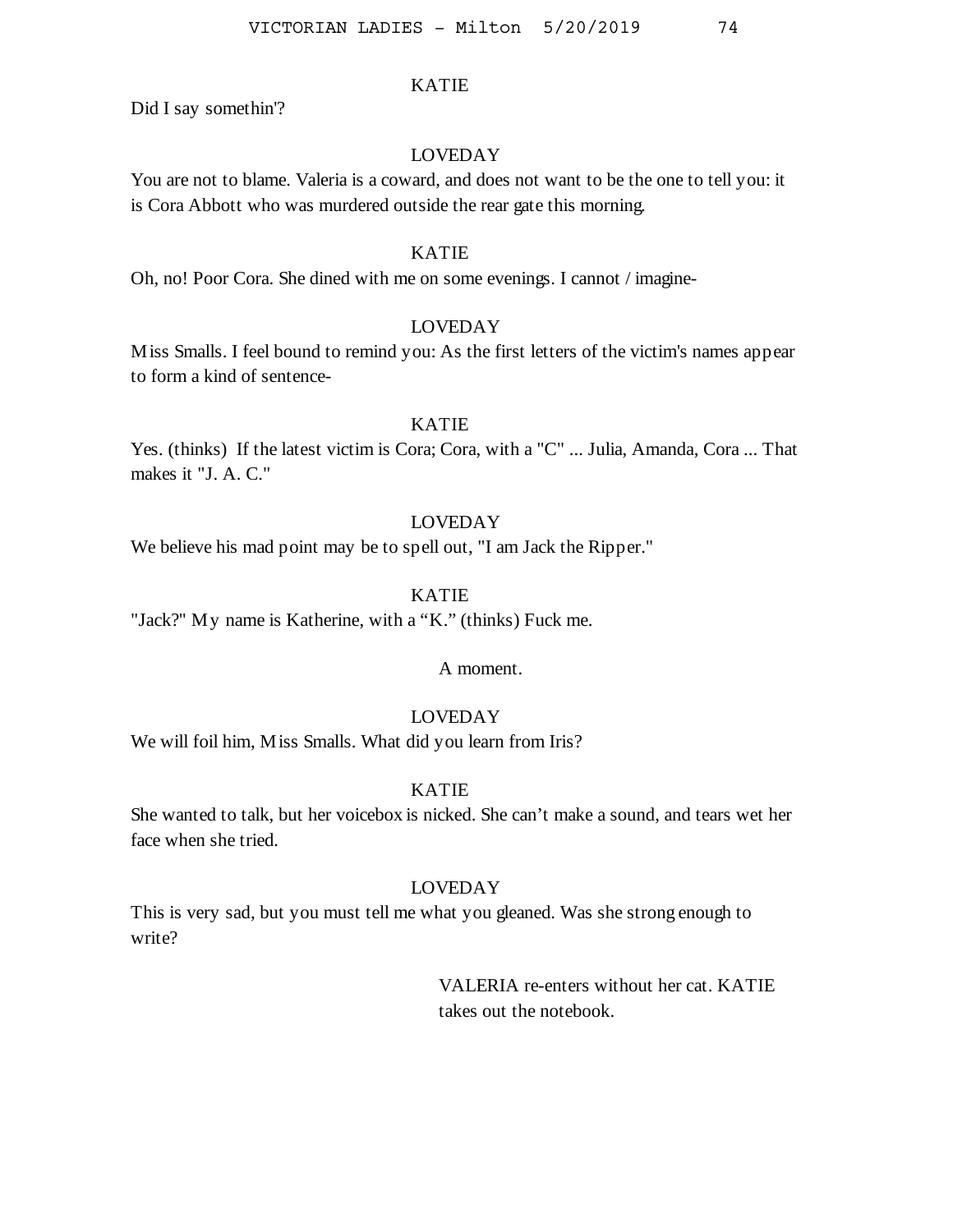What she gave me ... it's a note that means nothin'. I slipped her your notebook. Finally, when we were alone for a minute, she scribbled, and I took back the book. Then the nurse ran me out, sayin' the police wanted to meet with Iris.

> LOVEDAY takes the notebook. VALERIA looks over her shoulder.

## KATIE (CONT'D)

She wrote "G-R-U-S."

## VALERIA

"Grus?" This is not even a word. Is it the Butcher's name?

KATIE

I was gonna ask her, but they rushed me outta her room so fast-

## LOVEDAY

Short for "gruu-some?"

## KATIE

That's no kinda clue.

# LOVEDAY

I believe it must be written in code. Iris feared setting down a candid clue in straightforward fashion. "Grus" was a way to disguise her true meaning.

## KATIE

And she must have believed we were smart enough to figure it out.

They ponder.

## KATIE (CONT'D)

Was she wrong about that?

## LOVEDAY

Coming from Iris, it will be simple yet elegant. "Grus." She does not speak another language.

#### KATIE

It's more likely to be English, mis-spelled.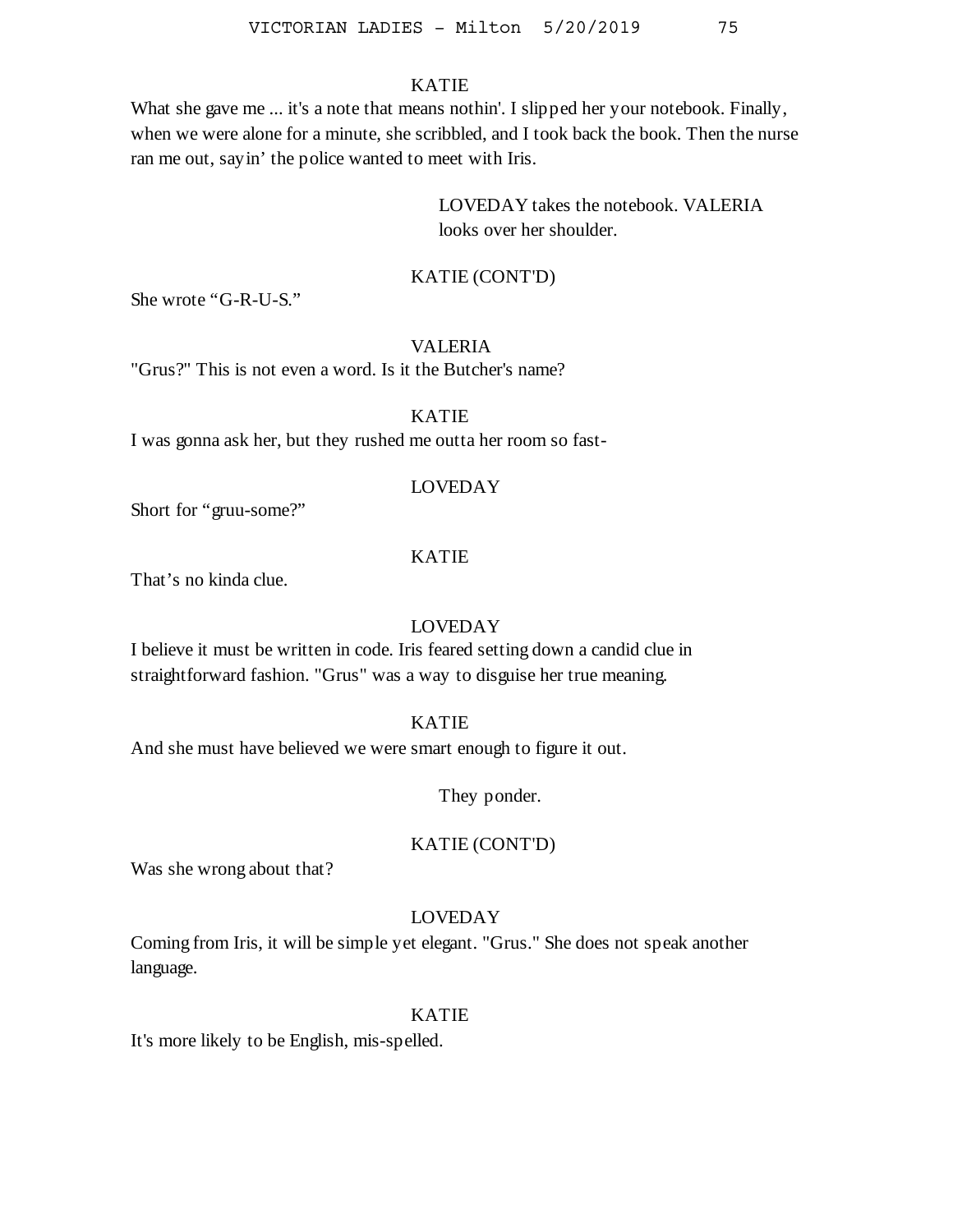LOVEDAY takes down the dictionary from the mantelpiece.

#### LOVEDAY

According to the dictionary, "Grus is a type of angular sand, or finely divided rock, generally found in an arid or semiarid region."

> The three keep pondering. LOVEDAY takes the notebook, uses her magnifying glass.

## LOVEDAY (CONT'D)

I am ... perplexed, I admit. "Grus" can have nothing to do with Jasper Warham-Wynn. I have been confounded by Miss Johnstone, my own friend.

#### VALERIA

Your only friend. Loveday, this is entirely due to you. We are in this predicament because of your hubris!

## LOVEDAY

On the contrary, I should have been less humble. I asked for permission. From the police, from the Vigilants. Of course they would rebuff me.

#### VALERIA

That is not my point. You revealed scorn for them. You denounced the very men who could have aided us.

## KATIE

(to VALERIA) Miss Fortescue's attitude is entirely reasonable. I don't trust 'em / either-

# VALERIA

There was no need to antagonize the authorities. You have burned necessary bridges! Now, we cannot penetrate the blasted clue-

# LOVEDAY

And we have no allies to which to turn, is that it?

# KATIE

Warham-Wynn, an "ally?" He set your sister on fire!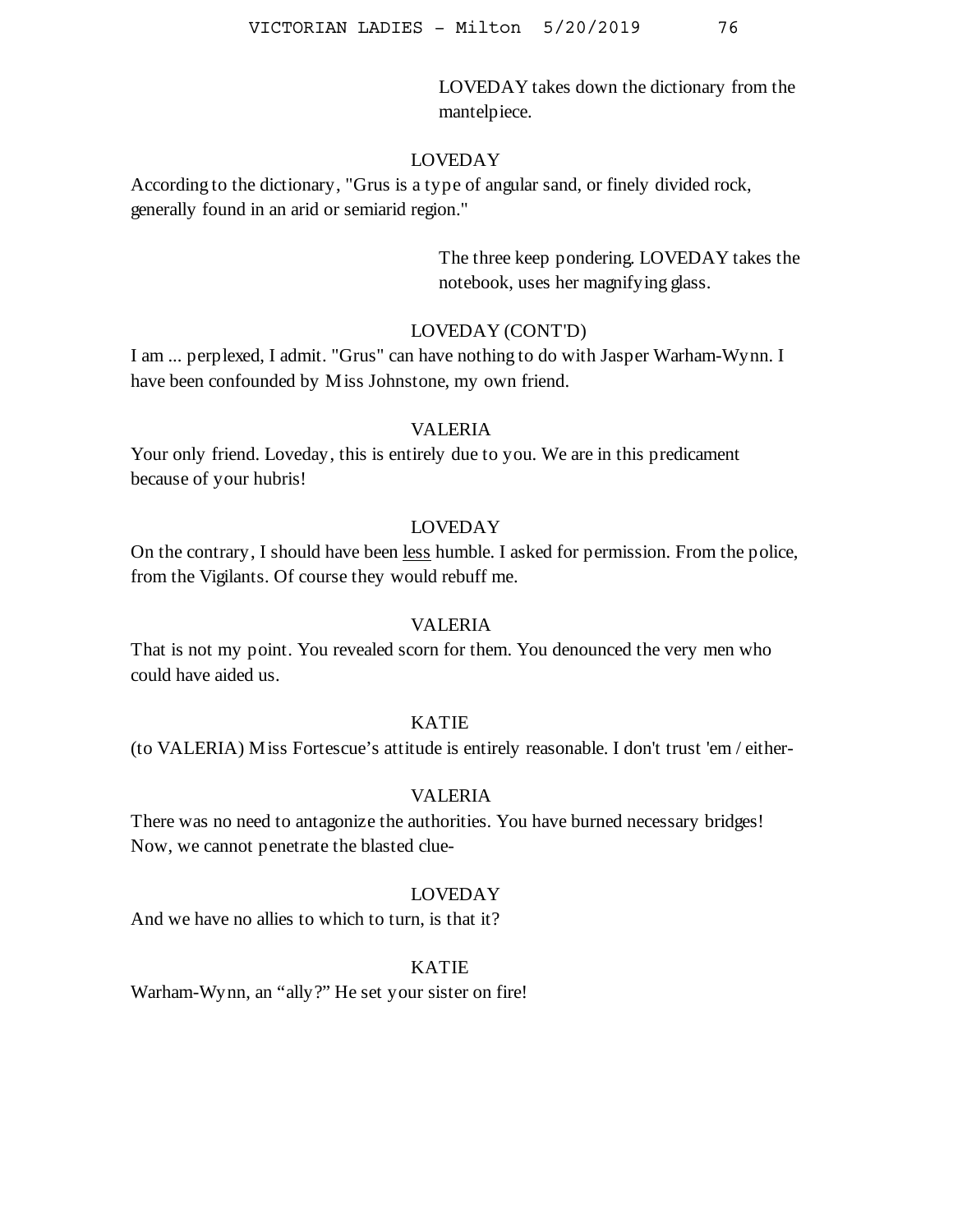You believe ... Had I played up to him, and the police ... that they would have sought to protect us?

# VALERIA

You scoff, but it is true. You continually flout the norm, and this is where it lands us. (re: KATIE) Look where it has landed her, the next likely victim!

# LOVEDAY

I ... I grasp your meaning. My elected strategy means that we are alone, we three. Without power, or connection to those in power. And you, Miss Smalls ... I am afraid that you ...

The sisters regard KATIE.

## KATIE

It means ... I am in God's hands.

# LOVEDAY

God is a fictional character. It means, rather, that I have ... that I may have, put your life in mortal danger.

#### VALERIA

We won't allow him to stab / you-

# LOVEDAY

He wouldn't stab her: he slashes-

#### VALERIA

I believe "stabs" is the more accurate term.

## LOVEDAY

A stab involves a quick, sharp, thrusting motion, while a slash is more of a sideways-

#### KATIE

Will you two quit arguin' about the angle of the blade? If we can't figure out the clue ... then we gotta muster our courage, and do this ourselves.

# VALERIA

What are you saying?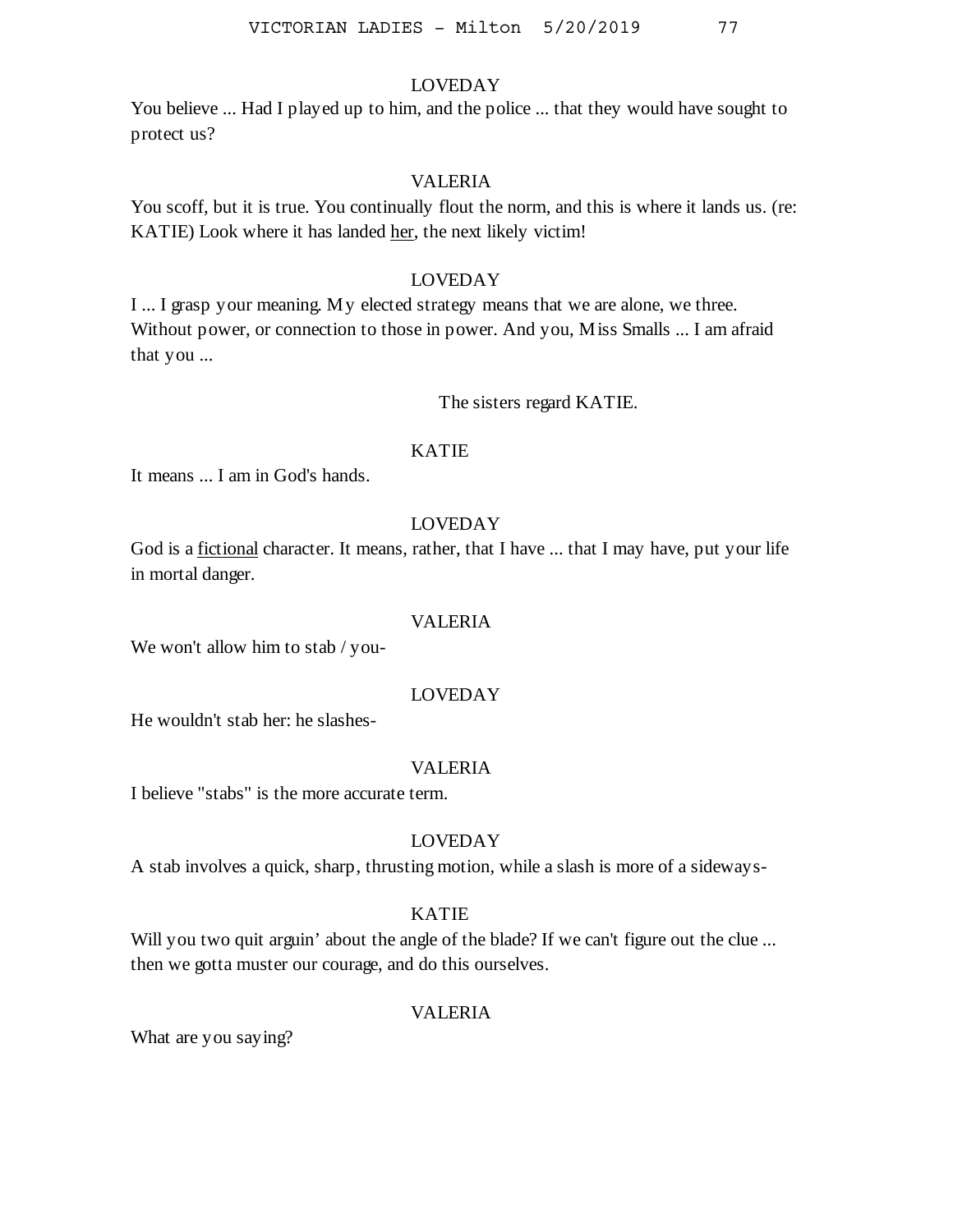I'll do as the New York City Chief of Police suggested, to take care of Jack the Ripper. I'll take to the streets, at night. Entice the man, draw him out. Ensnare him.

## LOVEDAY

"Entice" the Butcher? The idea seems ... fairly inadvisable.

## KATIE

I'm a woman, and an actress. My Christian name begins with a "K." He'll come for me.

#### LOVEDAY

That is not in question. But we are detectives. This is entirely outside of the realm of our expertise.

# KATIE

Yours, maybe. I've been trained in self defense. I have common sense, sharp instincts. I know fan fightin'!

## VALERIA

Such a plan would lead to certain Death by Misadventure.

# KATIE

I am finished patiently acceptin' these murders, and I am filled with resolve. (beat) Look at us. Cluckin' and peckin'. This Butcher's already got us blamin' each other-

#### VALERIA

I blame only Loveday.

# KATIE

And he's got us givin' up on Iris' clue! He would like to smother the sense of determination in us. We can't let him do that. This situation calls for audacious action.

### LOVEDAY

She is right. But we cannot let Miss Smalls take him on, alone, on some dark street. (to KATIE) We must take audacious action together.

# VALERIA

Let her do it by herself!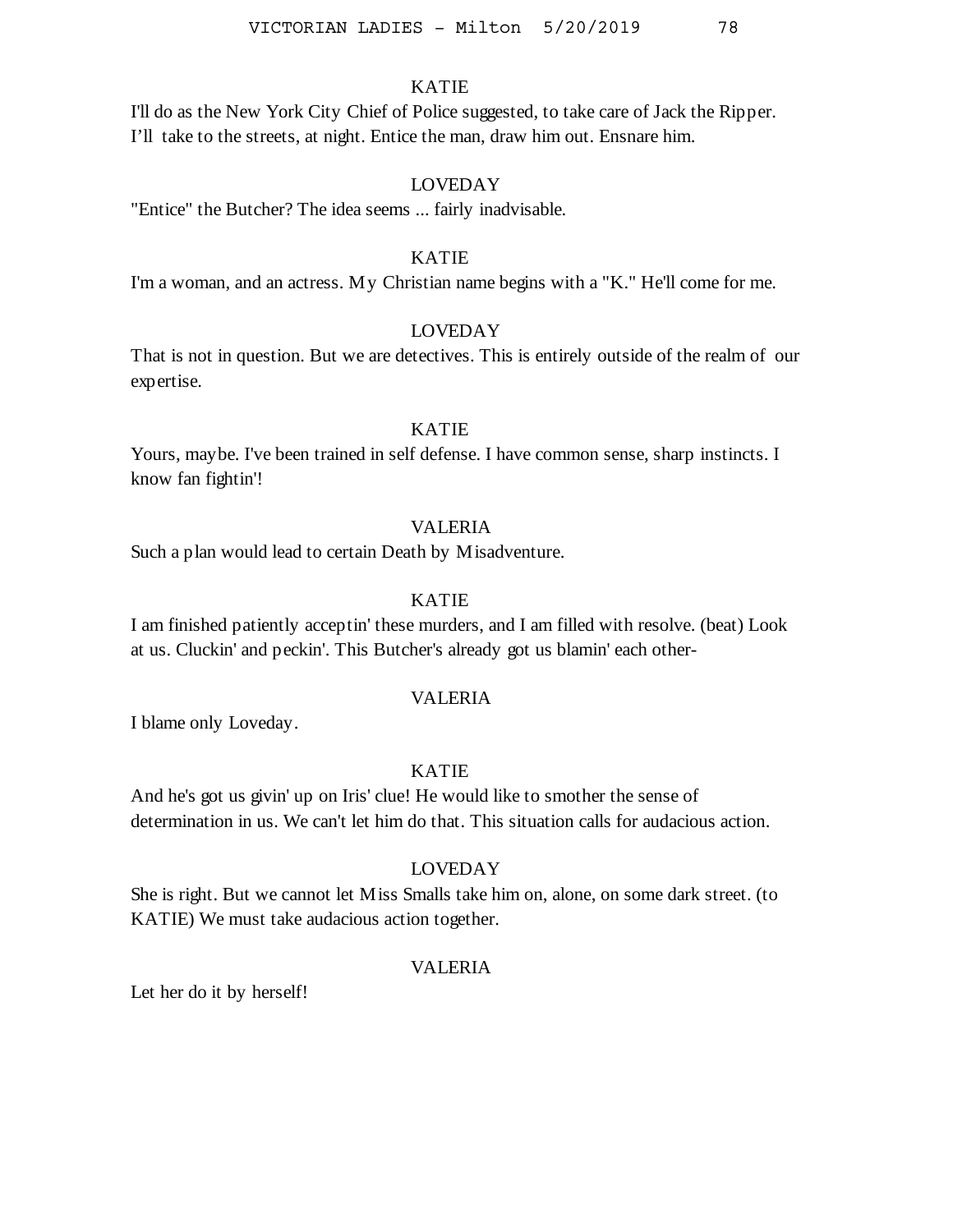I reject that. (to KATIE) You will walk in Battersea this evening, and I will follow, just out of sight. Accompanied by my sharpened scissors.

## VALERIA

(scoffing) Follow her. Honestly. In breeches?

# LOVEDAY

Envy eats nothing but its own heart, Valeria. (beat, re her breeches) I am prepared.

# VALERIA

This scheme defies our purpose. You said, Loveday, the mission of the detective is "to restore order."

## KATIE

To restore an "order" that's designed to keep us contained, silenced, and afraid? Restorin' such an order is not right.

## LOVEDAY

Neither is giving him your one and only life, Miss Smalls. All of this simply brings us back round to Iris' clue. We must interpret it, obscure though it may appear at first reckoning.

#### VALERIA

I do not understand why you believe this young woman, Iris Johnstone, holds the key to the mystery. I know she is your friend, but the police, and even you, have interviewed many other eyewitnesses, who have provided lengthy descriptions-

### KATIE

Which have gotten us nowhere!

#### LOVEDAY

She is his victim, who yet lives-

#### VALERIA

She has provided us with a single, inscrutable ... grouping of letters! It is ludicrous to put your trust in such a...

# LOVEDAY and KATIE stare at VALERIA.

#### LOVEDAY

What, in the victim?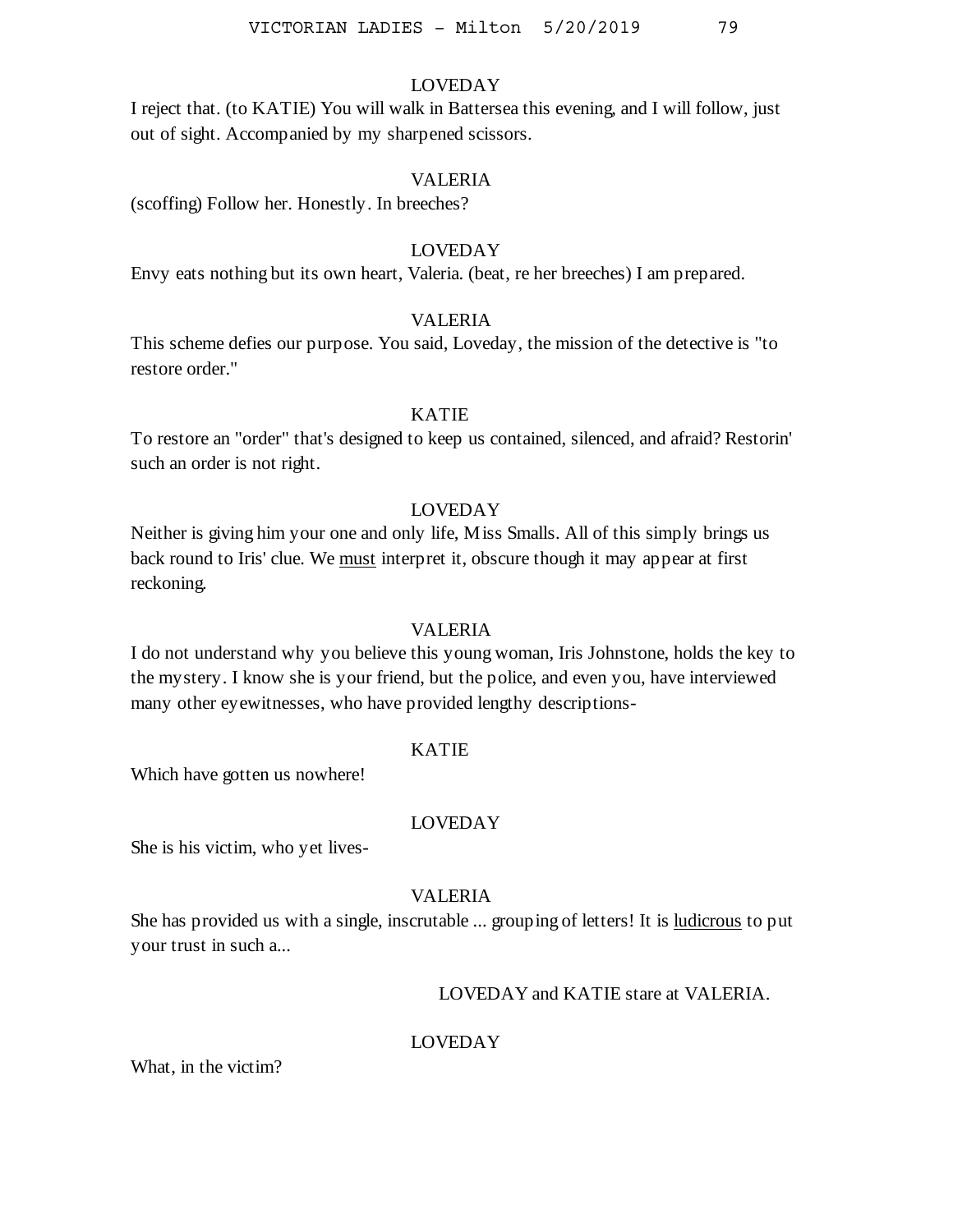Ludicrous to trust a woman, is that what you're sayin', Missus Hunter?

## LOVEDAY

Would it have been "ludicrous" for the authorities to trust Miss Smalls, here, when she reported a man committing a lewd act before her on public transport? What about ... What about when I stated that Warham-Wynn assaulted me, would it have been "ludicrous" for the police to have interviewed him? Sister? And when you stood firm and said that you were not mad, that you are not mad, is it "ludicrous" for us to believe you?

#### VALERIA

You make a good case.

# KATIE

We're never believed. That's the problem, right there.

# LOVEDAY

Well, I believe Iris. And I believe the poor unfortunate I met at the station. The Metropolitan Police may or may not be incompetent. But they are surely corrupted, and less than keen on identifying the real Butcher. (beat) Therefore we must decipher the clue. Valeria? Your thoughts.

#### VALERIA

I am not thinking properly. My brain will not stop its chattering! It is quite inconvenient, when I am being asked to- to cogitate.

## KATIE

Miss Fortescue? Why not give Missus Hunter her elixir. Her laudanum. (silence) Pray that it will lubricate her thinkin'.

#### LOVEDAY

I do not believe you understand how opium works. Though I suppose Coleridge and Shelley might disagree.

> LOVEDAY accedes, hands the laudanum to VALERIA, who takes some. Stows the vial.

LOVEDAY (CONT'D)

Any better?

VALERIA thinks she has an idea. She does not.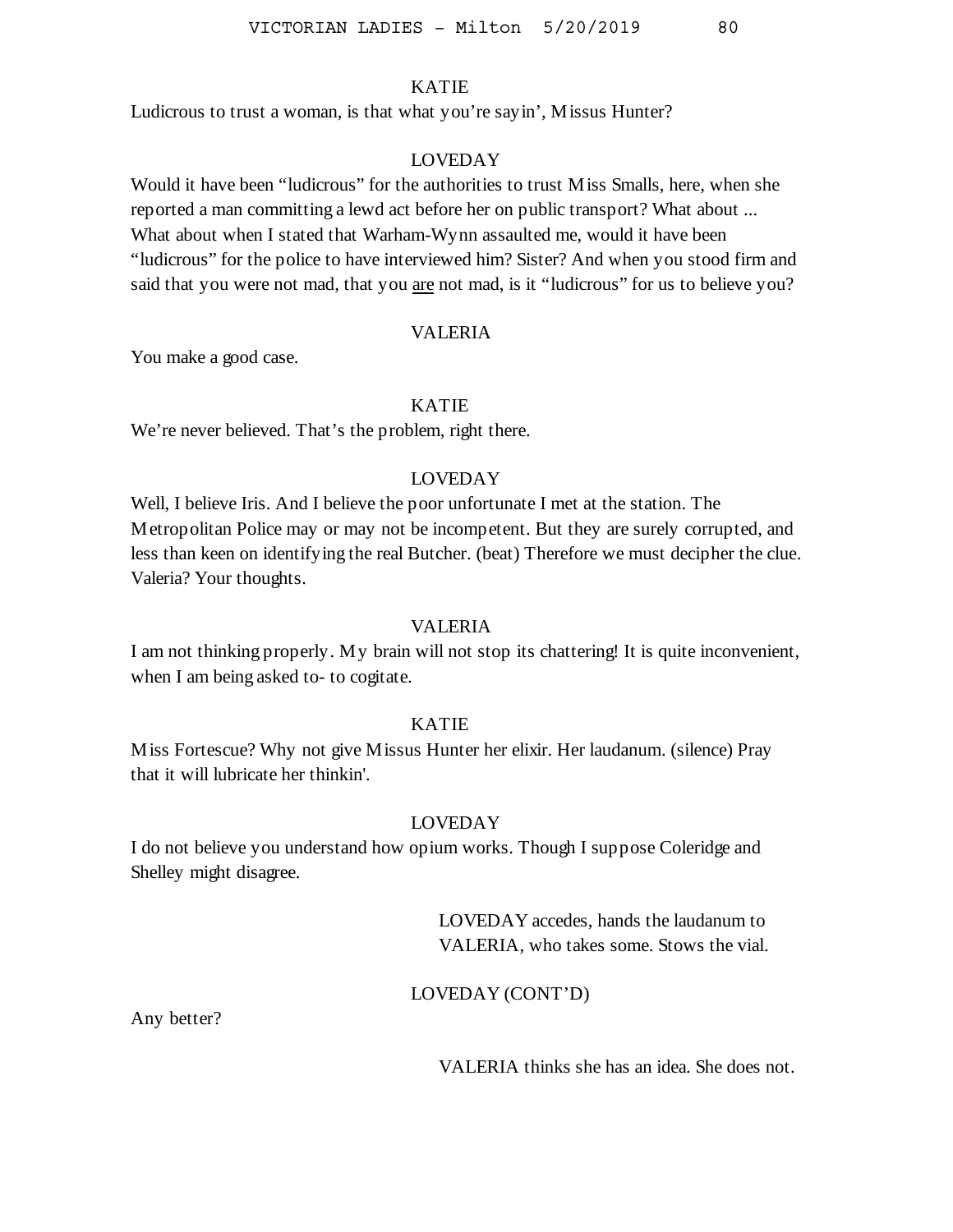#### LOVEDAY (CONT'D)

I told you, it doesn't work like that.

#### KATIE

That's all right. It's not like we're in a hurry.

# LOVEDAY

(thinks. To KATIE) Did you inform Iris you were bringing her information back to me? (KATIE nods) Then, we must consider the idea that the clue is ornithological in nature.

> LOVEDAY searches the books on the mantle. Selects one.

# LOVEDAY (CONT'D)

"London Tide Tables for the River Thames?" You have been mixing up your books with mine again, Valeria. (She re-shelves it, chooses another.) Here. "The Ornithological Society's Bird Species Directory, Ay through El." (looks in Index) Goose, Grosbeak, Ground-tyrant. Hunh. (leafs back, finds an entry)

## LOVEDAY reads silently.

#### LOVEDAY (CONT'D)

(quiet) Iris. (to the others) It is quite the direct clue!

#### KATIE

I wonder / if-

#### LOVEDAY

My dear Miss Smalls, I am holding the book: pray do not upstage me. (returning to her pronouncement) "Grus" is the scientific name for a particular genus of tall, wading wildfowl. (reads) "Grus is the Latin word for the common shallow-water bird, the crane."

#### KATIE

"PC Henry Crane!" That is why our poor, injured Iris has refused to cooperate with the Metropolitan Police-

## VALERIA

Nonsense. Are you saying there are two Battersea Butchers? Because the Constable was interviewing me at the moment Amy Clarke was killed!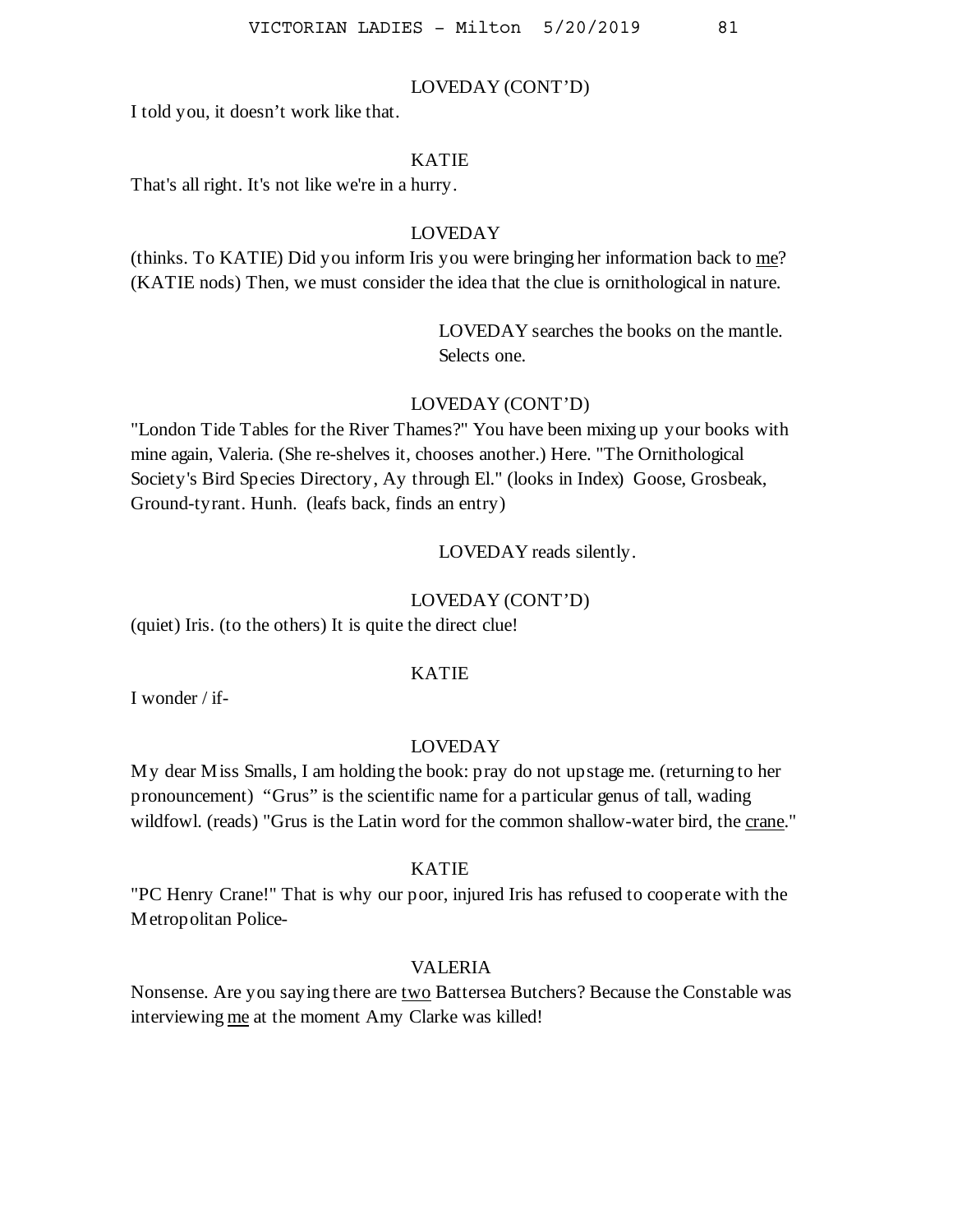LOVEDAY moves to her newspapers. Quickly looks through them.

## LOVEDAY

What other man has such free rein to roam the streets at night, without being challenged? A lone woman would never trust a stranger to walk her home, or approach her in the street at night-

### KATIE

But one would trust a bobby. Iris walked with him-

#### VALERIA

I tell you, it is not he!

# KATIE

He told me to my face he despises the deception of actresses.

LOVEDAY finds a church announcement.

## VALERIA

St. Mary's tolls the bells every Monday night. Miss Clarke was attacked while they chimed. PC Crane was talking to me. The Gazette reported they were ringing-

## LOVEDAY

Without doubt. (refers to clipping) But on Tuesday night that same week, St. Mary's was celebrating "All Soul's Day:" a bizarre, and possibly barbaric, Christian ritual. It is one of the rare weekday ceremonies for which bells ring out. (to VALERIA) Add an uncertain dosage of laudanum to this annual anomaly and, presto! You, sister, mistook Tuesday for Monday, and bestowed upon the Butcher an alibi he failed to earn.

#### KATIE

Iris would not mislead us.

## LOVEDAY

Nor abuse her knowledge of avian species. The Butcher is PC Henry Crane.

A moment as they ponder this.

# KATIE

Ladies ... here's the thing.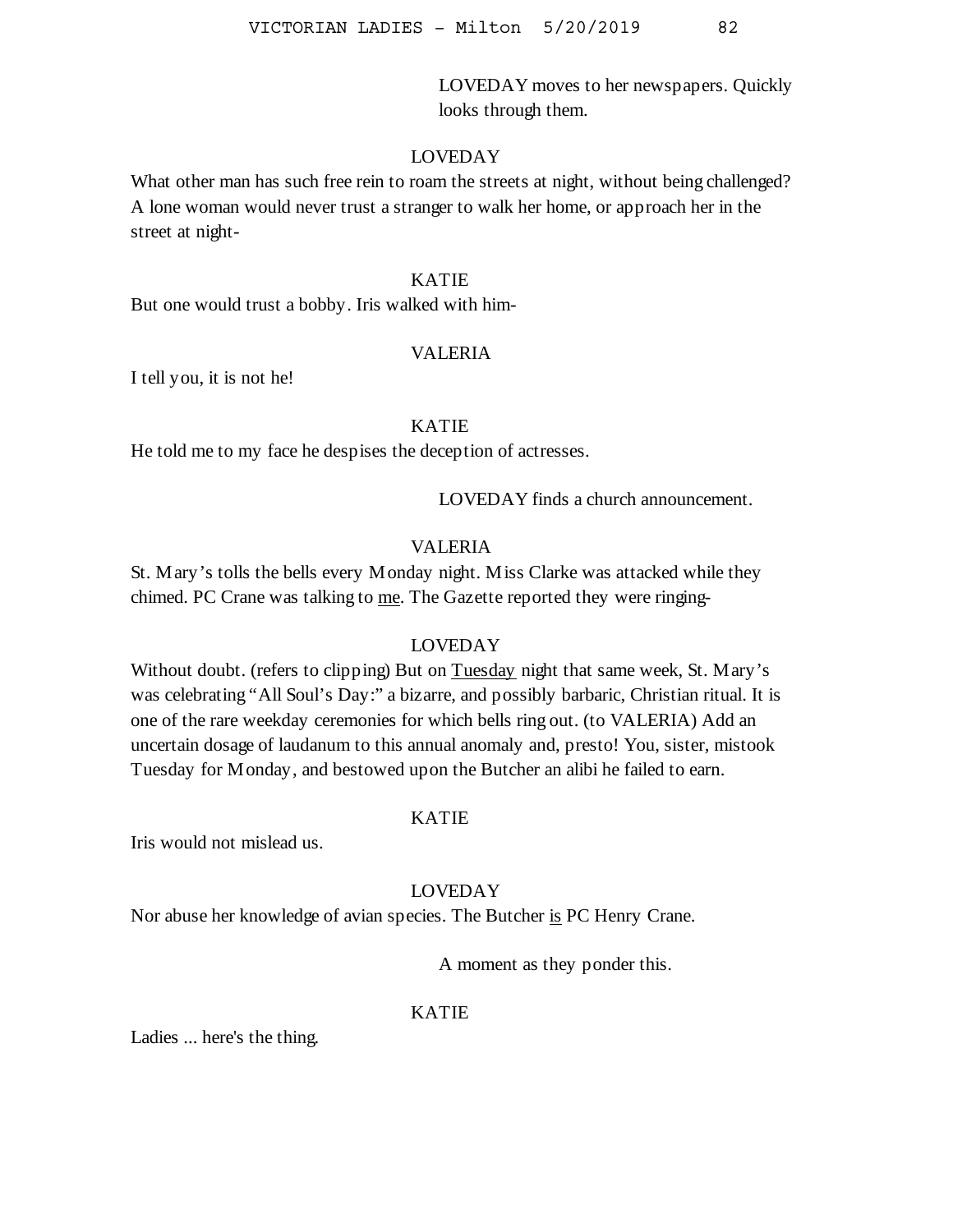KATIE crosses to look out the courtyard door.

#### KATIE (CONT'D)

Scotland Yard will never accept on my testimony that one of their "finest" is a lustmurderer of women. The result is, I must still ... venture out. Tonight. (She looks out at the courtyard) I see there is not much of a moon.

## LOVEDAY

A woman stands at an open door. Through that door is a place she has never been, perhaps has never even imagined. She steps over the threshold and through the door and into a place where women are believed. Their rights and persons are valued. They have authority over their own lives. Across that threshold ... there is no dense fog, clouding her powers of observation. It is clear, and sunlit. What's on the other side is ... a deed she chooses. To endanger, but finally, perhaps ... to save her own life.

PC CRANE enters suddenly.

#### VALERIA

PC Crane!

## CRANE

Miss Fortescue. Missus Hunter. (to KATIE) Miss Smalls. I have been looking for you all day.

#### KATIE

Forgive me, Constable, for bein' elusive-

#### LOVEDAY

Miss Smalls was calling on a friend.

#### CRANE

I know that. Iris Johnstone. At Royal London Hospital.

#### LOVEDAY

Pray, sit down.

# CRANE won't sit.

#### CRANE

Miss Smalls, you must come with me, at once.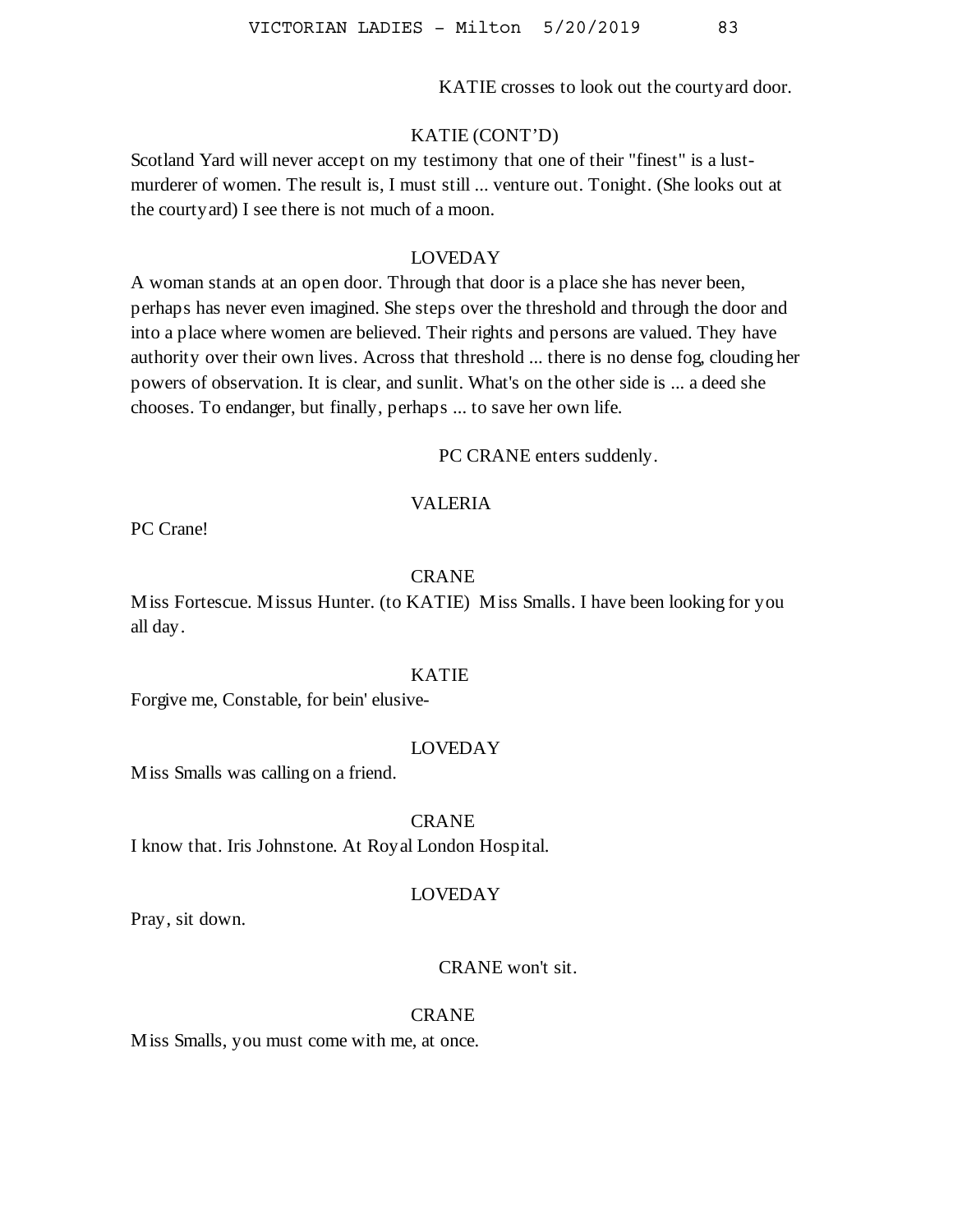# VALERIA

Under no circumstances!

LOVEDAY

### **CRANE**

(to LOVEDAY) I'm done with you interfering with my investigation. (to KATIE) I will question you, Miss, on the matter of the murder of Iris Johnstone!

#### KATIE

Iris... Iris isn't dead! I've just come from visitin' her.

#### CRANE

You remained with the woman, alone, for more than three hours. I entered her room mere moments after you departed. Whereupon I found a lifeless corpse.

## KATIE

No! No, / that's not-

#### CRANE

Iris Johnstone ... quite dead in her bed. Suffocated with her own pillow. Directly after you, Miss Smalls, left her sickroom!

## LOVEDAY

You cannot mean to imply that Miss Smalls had anything to do with / this-

#### **CRANE**

(to KATIE) You will accompany me to the Battersea Police Station House, where I will interrogate you.

## VALERIA

You may interview her in the upstairs parlor.

#### CRANE

She'll come with me. (to KATIE) Miss.

#### VALERIA

You cannot take her.

# KATIE

Never mind, Missus Hunter. It is only a few streets away. (to CRANE) I will go.

KATIE touches her fan. Stands by the door.

Go with you?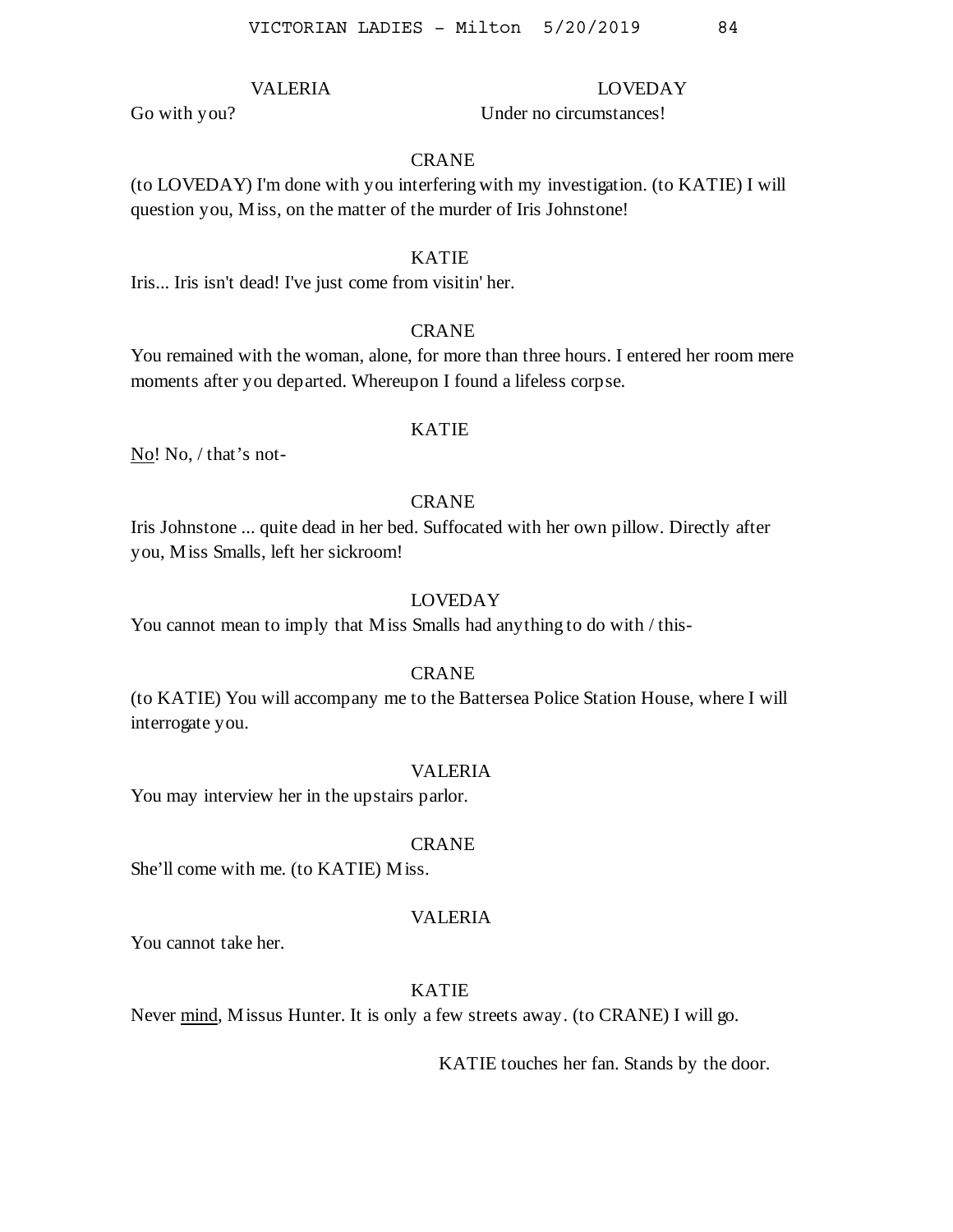# KATIE (CONT'D)

Look: there is not much of a moon. (indicates the courtyard door) May we go out this way, through the rear gate, please? I don't want people seein' me, bein' escorted by a constable.

#### CRANE

If privacy is what you crave, you'll get it, Miss. I know a roundabout way: we'll be quite hidden from sight of prying passersby.

LOVEDAY and KATIE exchange urgent looks.

## LOVEDAY

You cannot go out through that gate. I have padlocked it.

## KATIE

Then ... you, Miss Fortescue, must fetch the key. You will unlock the gate, open it, and then we will ... walk by.

#### LOVEDAY

Yes. Then you may proceed, together, to the police station.

#### CRANE

Come along, Miss. It won't take long.

PC CRANE steps out the courtyard door. KATIE pauses. Looks back at the sisters.

## LOVEDAY

There you are: standing by the threshold. Good luck, Katie.

#### KATIE

See you on the other side, Loveday.

#### **CRANE**

(off) Let's go, Miss!

KATIE grasps her fan behind her back, and heads out the door. LOVEDAY unbuttons her skirt, drops it to the ground, revealing breeches. She grabs and brandishes her scissors, pauses at the courtyard door.